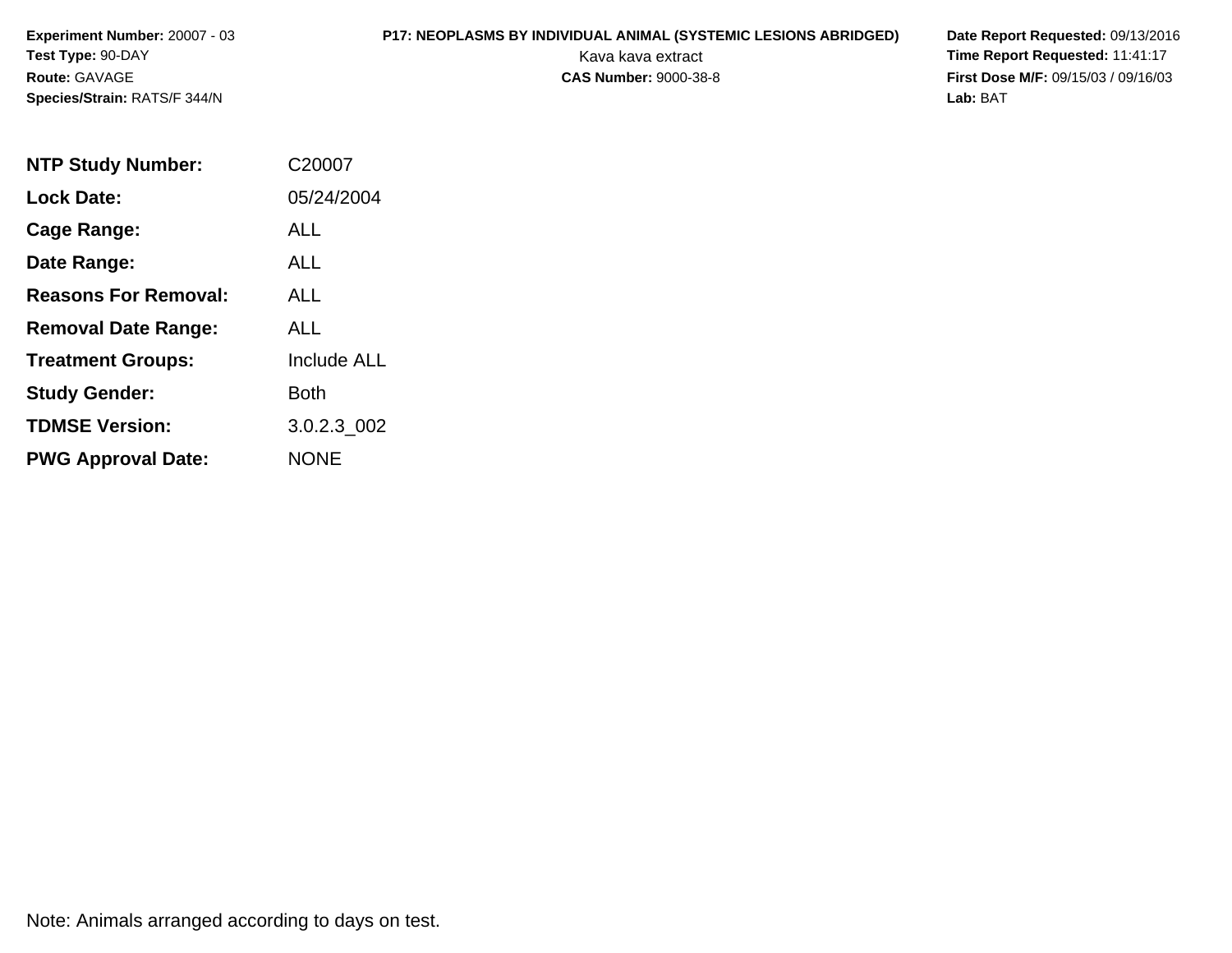# **P17: NEOPLASMS BY INDIVIDUAL ANIMAL (SYSTEMIC LESIONS ABRIDGED) Date Report Requested: 09/13/2016<br>Kava kava extract <b>Time Report Requested:** 11:41:17

Kava kava extract **Time Report Requested:** 11:41:17<br>**CAS Number:** 9000-38-8 **Time Report Requested:** 11:41:17 **First Dose M/F:** 09/15/03 / 09/16/03<br>Lab: BAT **Lab:** BAT

| <b>FISCHER 344 RATS MALE</b>                                                    | DAY ON TEST      | $\pmb{0}$<br>$\pmb{0}$<br>$\frac{9}{3}$                | $_{\rm 0}^{\rm 0}$<br>$\frac{9}{3}$                 | $\boldsymbol{0}$<br>$\boldsymbol{0}$<br>9         | $\mathsf 0$<br>$\mathbf 0$<br>9                      | $\pmb{0}$<br>$\mathbf 0$<br>$\boldsymbol{9}$                   | $\pmb{0}$<br>$\mathbf 0$<br>$\boldsymbol{9}$             | $\mathbf 0$<br>$\mathbf 0$<br>9                         | $\pmb{0}$<br>0<br>9   | $\pmb{0}$<br>$\pmb{0}$<br>$\boldsymbol{9}$                                 | 0<br>0<br>9                                       |                   |          |
|---------------------------------------------------------------------------------|------------------|--------------------------------------------------------|-----------------------------------------------------|---------------------------------------------------|------------------------------------------------------|----------------------------------------------------------------|----------------------------------------------------------|---------------------------------------------------------|-----------------------|----------------------------------------------------------------------------|---------------------------------------------------|-------------------|----------|
|                                                                                 |                  |                                                        |                                                     | $\mathsf 3$                                       | $\sqrt{3}$                                           | 3                                                              | $\mathbf{3}$                                             | $\mathbf{3}$                                            | $\mathbf{3}$          | $\sqrt{3}$                                                                 | $\sqrt{3}$                                        |                   |          |
| 0 G/KG                                                                          | <b>ANIMAL ID</b> | $\pmb{0}$<br>$_{\rm 0}^{\rm 0}$<br>$\overline{0}$<br>1 | 0<br>$\mathbf 0$<br>$\overline{0}$<br>$\frac{0}{2}$ | $\mathbf 0$<br>0<br>$\mathbf 0$<br>$_{3}^{\rm 0}$ | 0<br>0<br>$\mathbf 0$<br>$\pmb{0}$<br>$\overline{4}$ | 0<br>0<br>$\mathbf 0$<br>$\begin{array}{c} 0 \\ 5 \end{array}$ | 0<br>$\mathbf 0$<br>$\ddot{\mathbf{0}}$<br>$\frac{0}{6}$ | 0<br>$\mathbf 0$<br>$\mathbf{0}$<br>0<br>$\overline{7}$ | 0<br>0<br>0<br>0<br>8 | $\mathbf 0$<br>$\mathbf 0$<br>$\mathbf 0$<br>$\pmb{0}$<br>$\boldsymbol{9}$ | 0<br>$\mathbf 0$<br>0<br>$\mathbf 1$<br>$\pmb{0}$ |                   | * TOTALS |
| <b>ALIMENTARY SYSTEM</b>                                                        |                  |                                                        |                                                     |                                                   |                                                      |                                                                |                                                          |                                                         |                       |                                                                            |                                                   |                   |          |
| Esophagus                                                                       |                  |                                                        |                                                     |                                                   |                                                      |                                                                |                                                          |                                                         |                       |                                                                            | $+$                                               |                   | 10       |
| Intestine Large, Cecum                                                          |                  |                                                        |                                                     |                                                   |                                                      |                                                                |                                                          |                                                         |                       |                                                                            | $\overline{+}$                                    |                   | 10       |
| Intestine Large, Colon                                                          |                  |                                                        |                                                     |                                                   |                                                      |                                                                |                                                          |                                                         |                       |                                                                            | $\div$                                            |                   | 10       |
| Intestine Large, Rectum                                                         |                  |                                                        |                                                     |                                                   |                                                      |                                                                |                                                          |                                                         |                       |                                                                            | $\overline{+}$                                    |                   | 10       |
| Intestine Small, Duodenum                                                       |                  | $+$                                                    |                                                     |                                                   |                                                      |                                                                |                                                          |                                                         |                       | $\div$                                                                     | $+$                                               |                   | 10       |
| Intestine Small, Ileum                                                          |                  | $\pm$                                                  |                                                     |                                                   |                                                      |                                                                |                                                          |                                                         |                       |                                                                            | $+$                                               |                   | 10       |
| Intestine Small, Jejunum                                                        |                  | $+$                                                    | $\overline{ }$                                      |                                                   |                                                      |                                                                |                                                          |                                                         |                       |                                                                            | $+$                                               |                   | 10       |
| Liver                                                                           |                  |                                                        |                                                     |                                                   |                                                      |                                                                |                                                          |                                                         |                       |                                                                            | $+$                                               |                   | 10       |
| Pancreas                                                                        |                  |                                                        |                                                     |                                                   |                                                      |                                                                |                                                          |                                                         |                       |                                                                            | $\ddot{}$                                         |                   | 10       |
| Salivary Glands                                                                 |                  | $+$                                                    |                                                     |                                                   |                                                      |                                                                |                                                          |                                                         |                       |                                                                            | $\overline{+}$                                    |                   | 10       |
| Stomach, Forestomach                                                            |                  |                                                        |                                                     |                                                   |                                                      |                                                                |                                                          |                                                         |                       |                                                                            | $+$                                               |                   | 10       |
| Stomach, Glandular                                                              |                  | $+$                                                    |                                                     |                                                   |                                                      |                                                                |                                                          |                                                         |                       | $\ddot{}$                                                                  | $\ddot{}$                                         |                   | 10       |
| <b>CARDIOVASCULAR SYSTEM</b>                                                    |                  |                                                        |                                                     |                                                   |                                                      |                                                                |                                                          |                                                         |                       |                                                                            |                                                   |                   |          |
| <b>Blood Vessel</b>                                                             |                  |                                                        |                                                     |                                                   |                                                      |                                                                |                                                          |                                                         |                       |                                                                            | $+$                                               |                   | 10       |
| Heart                                                                           |                  |                                                        |                                                     |                                                   |                                                      |                                                                |                                                          |                                                         |                       |                                                                            | $\ddot{}$                                         |                   | 10       |
| <b>ENDOCRINE SYSTEM</b>                                                         |                  |                                                        |                                                     |                                                   |                                                      |                                                                |                                                          |                                                         |                       |                                                                            |                                                   |                   |          |
| *  Total animals with tissue examined microscopically; Total animals with tumor |                  |                                                        |                                                     |                                                   |                                                      |                                                                |                                                          |                                                         |                       |                                                                            |                                                   | M  Missing tissue |          |

+ .. Tissue examined microscopically

X .. Lesion present

I .. Insufficient tissue

y the contract of the contract of the contract of the contract of the contract of  $\mathsf A$  . Autolysis precludes evaluation Lesion present BLANK .. Not examined microscopically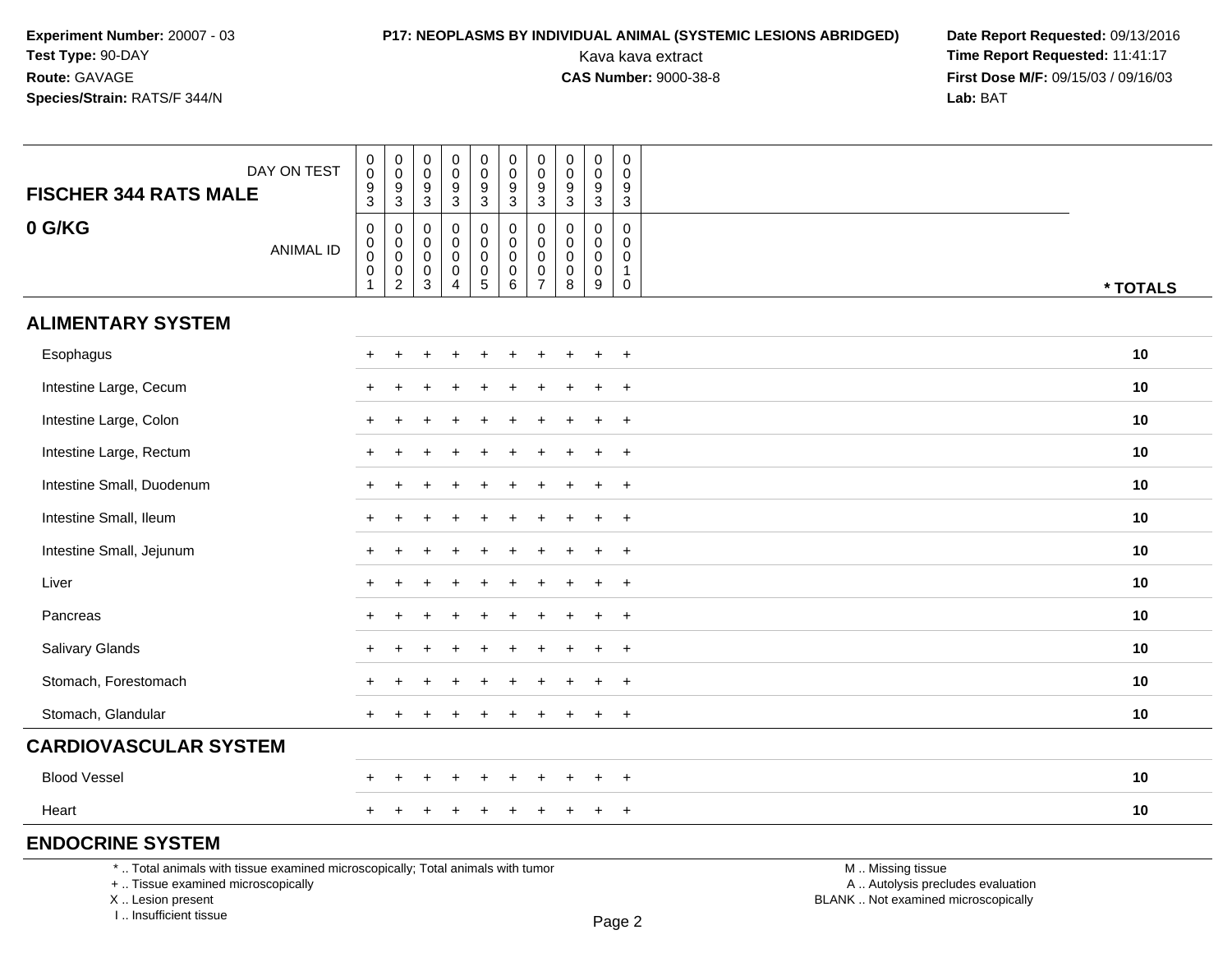# **P17: NEOPLASMS BY INDIVIDUAL ANIMAL (SYSTEMIC LESIONS ABRIDGED) Date Report Requested: 09/13/2016<br>Kava kava extract <b>Time Report Requested:** 11:41:17

| DAY ON TEST<br><b>FISCHER 344 RATS MALE</b>                                                                                                                         | $\pmb{0}$<br>$\ddot{\mathbf{0}}$<br>$\frac{9}{3}$ | $\mathbf 0$<br>$\mathbf 0$<br>$\frac{9}{3}$                                   | $\mathbf 0$<br>$\mathbf 0$<br>$\boldsymbol{9}$<br>$\mathbf{3}$ | $\mathbf 0$<br>$\mathsf 0$<br>$\boldsymbol{9}$<br>$\mathbf{3}$        | 0<br>$\mathbf 0$<br>9<br>$\mathbf{3}$                                       | $\pmb{0}$<br>$\overline{0}$<br>$\frac{9}{3}$            | $\pmb{0}$<br>$\mathbf 0$<br>$\frac{9}{3}$                                | $\pmb{0}$<br>$\mathbf 0$<br>9<br>$\mathbf{3}$                  | $\mathbf 0$<br>$\mathbf 0$<br>9<br>$\sqrt{3}$                    | $\pmb{0}$<br>$\mathbf 0$<br>9<br>$\overline{3}$              |                                                                                               |             |
|---------------------------------------------------------------------------------------------------------------------------------------------------------------------|---------------------------------------------------|-------------------------------------------------------------------------------|----------------------------------------------------------------|-----------------------------------------------------------------------|-----------------------------------------------------------------------------|---------------------------------------------------------|--------------------------------------------------------------------------|----------------------------------------------------------------|------------------------------------------------------------------|--------------------------------------------------------------|-----------------------------------------------------------------------------------------------|-------------|
| 0 G/KG<br><b>ANIMAL ID</b>                                                                                                                                          | $\mathbf 0$<br>0<br>0<br>$\pmb{0}$<br>1           | $\mathbf 0$<br>0<br>$\mathsf{O}\xspace$<br>$\boldsymbol{0}$<br>$\overline{2}$ | $\mathbf 0$<br>$\Omega$<br>$\mathbf 0$<br>$\mathbf 0$<br>3     | 0<br>$\mathbf 0$<br>$\mathbf 0$<br>$\boldsymbol{0}$<br>$\overline{4}$ | $\mathbf 0$<br>$\mathbf 0$<br>$\mathbf 0$<br>$\mathbf 0$<br>$5\phantom{.0}$ | $\mathbf 0$<br>0<br>$\mathbf 0$<br>$\pmb{0}$<br>$\,6\,$ | $\mathbf 0$<br>$\mathbf 0$<br>$\mathbf 0$<br>$\pmb{0}$<br>$\overline{7}$ | $\mathbf 0$<br>$\mathbf{0}$<br>$\mathbf 0$<br>$\mathbf 0$<br>8 | 0<br>$\mathbf 0$<br>$\mathbf 0$<br>$\pmb{0}$<br>$\boldsymbol{9}$ | $\mathbf 0$<br>$\mathbf 0$<br>0<br>$\mathbf{1}$<br>$\pmb{0}$ |                                                                                               | * TOTALS    |
| <b>Adrenal Cortex</b>                                                                                                                                               | $\ddot{}$                                         | ÷                                                                             |                                                                |                                                                       |                                                                             | $\div$                                                  |                                                                          |                                                                | $\ddot{}$                                                        | $+$                                                          |                                                                                               | 10          |
| Adrenal Medulla                                                                                                                                                     |                                                   |                                                                               |                                                                |                                                                       |                                                                             |                                                         |                                                                          |                                                                |                                                                  | $\ddot{}$                                                    |                                                                                               | 10          |
| Islets, Pancreatic                                                                                                                                                  |                                                   |                                                                               |                                                                |                                                                       |                                                                             |                                                         |                                                                          |                                                                | ÷                                                                | $^{+}$                                                       |                                                                                               | 10          |
| Parathyroid Gland                                                                                                                                                   |                                                   |                                                                               |                                                                |                                                                       |                                                                             |                                                         |                                                                          |                                                                |                                                                  | $\pm$                                                        |                                                                                               | 10          |
| <b>Pituitary Gland</b>                                                                                                                                              |                                                   |                                                                               |                                                                |                                                                       |                                                                             |                                                         |                                                                          |                                                                |                                                                  | $\ddot{}$                                                    |                                                                                               | 10          |
| <b>Thyroid Gland</b>                                                                                                                                                | $\ddot{}$                                         | $\pm$                                                                         |                                                                | $\div$                                                                |                                                                             | $\div$                                                  | +                                                                        | $\div$                                                         | $\ddot{}$                                                        | $+$                                                          |                                                                                               | 10          |
| <b>GENERAL BODY SYSTEM</b>                                                                                                                                          |                                                   |                                                                               |                                                                |                                                                       |                                                                             |                                                         |                                                                          |                                                                |                                                                  |                                                              |                                                                                               |             |
| <b>NONE</b>                                                                                                                                                         |                                                   |                                                                               |                                                                |                                                                       |                                                                             |                                                         |                                                                          |                                                                |                                                                  |                                                              |                                                                                               |             |
| <b>GENITAL SYSTEM</b>                                                                                                                                               |                                                   |                                                                               |                                                                |                                                                       |                                                                             |                                                         |                                                                          |                                                                |                                                                  |                                                              |                                                                                               |             |
| Epididymis                                                                                                                                                          |                                                   |                                                                               |                                                                |                                                                       |                                                                             |                                                         |                                                                          |                                                                |                                                                  |                                                              |                                                                                               | 10          |
| <b>Preputial Gland</b>                                                                                                                                              |                                                   |                                                                               |                                                                |                                                                       |                                                                             |                                                         |                                                                          |                                                                |                                                                  | $\overline{ }$                                               |                                                                                               | 10          |
| Prostate                                                                                                                                                            |                                                   |                                                                               |                                                                |                                                                       |                                                                             |                                                         |                                                                          |                                                                |                                                                  | $\overline{1}$                                               |                                                                                               | 10          |
| Seminal Vesicle                                                                                                                                                     |                                                   |                                                                               |                                                                |                                                                       |                                                                             |                                                         |                                                                          |                                                                | $\ddot{}$                                                        | $+$                                                          |                                                                                               | 10          |
| <b>Testes</b>                                                                                                                                                       | $\ddot{}$                                         | $\pm$                                                                         |                                                                |                                                                       |                                                                             | $\ddot{}$                                               | $\div$                                                                   | $\ddot{}$                                                      | $\ddot{}$                                                        | $+$                                                          |                                                                                               | 10          |
| <b>HEMATOPOIETIC SYSTEM</b>                                                                                                                                         |                                                   |                                                                               |                                                                |                                                                       |                                                                             |                                                         |                                                                          |                                                                |                                                                  |                                                              |                                                                                               |             |
| <b>Bone Marrow</b>                                                                                                                                                  |                                                   |                                                                               |                                                                |                                                                       |                                                                             |                                                         |                                                                          |                                                                |                                                                  | $\overline{+}$                                               |                                                                                               | 10          |
| Lymph Node, Mandibular                                                                                                                                              | м                                                 | M                                                                             | M                                                              | M                                                                     | M                                                                           | M                                                       | M                                                                        | M                                                              |                                                                  | M M                                                          |                                                                                               | $\mathbf 0$ |
| *  Total animals with tissue examined microscopically; Total animals with tumor<br>+  Tissue examined microscopically<br>X  Lesion present<br>I Insufficient tissue |                                                   |                                                                               |                                                                |                                                                       |                                                                             |                                                         |                                                                          |                                                                |                                                                  | $D_{200}$ 2                                                  | M  Missing tissue<br>A  Autolysis precludes evaluation<br>BLANK  Not examined microscopically |             |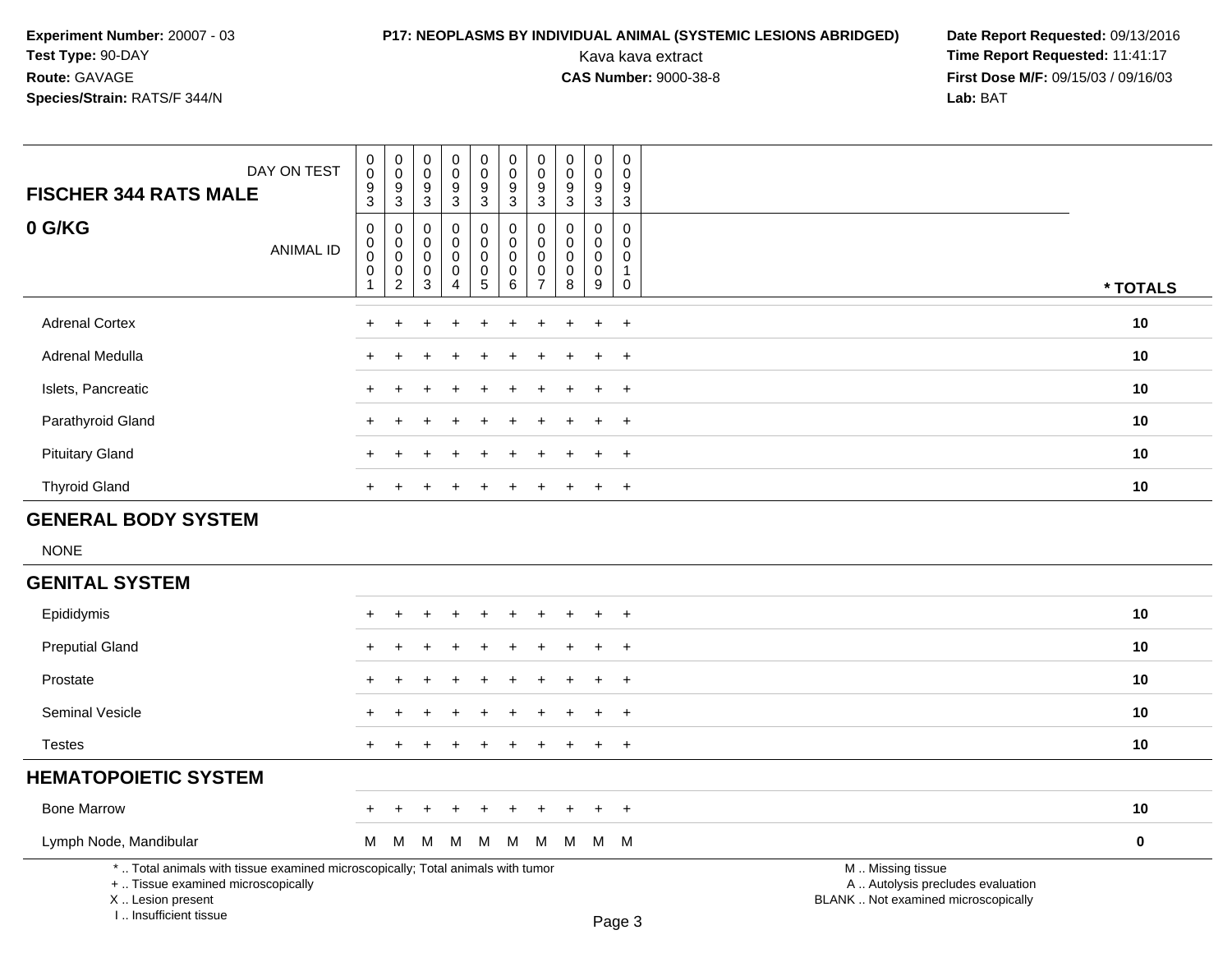# **P17: NEOPLASMS BY INDIVIDUAL ANIMAL (SYSTEMIC LESIONS ABRIDGED) Date Report Requested: 09/13/2016<br>Kava kava extract <b>Time Report Requested:** 11:41:17

| DAY ON TEST<br><b>FISCHER 344 RATS MALE</b>                                                                                                                         | $\boldsymbol{0}$<br>$\overline{0}$<br>$^9_3$                      | $\pmb{0}$<br>$\mathbf 0$<br>9<br>$\sqrt{3}$                    | $\mathbf 0$<br>$\mathbf 0$<br>9<br>$\mathbf{3}$         | $\boldsymbol{0}$<br>$\mathsf{O}\xspace$<br>$\boldsymbol{9}$<br>$\mathbf{3}$ | $\mathbf 0$<br>$\mathsf{O}\xspace$<br>$\boldsymbol{9}$<br>$\mathbf{3}$ | $\pmb{0}$<br>$\pmb{0}$<br>$\boldsymbol{9}$<br>$\mathbf{3}$          | $\mathbf 0$<br>$\pmb{0}$<br>$9\,$<br>$\mathbf{3}$             | $\pmb{0}$<br>$\mathbf 0$<br>$\boldsymbol{9}$<br>$\sqrt{3}$  | $\pmb{0}$<br>$\mathbf 0$<br>9<br>3 | $\pmb{0}$<br>$\mathbf 0$<br>9<br>$\mathbf{3}$                       |                                                                                               |                |
|---------------------------------------------------------------------------------------------------------------------------------------------------------------------|-------------------------------------------------------------------|----------------------------------------------------------------|---------------------------------------------------------|-----------------------------------------------------------------------------|------------------------------------------------------------------------|---------------------------------------------------------------------|---------------------------------------------------------------|-------------------------------------------------------------|------------------------------------|---------------------------------------------------------------------|-----------------------------------------------------------------------------------------------|----------------|
| 0 G/KG<br><b>ANIMAL ID</b>                                                                                                                                          | $\mathbf 0$<br>$\mathsf{O}\xspace$<br>$\pmb{0}$<br>$\pmb{0}$<br>1 | 0<br>$\mathbf 0$<br>$\mathbf 0$<br>$\pmb{0}$<br>$\overline{2}$ | $\Omega$<br>$\Omega$<br>$\mathbf 0$<br>$\mathbf 0$<br>3 | 0<br>$\mathbf 0$<br>0<br>0<br>4                                             | $\mathbf 0$<br>$\mathbf 0$<br>$\mathbf 0$<br>0<br>5                    | $\mathbf 0$<br>$\Omega$<br>$\pmb{0}$<br>$\pmb{0}$<br>$6\phantom{1}$ | $\mathbf 0$<br>$\Omega$<br>$\mathbf 0$<br>0<br>$\overline{7}$ | $\mathbf{0}$<br>$\Omega$<br>$\mathbf 0$<br>$\mathbf 0$<br>8 | 0<br>$\Omega$<br>0<br>0<br>9       | $\mathbf 0$<br>$\Omega$<br>$\pmb{0}$<br>$\mathbf{1}$<br>$\mathbf 0$ |                                                                                               | * TOTALS       |
| Lymph Node, Mesenteric                                                                                                                                              |                                                                   |                                                                |                                                         |                                                                             |                                                                        |                                                                     |                                                               |                                                             | $\ddot{}$                          | $\ddot{}$                                                           |                                                                                               | 10             |
| Spleen                                                                                                                                                              |                                                                   |                                                                |                                                         |                                                                             |                                                                        |                                                                     |                                                               |                                                             |                                    | $\ddot{}$                                                           |                                                                                               | 10             |
| Thymus                                                                                                                                                              | $\div$                                                            |                                                                |                                                         |                                                                             |                                                                        | $\div$                                                              |                                                               |                                                             | $\ddot{}$                          | $^{+}$                                                              |                                                                                               | 10             |
| <b>INTEGUMENTARY SYSTEM</b>                                                                                                                                         |                                                                   |                                                                |                                                         |                                                                             |                                                                        |                                                                     |                                                               |                                                             |                                    |                                                                     |                                                                                               |                |
| Mammary Gland                                                                                                                                                       | $\div$                                                            | +                                                              | М                                                       | $+$                                                                         | M                                                                      | $+$                                                                 | $+$                                                           | $\ddot{}$                                                   | $M +$                              |                                                                     |                                                                                               | $\overline{7}$ |
| <b>Skin</b>                                                                                                                                                         | $\ddot{}$                                                         | $\ddot{}$                                                      | ÷                                                       | $\pm$                                                                       | $\pm$                                                                  | $\div$                                                              | +                                                             | $\div$                                                      | $\ddot{}$                          | $+$                                                                 |                                                                                               | 10             |
| <b>MUSCULOSKELETAL SYSTEM</b>                                                                                                                                       |                                                                   |                                                                |                                                         |                                                                             |                                                                        |                                                                     |                                                               |                                                             |                                    |                                                                     |                                                                                               |                |
| <b>Bone</b>                                                                                                                                                         | $+$                                                               | $\ddot{}$                                                      |                                                         | $\ddot{}$                                                                   | $\ddot{}$                                                              | $\ddot{}$                                                           | $+$                                                           | $\overline{+}$                                              | $\ddot{}$                          | $+$                                                                 |                                                                                               | 10             |
| <b>NERVOUS SYSTEM</b>                                                                                                                                               |                                                                   |                                                                |                                                         |                                                                             |                                                                        |                                                                     |                                                               |                                                             |                                    |                                                                     |                                                                                               |                |
| <b>Brain</b>                                                                                                                                                        |                                                                   |                                                                |                                                         |                                                                             |                                                                        |                                                                     |                                                               |                                                             | $\ddot{}$                          | $+$                                                                 |                                                                                               | 10             |
| <b>RESPIRATORY SYSTEM</b>                                                                                                                                           |                                                                   |                                                                |                                                         |                                                                             |                                                                        |                                                                     |                                                               |                                                             |                                    |                                                                     |                                                                                               |                |
| Lung                                                                                                                                                                |                                                                   |                                                                |                                                         |                                                                             |                                                                        |                                                                     |                                                               |                                                             |                                    | $\ddot{}$                                                           |                                                                                               | 10             |
| Nose                                                                                                                                                                |                                                                   |                                                                |                                                         |                                                                             |                                                                        |                                                                     |                                                               |                                                             |                                    | $\overline{+}$                                                      |                                                                                               | 10             |
| Trachea                                                                                                                                                             | $\pm$                                                             | $\ddot{}$                                                      |                                                         | $\div$                                                                      | $\ddot{}$                                                              | $\ddot{}$                                                           |                                                               | $\overline{+}$                                              | $+$                                | $+$                                                                 |                                                                                               | 10             |
| <b>SPECIAL SENSES SYSTEM</b>                                                                                                                                        |                                                                   |                                                                |                                                         |                                                                             |                                                                        |                                                                     |                                                               |                                                             |                                    |                                                                     |                                                                                               |                |
| Eye                                                                                                                                                                 |                                                                   |                                                                |                                                         |                                                                             |                                                                        |                                                                     |                                                               |                                                             | $\ddot{}$                          | $^{+}$                                                              |                                                                                               | 10             |
| Harderian Gland                                                                                                                                                     |                                                                   |                                                                |                                                         |                                                                             |                                                                        |                                                                     |                                                               |                                                             | $\div$                             | $+$                                                                 |                                                                                               | 10             |
| *  Total animals with tissue examined microscopically; Total animals with tumor<br>+  Tissue examined microscopically<br>X  Lesion present<br>I Insufficient tissue |                                                                   |                                                                |                                                         |                                                                             |                                                                        |                                                                     |                                                               |                                                             |                                    | $D_{200}$ $\Lambda$                                                 | M  Missing tissue<br>A  Autolysis precludes evaluation<br>BLANK  Not examined microscopically |                |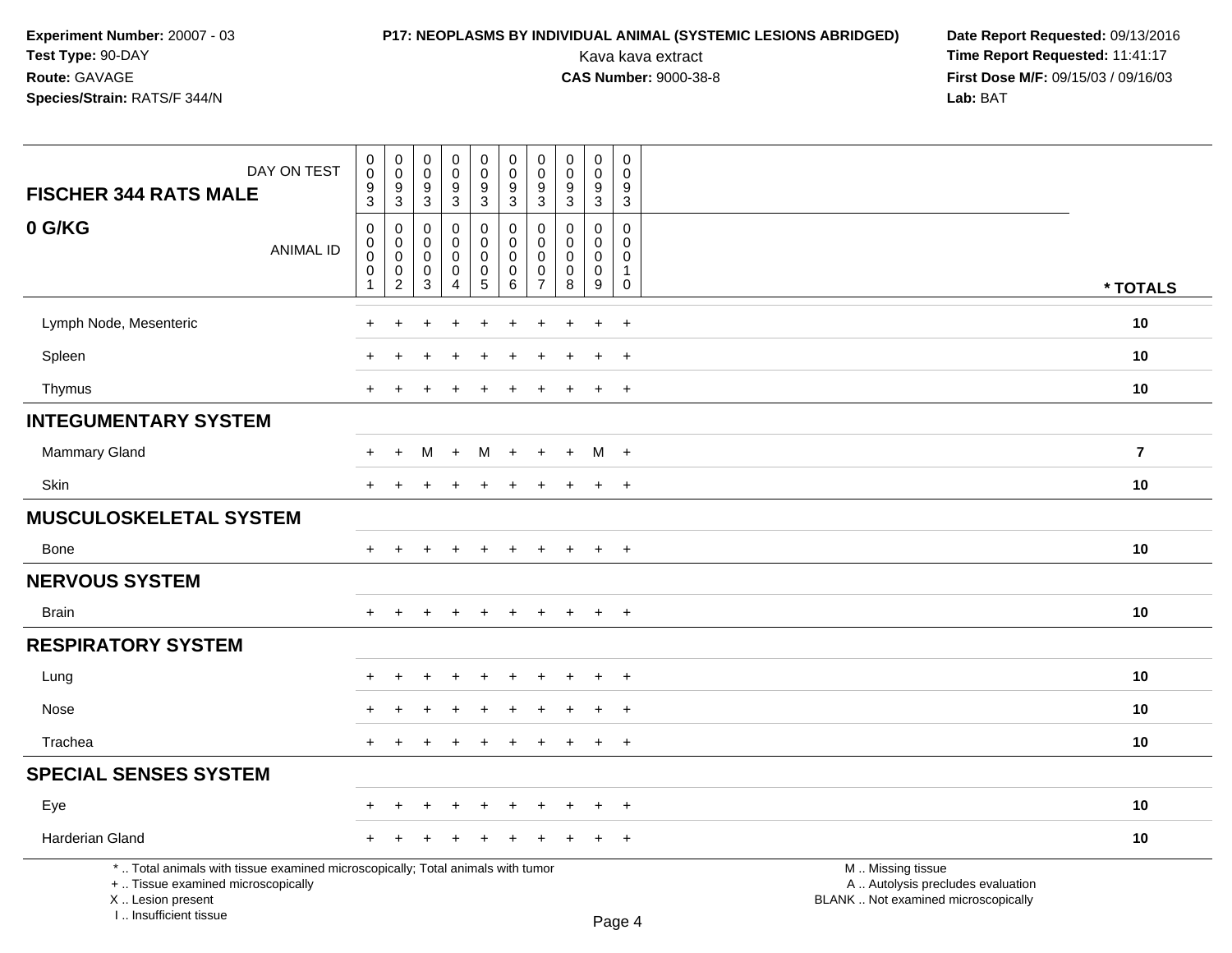## **P17: NEOPLASMS BY INDIVIDUAL ANIMAL (SYSTEMIC LESIONS ABRIDGED) Date Report Requested: 09/13/2016<br>Kava kava extract <b>Time Report Requested:** 11:41:17

| <b>FISCHER 344 RATS MALE</b> | DAY ON TEST      | 0<br>0<br>9<br>3           | $\begin{smallmatrix} 0\\0 \end{smallmatrix}$<br>$\boldsymbol{9}$<br>$\mathbf{3}$ | $\mathbf 0$<br>0<br>9<br>3    | $\boldsymbol{0}$<br>$\pmb{0}$<br>9<br>3                               | 0<br>$_{9}^{\rm 0}$<br>3            | $\begin{smallmatrix}0\0\0\9\end{smallmatrix}$<br>$\mathbf{3}$ | 0<br>$\frac{0}{9}$<br>3                                             | $\begin{smallmatrix}0\0\0\9\end{smallmatrix}$<br>3                | $\begin{smallmatrix}0\0\0\9\end{smallmatrix}$<br>3 | $\pmb{0}$<br>0<br>9<br>3 |          |
|------------------------------|------------------|----------------------------|----------------------------------------------------------------------------------|-------------------------------|-----------------------------------------------------------------------|-------------------------------------|---------------------------------------------------------------|---------------------------------------------------------------------|-------------------------------------------------------------------|----------------------------------------------------|--------------------------|----------|
| 0 G/KG                       | <b>ANIMAL ID</b> | 0<br>0<br>0<br>$\mathbf 0$ | 0<br>$\,0\,$<br>$\mathbf 0$<br>$\begin{smallmatrix} 0\\2 \end{smallmatrix}$      | 0<br>0<br>0<br>$\pmb{0}$<br>3 | $\mathbf 0$<br>$\boldsymbol{0}$<br>$\boldsymbol{0}$<br>$\overline{4}$ | 0<br>0<br>0<br>0<br>$5\phantom{.0}$ | 0<br>0<br>$\pmb{0}$<br>$\mathsf{O}\xspace$<br>6               | 0<br>$\pmb{0}$<br>$\ddot{\mathbf{0}}$<br>$\pmb{0}$<br>$\rightarrow$ | 0<br>$\begin{smallmatrix}0\\0\end{smallmatrix}$<br>$\pmb{0}$<br>8 | 0<br>$\pmb{0}$<br>$\pmb{0}$<br>$\pmb{0}$<br>9      | 0<br>0<br>0<br>0         | * TOTALS |
| <b>URINARY SYSTEM</b>        |                  |                            |                                                                                  |                               |                                                                       |                                     |                                                               |                                                                     |                                                                   |                                                    |                          |          |
| Kidney                       |                  |                            |                                                                                  |                               |                                                                       |                                     | ÷.                                                            | $+$                                                                 |                                                                   |                                                    | $+$ $+$                  | 10       |
| <b>Urinary Bladder</b>       |                  |                            |                                                                                  |                               |                                                                       |                                     | $+$                                                           |                                                                     |                                                                   |                                                    | $+$ $+$                  | 10       |
| <b>SYSTEMIC LESIONS</b>      |                  |                            |                                                                                  |                               |                                                                       |                                     |                                                               |                                                                     |                                                                   |                                                    |                          |          |
| Multiple Organ               |                  |                            |                                                                                  |                               | ÷                                                                     |                                     | $+$                                                           | $+$                                                                 |                                                                   | $+$                                                | $+$                      | 10       |

<sup>\* ..</sup> Total animals with tissue examined microscopically; Total animals with tumor

<sup>+ ..</sup> Tissue examined microscopically

X .. Lesion present

I .. Insufficient tissue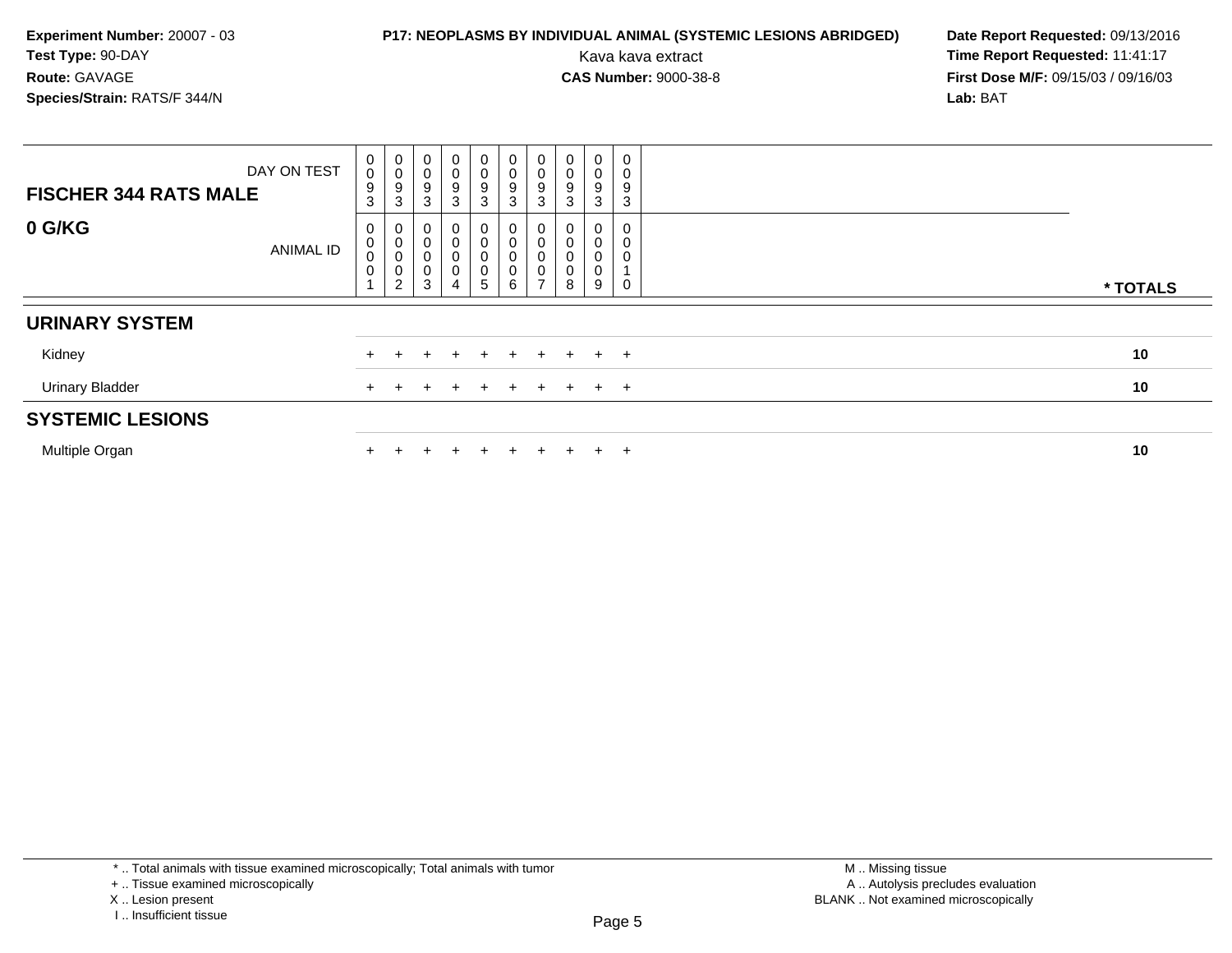### **P17: NEOPLASMS BY INDIVIDUAL ANIMAL (SYSTEMIC LESIONS ABRIDGED) Date Report Requested: 09/13/2016<br>Kava kava extract <b>Time Report Requested:** 11:41:17

Kava kava extract **Time Report Requested:** 11:41:17<br>**CAS Number:** 9000-38-8 **Time Report Requested:** 11:41:17 **First Dose M/F:** 09/15/03 / 09/16/03<br>**Lab:** BAT **Lab:** BAT

| DAY ON TEST<br><b>FISCHER 344 RATS MALE</b> | 0<br>0<br>9<br>$\overline{3}$ | 0<br>$\mathbf 0$<br>$\frac{9}{3}$                               | 0<br>0<br>9<br>$\overline{3}$              | 0<br>0<br>9<br>$\mathbf{3}$                   | $\mathbf 0$<br>0<br>9<br>$\mathbf{3}$                        | 0<br>$\pmb{0}$<br>9<br>3                    | 0<br>$\mathbf 0$<br>9<br>$\sqrt{3}$                               | 0<br>0<br>9<br>3      | $\mathbf 0$<br>0<br>9<br>$\overline{3}$ | $\pmb{0}$<br>0<br>9<br>$\sqrt{3}$                              |          |
|---------------------------------------------|-------------------------------|-----------------------------------------------------------------|--------------------------------------------|-----------------------------------------------|--------------------------------------------------------------|---------------------------------------------|-------------------------------------------------------------------|-----------------------|-----------------------------------------|----------------------------------------------------------------|----------|
| 0.125 G/KG<br><b>ANIMAL ID</b>              | 0<br>0<br>0<br>1<br>1         | 0<br>$\pmb{0}$<br>$\pmb{0}$<br>$\overline{1}$<br>$\overline{2}$ | 0<br>0<br>$\mathbf 0$<br>$\mathbf{1}$<br>3 | 0<br>0<br>0<br>$\mathbf{1}$<br>$\overline{4}$ | 0<br>0<br>$\boldsymbol{0}$<br>$\mathbf{1}$<br>$\overline{5}$ | 0<br>$\pmb{0}$<br>$\pmb{0}$<br>1<br>$\,6\,$ | 0<br>$\mathbf 0$<br>$\mathbf 0$<br>$\mathbf{1}$<br>$\overline{7}$ | 0<br>0<br>0<br>1<br>8 | 0<br>0<br>0<br>$\mathbf{1}$<br>9        | $\mathbf 0$<br>0<br>0<br>$\overline{2}$<br>$\mathsf{O}\xspace$ | * TOTALS |
| <b>ALIMENTARY SYSTEM</b>                    |                               |                                                                 |                                            |                                               |                                                              |                                             |                                                                   |                       |                                         |                                                                |          |
| Liver                                       | $+$                           | $\pm$                                                           |                                            |                                               |                                                              |                                             |                                                                   | $\pm$                 |                                         | $+$ $+$                                                        | 10       |
| <b>CARDIOVASCULAR SYSTEM</b>                |                               |                                                                 |                                            |                                               |                                                              |                                             |                                                                   |                       |                                         |                                                                |          |
| <b>NONE</b>                                 |                               |                                                                 |                                            |                                               |                                                              |                                             |                                                                   |                       |                                         |                                                                |          |
| <b>ENDOCRINE SYSTEM</b>                     |                               |                                                                 |                                            |                                               |                                                              |                                             |                                                                   |                       |                                         |                                                                |          |
| <b>NONE</b>                                 |                               |                                                                 |                                            |                                               |                                                              |                                             |                                                                   |                       |                                         |                                                                |          |
| <b>GENERAL BODY SYSTEM</b>                  |                               |                                                                 |                                            |                                               |                                                              |                                             |                                                                   |                       |                                         |                                                                |          |
| <b>NONE</b>                                 |                               |                                                                 |                                            |                                               |                                                              |                                             |                                                                   |                       |                                         |                                                                |          |
| <b>GENITAL SYSTEM</b>                       |                               |                                                                 |                                            |                                               |                                                              |                                             |                                                                   |                       |                                         |                                                                |          |
| <b>NONE</b>                                 |                               |                                                                 |                                            |                                               |                                                              |                                             |                                                                   |                       |                                         |                                                                |          |
| <b>HEMATOPOIETIC SYSTEM</b>                 |                               |                                                                 |                                            |                                               |                                                              |                                             |                                                                   |                       |                                         |                                                                |          |
| <b>Bone Marrow</b>                          |                               |                                                                 |                                            |                                               |                                                              |                                             |                                                                   |                       |                                         | $\pm$                                                          | 10       |
| Spleen                                      |                               |                                                                 |                                            |                                               |                                                              |                                             |                                                                   |                       |                                         | $\overline{+}$                                                 | 10       |
| Thymus                                      | +                             |                                                                 |                                            |                                               |                                                              |                                             |                                                                   |                       | $+$                                     | $+$                                                            | 10       |
| <b>INTEGUMENTARY SYSTEM</b>                 |                               |                                                                 |                                            |                                               |                                                              |                                             |                                                                   |                       |                                         |                                                                |          |
| <b>NONE</b>                                 |                               |                                                                 |                                            |                                               |                                                              |                                             |                                                                   |                       |                                         |                                                                |          |
| <u> Aizmi mmill Aliammin</u>                |                               |                                                                 |                                            |                                               |                                                              |                                             |                                                                   |                       |                                         |                                                                |          |

#### **MUSCULOSKELETAL SYSTEM**

\* .. Total animals with tissue examined microscopically; Total animals with tumor

+ .. Tissue examined microscopically

X .. Lesion present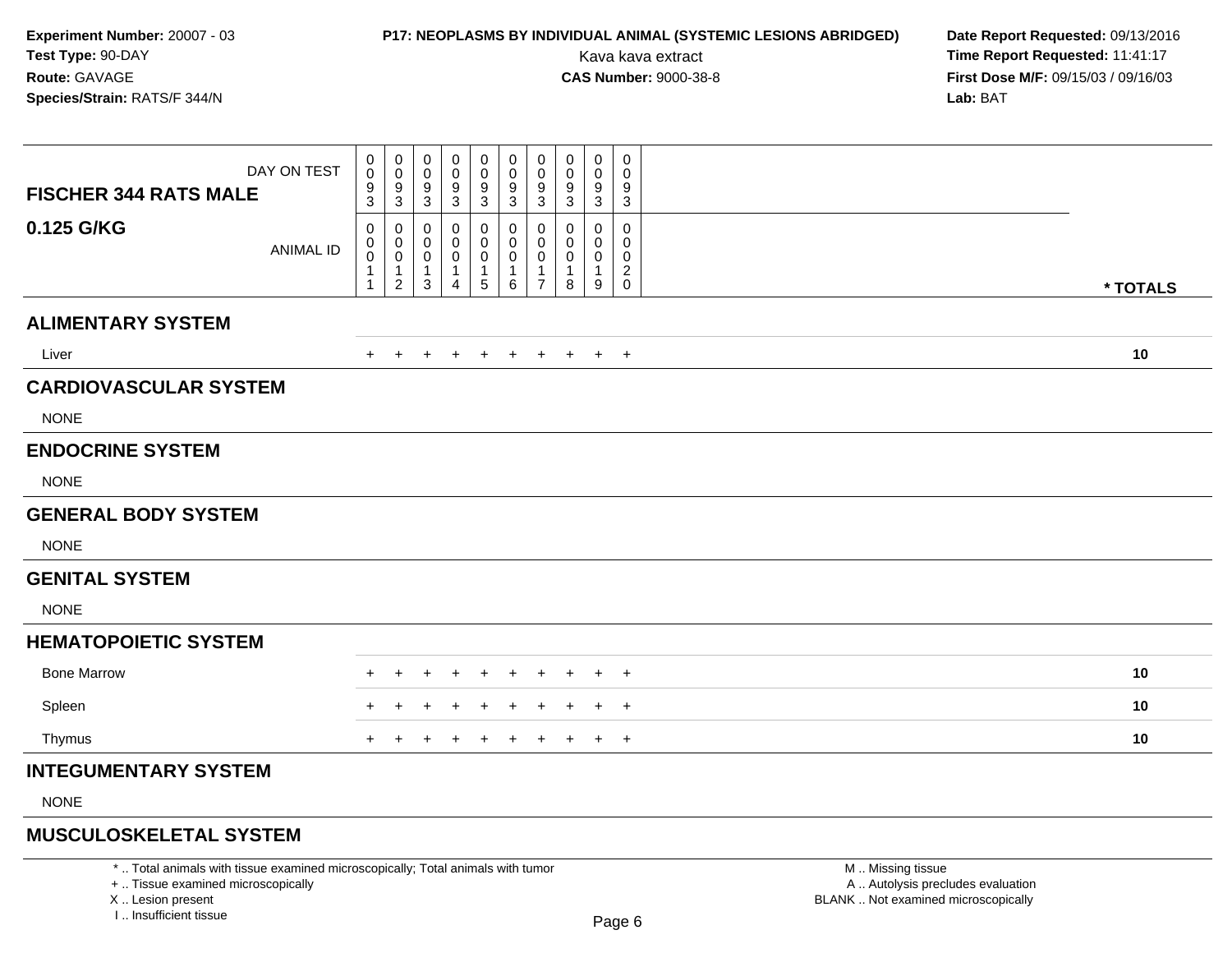### **P17: NEOPLASMS BY INDIVIDUAL ANIMAL (SYSTEMIC LESIONS ABRIDGED) Date Report Requested: 09/13/2016<br>Kava kava extract <b>Time Report Requested:** 11:41:17

Kava kava extract **Time Report Requested:** 11:41:17<br>**CAS Number:** 9000-38-8 **Time Report Requested:** 11:41:17 **First Dose M/F:** 09/15/03 / 09/16/03<br>**Lab:** BAT **Lab:** BAT

| <b>NONE</b>                  |             |                             |             |                       |             |                        |                  |        |             |                  |                                                  |          |
|------------------------------|-------------|-----------------------------|-------------|-----------------------|-------------|------------------------|------------------|--------|-------------|------------------|--------------------------------------------------|----------|
| 0.125 G/KG                   | ANIMAL ID   | 0<br>U<br>$\sim$<br>U       | 2           | 0<br>U<br>⌒<br>υ<br>3 | U<br>4      | 0<br>0<br>$\mathbf{b}$ | 0<br>0<br>0<br>6 |        | 8           | 9                | 0<br>0<br>0<br>$\sim$<br><u>_</u><br>$\mathbf 0$ | * TOTALS |
| <b>FISCHER 344 RATS MALE</b> | DAY ON TEST | $\mathbf{0}$<br>0<br>9<br>3 | U<br>9<br>3 | 0<br>⌒<br>υ<br>9<br>3 | 0<br>9<br>3 | 0<br>0<br>9<br>3       | 0<br>0<br>9<br>3 | 9<br>3 | v<br>9<br>3 | 0<br>v<br>9<br>3 | $\mathbf 0$<br>0<br>9<br>3                       |          |

#### **NERVOUS SYSTEM**

NONE

### **RESPIRATORY SYSTEM**

NONE

#### **SPECIAL SENSES SYSTEM**

NONE

### **URINARY SYSTEM**

NONE

### **SYSTEMIC LESIONS**

Multiple Organn  $+$ 

<sup>+</sup> <sup>+</sup> <sup>+</sup> <sup>+</sup> <sup>+</sup> <sup>+</sup> <sup>+</sup> <sup>+</sup> <sup>+</sup> **<sup>10</sup>**

+ .. Tissue examined microscopically

X .. Lesion present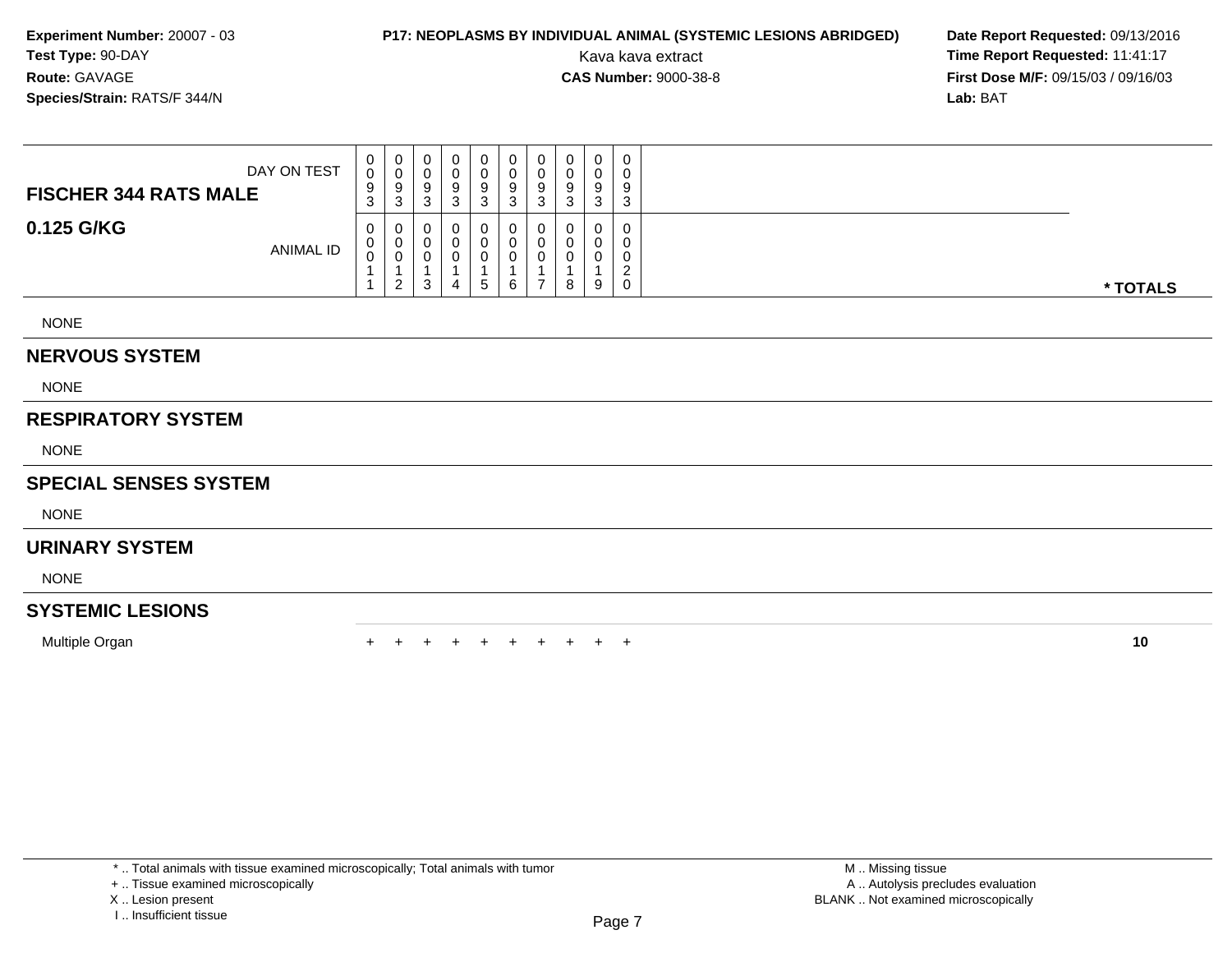### **P17: NEOPLASMS BY INDIVIDUAL ANIMAL (SYSTEMIC LESIONS ABRIDGED) Date Report Requested: 09/13/2016<br>Kava kava extract <b>Time Report Requested:** 11:41:17

Kava kava extract **Time Report Requested:** 11:41:17<br>**CAS Number:** 9000-38-8 **Time Report Requested:** 11:41:17 **First Dose M/F:** 09/15/03 / 09/16/03<br>**Lab:** BAT **Lab:** BAT

| <b>FISCHER 344 RATS MALE</b> | DAY ON TEST      | $\begin{array}{c} 0 \\ 0 \\ 2 \\ 2 \end{array}$        | $\begin{matrix} 0 \\ 0 \\ 9 \\ 3 \end{matrix}$                              | $_{\rm 0}^{\rm 0}$<br>$\frac{9}{3}$    | $\mathbf 0$<br>$\overline{0}$<br>$9\,$<br>$\mathbf{3}$ | $\begin{array}{c} 0 \\ 0 \\ 9 \\ 3 \end{array}$  | $\pmb{0}$<br>$\overline{0}$<br>$\boldsymbol{9}$<br>3 | $\mathbf 0$<br>$\ddot{\mathbf{0}}$<br>$\boldsymbol{9}$<br>3 | $\pmb{0}$<br>$\bar{0}$<br>9<br>$\mathbf{3}$ | $\pmb{0}$<br>$\ddot{\mathbf{0}}$<br>$9\,$<br>$\mathbf{3}$ | $\mathsf{O}\xspace$<br>$\mathbf 0$<br>9<br>$\mathbf{3}$                |              |
|------------------------------|------------------|--------------------------------------------------------|-----------------------------------------------------------------------------|----------------------------------------|--------------------------------------------------------|--------------------------------------------------|------------------------------------------------------|-------------------------------------------------------------|---------------------------------------------|-----------------------------------------------------------|------------------------------------------------------------------------|--------------|
| 0.25 G/KG                    | <b>ANIMAL ID</b> | $\pmb{0}$<br>$\mathbf 0$<br>$\pmb{0}$<br>$\frac{2}{3}$ | $\boldsymbol{0}$<br>$\pmb{0}$<br>$\begin{array}{c} 0 \\ 2 \\ 1 \end{array}$ | 0<br>$\boldsymbol{0}$<br>$\frac{0}{2}$ | 0<br>$\mathbf 0$<br>$\mathbf 0$<br>$\frac{2}{4}$       | 0<br>$\mathbf 0$<br>$\mathsf 0$<br>$\frac{2}{5}$ | 0<br>0<br>$\mathbf 0$<br>$\frac{2}{6}$               | 0<br>0<br>$\pmb{0}$<br>$\frac{2}{7}$                        | 0<br>0<br>0<br>$\frac{2}{8}$                | 0<br>0<br>0<br>$\overline{c}$<br>$9\,$                    | 0<br>$\mathbf 0$<br>$\mathbf{0}$<br>$\mathsf 3$<br>$\mathsf{O}\xspace$ | * TOTALS     |
| <b>ALIMENTARY SYSTEM</b>     |                  |                                                        |                                                                             |                                        |                                                        |                                                  |                                                      |                                                             |                                             |                                                           |                                                                        |              |
| Esophagus                    |                  | $+$                                                    |                                                                             |                                        |                                                        |                                                  |                                                      |                                                             |                                             |                                                           |                                                                        | $\mathbf{1}$ |
| Intestine Large, Cecum       |                  | $+$                                                    |                                                                             |                                        |                                                        |                                                  |                                                      |                                                             |                                             |                                                           |                                                                        | $\mathbf 1$  |
| Intestine Large, Colon       |                  | $+$                                                    |                                                                             |                                        |                                                        |                                                  |                                                      |                                                             |                                             |                                                           |                                                                        | $\mathbf{1}$ |
| Intestine Large, Rectum      |                  | $+$                                                    |                                                                             |                                        |                                                        |                                                  | $\mathbf 1$                                          |                                                             |                                             |                                                           |                                                                        |              |
| Intestine Small, Duodenum    |                  | $+$                                                    |                                                                             |                                        |                                                        |                                                  | $\mathbf{1}$                                         |                                                             |                                             |                                                           |                                                                        |              |
| Intestine Small, Ileum       |                  | $+$                                                    |                                                                             |                                        |                                                        |                                                  |                                                      |                                                             |                                             |                                                           |                                                                        | $\mathbf{1}$ |
| Intestine Small, Jejunum     |                  | $+$                                                    |                                                                             |                                        |                                                        |                                                  |                                                      |                                                             |                                             |                                                           |                                                                        | $\mathbf 1$  |
| Liver                        |                  |                                                        |                                                                             |                                        |                                                        |                                                  |                                                      |                                                             |                                             | $\ddot{}$                                                 | $+$                                                                    | 10           |
| Pancreas                     |                  | $+$                                                    |                                                                             |                                        |                                                        |                                                  |                                                      |                                                             |                                             |                                                           |                                                                        | $\mathbf{1}$ |
| Salivary Glands              |                  | $+$                                                    |                                                                             |                                        |                                                        |                                                  |                                                      |                                                             |                                             |                                                           |                                                                        | $\mathbf{1}$ |
| Stomach, Forestomach         |                  | $+$                                                    |                                                                             |                                        |                                                        |                                                  |                                                      |                                                             |                                             |                                                           |                                                                        | $\mathbf 1$  |
| Stomach, Glandular           |                  | $+$                                                    |                                                                             |                                        |                                                        |                                                  |                                                      |                                                             |                                             |                                                           |                                                                        | $\mathbf{1}$ |
| <b>CARDIOVASCULAR SYSTEM</b> |                  |                                                        |                                                                             |                                        |                                                        |                                                  |                                                      |                                                             |                                             |                                                           |                                                                        |              |
| <b>Blood Vessel</b>          |                  | $+$                                                    |                                                                             |                                        |                                                        |                                                  |                                                      |                                                             |                                             |                                                           |                                                                        | $\mathbf{1}$ |
| Heart                        |                  | $\ddot{}$                                              |                                                                             |                                        |                                                        |                                                  |                                                      |                                                             |                                             |                                                           |                                                                        | $\mathbf{1}$ |

### **ENDOCRINE SYSTEM**

\* .. Total animals with tissue examined microscopically; Total animals with tumor

+ .. Tissue examined microscopically

X .. Lesion present

I .. Insufficient tissue

 M .. Missing tissuey the contract of the contract of the contract of the contract of the contract of  $\mathsf A$  . Autolysis precludes evaluation Lesion present BLANK .. Not examined microscopically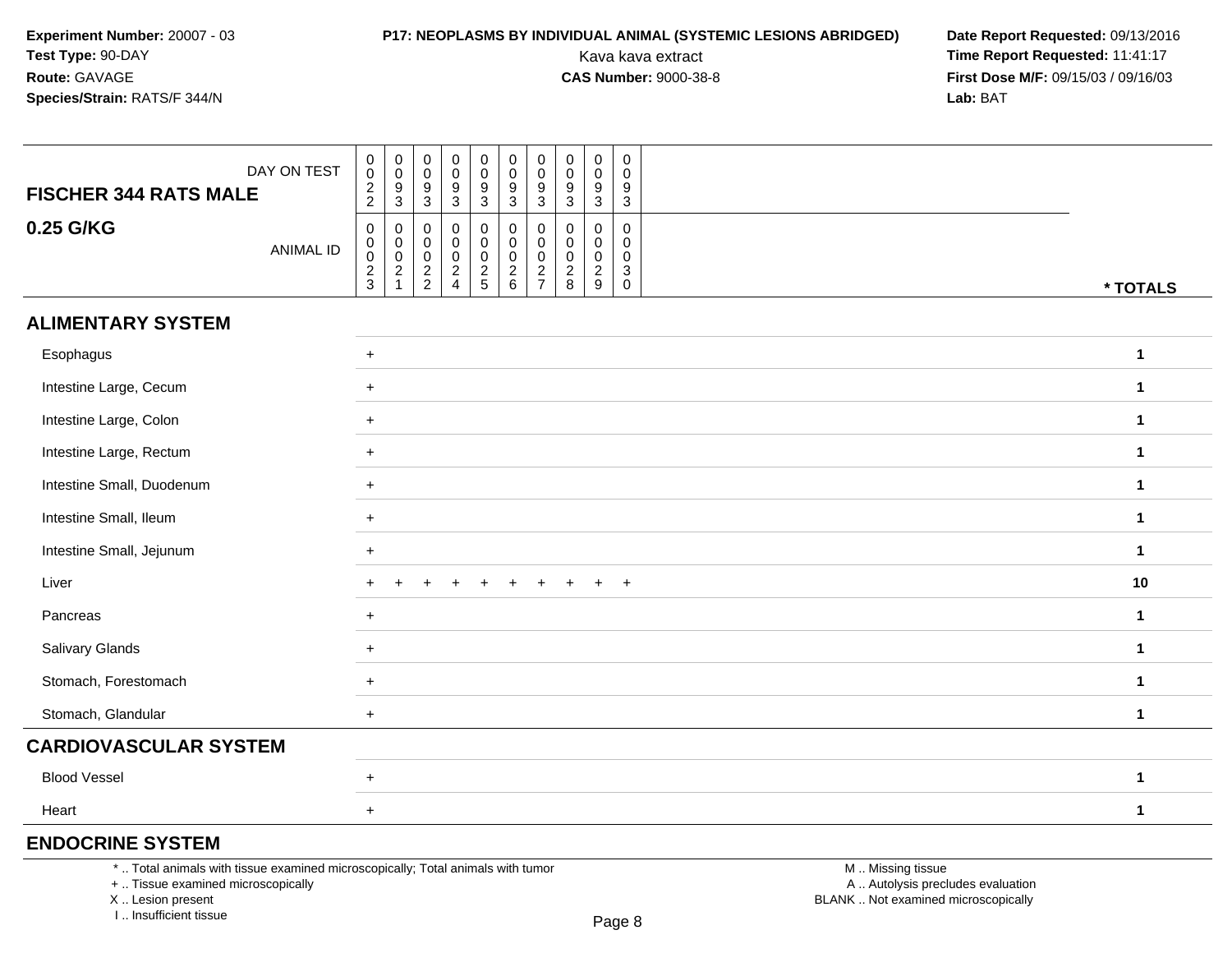# **P17: NEOPLASMS BY INDIVIDUAL ANIMAL (SYSTEMIC LESIONS ABRIDGED) Date Report Requested: 09/13/2016<br>Kava kava extract <b>Time Report Requested:** 11:41:17

| DAY ON TEST<br><b>FISCHER 344 RATS MALE</b>                                                                                                                         | $\pmb{0}$<br>$\pmb{0}$<br>$\pmb{0}$<br>$\mathbf 0$<br>$\pmb{0}$<br>$\mathbf 0$<br>$\pmb{0}$<br>0<br>$\frac{2}{2}$<br>$\frac{9}{3}$<br>$\frac{9}{3}$<br>9<br>3                                                                                 | $\pmb{0}$<br>$\pmb{0}$<br>$\mathsf 0$<br>$\pmb{0}$<br>$\mathsf 0$<br>0<br>$\pmb{0}$<br>$\mathbf 0$<br>$\mathbf 0$<br>$\mathbf 0$<br>0<br>$\mathbf 0$<br>$\boldsymbol{9}$<br>$\boldsymbol{9}$<br>$9$<br>$\boldsymbol{9}$<br>9<br>9<br>$\mathbf{3}$<br>$\mathbf{3}$<br>$\mathbf{3}$<br>$\mathbf{3}$<br>3<br>$\mathbf{3}$                                                   |                                                                                               |
|---------------------------------------------------------------------------------------------------------------------------------------------------------------------|-----------------------------------------------------------------------------------------------------------------------------------------------------------------------------------------------------------------------------------------------|--------------------------------------------------------------------------------------------------------------------------------------------------------------------------------------------------------------------------------------------------------------------------------------------------------------------------------------------------------------------------|-----------------------------------------------------------------------------------------------|
| 0.25 G/KG<br>ANIMAL ID                                                                                                                                              | $\mathbf 0$<br>$\boldsymbol{0}$<br>0<br>0<br>$\mathbf 0$<br>$\pmb{0}$<br>$\boldsymbol{0}$<br>$\mathbf 0$<br>$\pmb{0}$<br>$\mathbf 0$<br>$\pmb{0}$<br>0<br>$\frac{2}{3}$<br>$\overline{2}$<br>$\frac{2}{2}$<br>$\frac{2}{4}$<br>$\overline{1}$ | $\mathbf 0$<br>0<br>$\mathbf 0$<br>$\mathbf 0$<br>$\mathbf 0$<br>0<br>$\boldsymbol{0}$<br>$\mathbf 0$<br>$\mathbf 0$<br>$\mathbf 0$<br>$\mathbf 0$<br>$\Omega$<br>$\pmb{0}$<br>$\mathbf 0$<br>$\mathbf 0$<br>$\pmb{0}$<br>$\mathbf 0$<br>$\mathbf 0$<br>$\frac{2}{5}$<br>$\frac{2}{6}$<br>$\frac{2}{8}$<br>$\frac{2}{9}$<br>$\frac{2}{7}$<br>$\mathbf{3}$<br>$\mathbf 0$ | * TOTALS                                                                                      |
| <b>Adrenal Cortex</b>                                                                                                                                               | $+$                                                                                                                                                                                                                                           |                                                                                                                                                                                                                                                                                                                                                                          | $\mathbf{1}$                                                                                  |
| Adrenal Medulla                                                                                                                                                     | $+$                                                                                                                                                                                                                                           |                                                                                                                                                                                                                                                                                                                                                                          | $\mathbf 1$                                                                                   |
| Islets, Pancreatic                                                                                                                                                  | $+$                                                                                                                                                                                                                                           |                                                                                                                                                                                                                                                                                                                                                                          | $\mathbf{1}$                                                                                  |
| Parathyroid Gland                                                                                                                                                   | $+$                                                                                                                                                                                                                                           |                                                                                                                                                                                                                                                                                                                                                                          | $\mathbf{1}$                                                                                  |
| <b>Pituitary Gland</b>                                                                                                                                              | $+$                                                                                                                                                                                                                                           |                                                                                                                                                                                                                                                                                                                                                                          | $\mathbf 1$                                                                                   |
| <b>Thyroid Gland</b>                                                                                                                                                | $+$                                                                                                                                                                                                                                           |                                                                                                                                                                                                                                                                                                                                                                          | $\mathbf{1}$                                                                                  |
| <b>GENERAL BODY SYSTEM</b>                                                                                                                                          |                                                                                                                                                                                                                                               |                                                                                                                                                                                                                                                                                                                                                                          |                                                                                               |
| <b>NONE</b>                                                                                                                                                         |                                                                                                                                                                                                                                               |                                                                                                                                                                                                                                                                                                                                                                          |                                                                                               |
| <b>GENITAL SYSTEM</b>                                                                                                                                               |                                                                                                                                                                                                                                               |                                                                                                                                                                                                                                                                                                                                                                          |                                                                                               |
| Epididymis                                                                                                                                                          | $+$                                                                                                                                                                                                                                           |                                                                                                                                                                                                                                                                                                                                                                          | $\mathbf 1$                                                                                   |
| <b>Preputial Gland</b>                                                                                                                                              | $+$                                                                                                                                                                                                                                           |                                                                                                                                                                                                                                                                                                                                                                          | $\mathbf 1$                                                                                   |
| Prostate                                                                                                                                                            | $+$                                                                                                                                                                                                                                           |                                                                                                                                                                                                                                                                                                                                                                          | $\mathbf 1$                                                                                   |
| Seminal Vesicle                                                                                                                                                     | $+$                                                                                                                                                                                                                                           |                                                                                                                                                                                                                                                                                                                                                                          | $\mathbf{1}$                                                                                  |
| <b>Testes</b>                                                                                                                                                       | $+$                                                                                                                                                                                                                                           |                                                                                                                                                                                                                                                                                                                                                                          | $\mathbf{1}$                                                                                  |
| <b>HEMATOPOIETIC SYSTEM</b>                                                                                                                                         |                                                                                                                                                                                                                                               |                                                                                                                                                                                                                                                                                                                                                                          |                                                                                               |
| <b>Bone Marrow</b>                                                                                                                                                  |                                                                                                                                                                                                                                               | $+$                                                                                                                                                                                                                                                                                                                                                                      | 10                                                                                            |
| Lymph Node, Mandibular                                                                                                                                              | M                                                                                                                                                                                                                                             |                                                                                                                                                                                                                                                                                                                                                                          | $\mathbf 0$                                                                                   |
| *  Total animals with tissue examined microscopically; Total animals with tumor<br>+  Tissue examined microscopically<br>X  Lesion present<br>I Insufficient tissue |                                                                                                                                                                                                                                               | $D_{200}$ $\Omega$                                                                                                                                                                                                                                                                                                                                                       | M  Missing tissue<br>A  Autolysis precludes evaluation<br>BLANK  Not examined microscopically |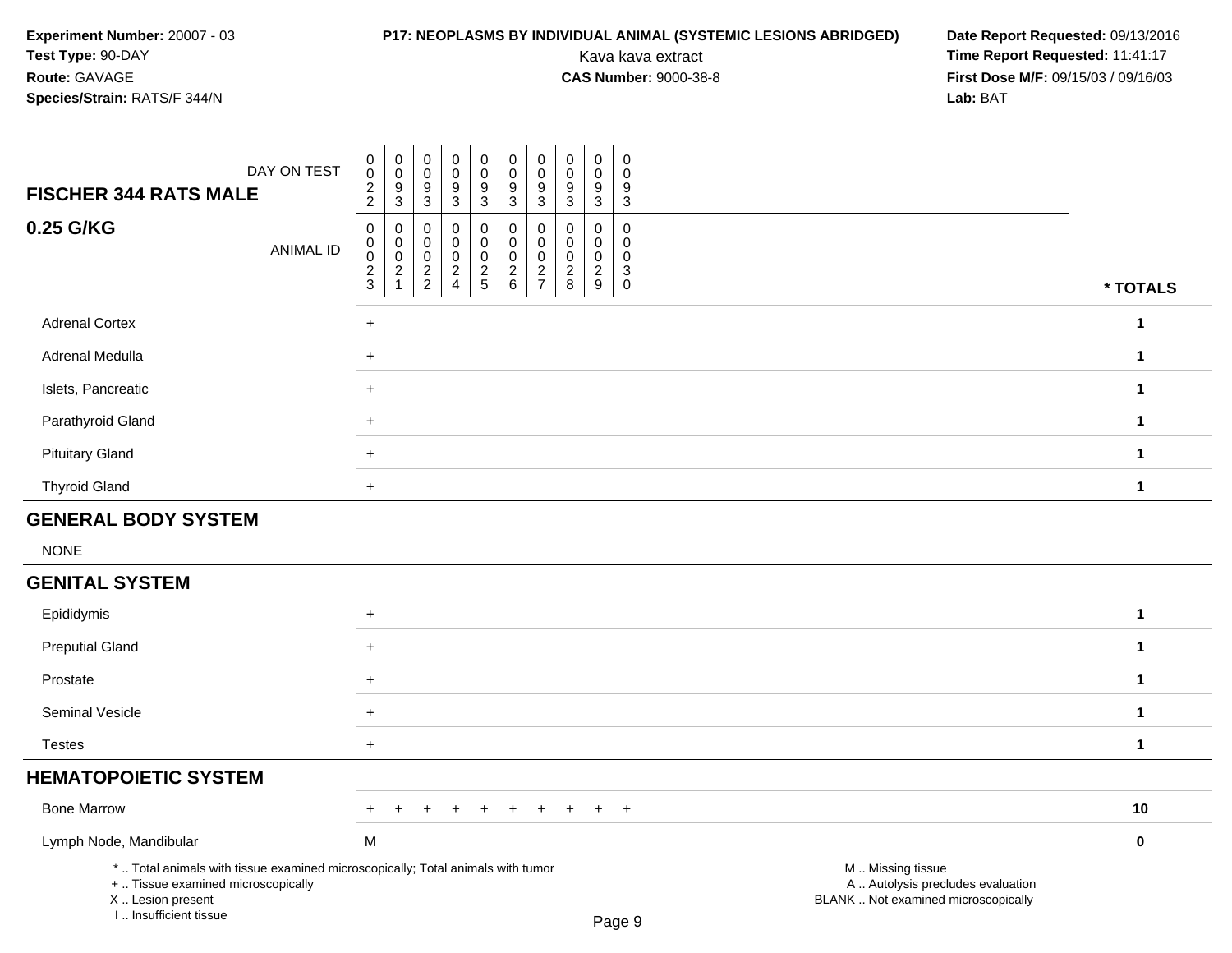I .. Insufficient tissue

# **P17: NEOPLASMS BY INDIVIDUAL ANIMAL (SYSTEMIC LESIONS ABRIDGED) Date Report Requested: 09/13/2016<br>Kava kava extract <b>Time Report Requested:** 11:41:17

| DAY ON TEST<br><b>FISCHER 344 RATS MALE</b>                                                                                                | $\pmb{0}$<br>$\overline{0}$<br>$\frac{2}{2}$         | $\pmb{0}$<br>$\ddot{\mathbf{0}}$<br>9<br>$\overline{3}$ | $\pmb{0}$<br>$\mathbf 0$<br>9<br>3               | $\pmb{0}$<br>$\pmb{0}$<br>$\boldsymbol{9}$<br>$\overline{3}$ | $\mathbf 0$<br>$\mathsf{O}\xspace$<br>$\boldsymbol{9}$<br>$\overline{3}$ | $\mathsf 0$<br>$\mathsf{O}\xspace$<br>9<br>$\overline{3}$                          | 0<br>$\mathbf 0$<br>9<br>3                      | $\pmb{0}$<br>$\ddot{\mathbf{0}}$<br>$\boldsymbol{9}$<br>$\mathbf{3}$ | $\pmb{0}$<br>$\pmb{0}$<br>$\boldsymbol{9}$<br>$\mathbf{3}$ | $\mathsf{O}\xspace$<br>$\mathbf 0$<br>9<br>3                |                                                                                               |              |
|--------------------------------------------------------------------------------------------------------------------------------------------|------------------------------------------------------|---------------------------------------------------------|--------------------------------------------------|--------------------------------------------------------------|--------------------------------------------------------------------------|------------------------------------------------------------------------------------|-------------------------------------------------|----------------------------------------------------------------------|------------------------------------------------------------|-------------------------------------------------------------|-----------------------------------------------------------------------------------------------|--------------|
| 0.25 G/KG<br><b>ANIMAL ID</b>                                                                                                              | $\pmb{0}$<br>$\pmb{0}$<br>$\pmb{0}$<br>$\frac{2}{3}$ | 0<br>0<br>0<br>$\overline{c}$                           | 0<br>$\mathbf 0$<br>$\mathbf 0$<br>$\frac{2}{2}$ | 0<br>0<br>$\pmb{0}$<br>$\frac{2}{4}$                         | 0<br>$\pmb{0}$<br>$\mathbf 0$<br>$\frac{2}{5}$                           | $\mathbf 0$<br>$\mathbf 0$<br>$\mathbf 0$<br>$\begin{array}{c} 2 \\ 6 \end{array}$ | 0<br>0<br>0<br>$\overline{c}$<br>$\overline{7}$ | 0<br>$\mathbf 0$<br>$\mathbf 0$<br>$\sqrt{2}$<br>8                   | 0<br>0<br>$\pmb{0}$<br>$\sqrt{2}$<br>9                     | $\mathbf 0$<br>$\Omega$<br>$\mathbf{0}$<br>3<br>$\mathbf 0$ |                                                                                               | * TOTALS     |
| Lymph Node, Mesenteric                                                                                                                     | $\ddot{}$                                            |                                                         |                                                  |                                                              |                                                                          |                                                                                    |                                                 |                                                                      |                                                            |                                                             |                                                                                               | $\mathbf{1}$ |
| Spleen                                                                                                                                     | $\ddot{}$                                            |                                                         |                                                  |                                                              |                                                                          |                                                                                    |                                                 |                                                                      | $\ddot{}$                                                  | $+$                                                         |                                                                                               | 10           |
| Thymus                                                                                                                                     | $+$                                                  |                                                         |                                                  |                                                              |                                                                          | $\div$                                                                             | +                                               |                                                                      | $\ddot{}$                                                  | $+$                                                         |                                                                                               | 10           |
| <b>INTEGUMENTARY SYSTEM</b>                                                                                                                |                                                      |                                                         |                                                  |                                                              |                                                                          |                                                                                    |                                                 |                                                                      |                                                            |                                                             |                                                                                               |              |
| <b>Mammary Gland</b>                                                                                                                       | $\ddot{}$                                            |                                                         |                                                  |                                                              |                                                                          |                                                                                    |                                                 |                                                                      |                                                            |                                                             |                                                                                               | $\mathbf 1$  |
| Skin                                                                                                                                       | $\ddot{}$                                            |                                                         |                                                  |                                                              |                                                                          |                                                                                    |                                                 |                                                                      |                                                            |                                                             |                                                                                               | $\mathbf{1}$ |
| <b>MUSCULOSKELETAL SYSTEM</b>                                                                                                              |                                                      |                                                         |                                                  |                                                              |                                                                          |                                                                                    |                                                 |                                                                      |                                                            |                                                             |                                                                                               |              |
| <b>Bone</b>                                                                                                                                | $+$                                                  |                                                         |                                                  |                                                              |                                                                          |                                                                                    |                                                 |                                                                      |                                                            |                                                             |                                                                                               | $\mathbf{1}$ |
| <b>NERVOUS SYSTEM</b>                                                                                                                      |                                                      |                                                         |                                                  |                                                              |                                                                          |                                                                                    |                                                 |                                                                      |                                                            |                                                             |                                                                                               |              |
| <b>Brain</b>                                                                                                                               | $\ddot{}$                                            |                                                         |                                                  |                                                              |                                                                          |                                                                                    |                                                 |                                                                      |                                                            |                                                             |                                                                                               | $\mathbf{1}$ |
| <b>RESPIRATORY SYSTEM</b>                                                                                                                  |                                                      |                                                         |                                                  |                                                              |                                                                          |                                                                                    |                                                 |                                                                      |                                                            |                                                             |                                                                                               |              |
| Lung                                                                                                                                       | $\ddot{}$                                            |                                                         |                                                  |                                                              |                                                                          |                                                                                    |                                                 |                                                                      |                                                            |                                                             |                                                                                               | $\mathbf{1}$ |
| Nose                                                                                                                                       | $\ddot{}$                                            |                                                         |                                                  |                                                              |                                                                          |                                                                                    |                                                 |                                                                      |                                                            |                                                             |                                                                                               | $\mathbf{1}$ |
| Trachea                                                                                                                                    | $+$                                                  |                                                         |                                                  |                                                              |                                                                          |                                                                                    |                                                 |                                                                      |                                                            |                                                             |                                                                                               | $\mathbf{1}$ |
| <b>SPECIAL SENSES SYSTEM</b>                                                                                                               |                                                      |                                                         |                                                  |                                                              |                                                                          |                                                                                    |                                                 |                                                                      |                                                            |                                                             |                                                                                               |              |
| Eye                                                                                                                                        | $\pm$                                                |                                                         |                                                  |                                                              |                                                                          |                                                                                    |                                                 |                                                                      |                                                            |                                                             |                                                                                               | $\mathbf{1}$ |
| Harderian Gland                                                                                                                            | $\ddot{}$                                            |                                                         |                                                  |                                                              |                                                                          |                                                                                    |                                                 |                                                                      |                                                            |                                                             |                                                                                               | $\mathbf{1}$ |
| *  Total animals with tissue examined microscopically; Total animals with tumor<br>+  Tissue examined microscopically<br>X  Lesion present |                                                      |                                                         |                                                  |                                                              |                                                                          |                                                                                    |                                                 |                                                                      |                                                            |                                                             | M  Missing tissue<br>A  Autolysis precludes evaluation<br>BLANK  Not examined microscopically |              |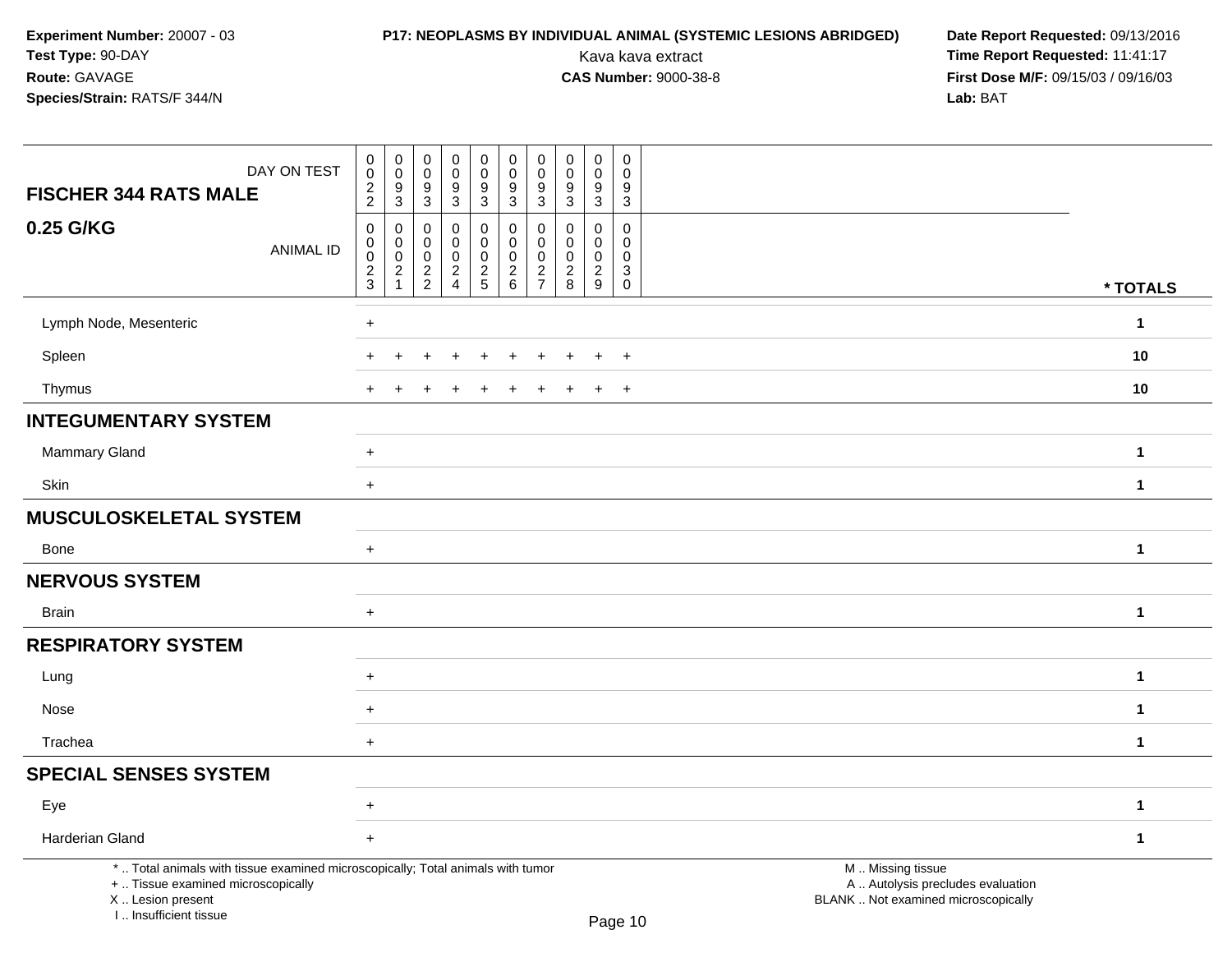### **P17: NEOPLASMS BY INDIVIDUAL ANIMAL (SYSTEMIC LESIONS ABRIDGED) Date Report Requested: 09/13/2016<br>Kava kava extract <b>Time Report Requested:** 11:41:17

Kava kava extract **Time Report Requested:** 11:41:17<br>**CAS Number:** 9000-38-8 **Time Report Requested:** 11:41:17 **First Dose M/F:** 09/15/03 / 09/16/03<br>Lab: BAT **Lab:** BAT

| DAY ON TEST<br><b>FISCHER 344 RATS MALE</b> | $_0^0$<br>$\frac{2}{2}$                      | 0<br>$\mathbf 0$<br>9<br>3                      | $\pmb{0}$<br>$\pmb{0}$<br>9<br>3 | $\begin{smallmatrix}0\0\0\end{smallmatrix}$<br>$\boldsymbol{9}$<br>3 | $\begin{array}{c} 0 \\ 0 \\ 9 \end{array}$<br>3 | $\begin{smallmatrix}0\0\0\9\end{smallmatrix}$<br>3               | $\begin{smallmatrix}0\0\0\9\end{smallmatrix}$<br>3 | $\pmb{0}$<br>$\mathsf 0$<br>9<br>3 | $\mathbf 0$<br>$\mathbf 0$<br>9<br>3 | 0<br>0<br>9<br>3      |          |
|---------------------------------------------|----------------------------------------------|-------------------------------------------------|----------------------------------|----------------------------------------------------------------------|-------------------------------------------------|------------------------------------------------------------------|----------------------------------------------------|------------------------------------|--------------------------------------|-----------------------|----------|
| 0.25 G/KG<br>ANIMAL ID                      | 0<br>$\pmb{0}$<br>$\bar{0}$<br>$\frac{2}{3}$ | 0<br>$\pmb{0}$<br>$\pmb{0}$<br>$\boldsymbol{2}$ | $\frac{2}{2}$<br>∠               | 0<br>0<br>$\mathbf 0$<br>$\Omega$<br>۷<br>$\overline{4}$             | 0<br>0<br>0<br>$rac{2}{5}$                      | 0<br>$\begin{smallmatrix}0\\0\end{smallmatrix}$<br>$\frac{2}{6}$ | 0<br>$\pmb{0}$<br>$\pmb{0}$<br>$\frac{2}{7}$       | 0<br>0<br>0<br>◠<br>$\frac{2}{8}$  | 9                                    | 0<br>0<br>0<br>3<br>0 | * TOTALS |
| <b>URINARY SYSTEM</b>                       |                                              |                                                 |                                  |                                                                      |                                                 |                                                                  |                                                    |                                    |                                      |                       |          |
| Kidney                                      | $\ddot{}$                                    |                                                 |                                  |                                                                      |                                                 |                                                                  |                                                    |                                    |                                      |                       |          |
| <b>Urinary Bladder</b>                      | $\ddot{}$                                    |                                                 |                                  |                                                                      |                                                 |                                                                  |                                                    |                                    |                                      |                       |          |
| <b>SYSTEMIC LESIONS</b>                     |                                              |                                                 |                                  |                                                                      |                                                 |                                                                  |                                                    |                                    |                                      |                       |          |
| Multiple Organ                              |                                              |                                                 |                                  |                                                                      |                                                 |                                                                  | $+$                                                | ÷                                  |                                      | $\pm$                 | 10       |

\* .. Total animals with tissue examined microscopically; Total animals with tumor

X .. Lesion present

<sup>+ ..</sup> Tissue examined microscopically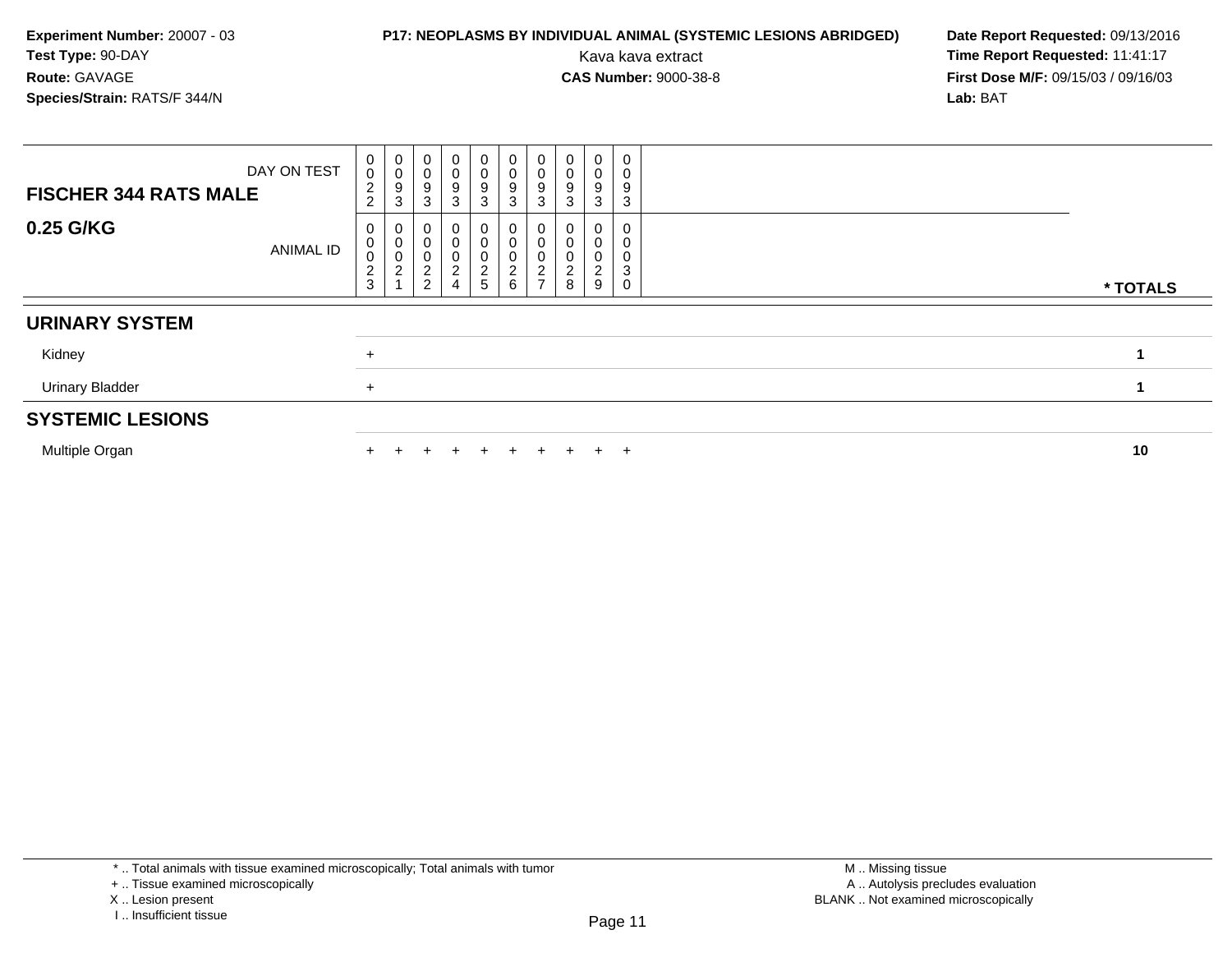### **P17: NEOPLASMS BY INDIVIDUAL ANIMAL (SYSTEMIC LESIONS ABRIDGED) Date Report Requested: 09/13/2016<br>Kava kava extract <b>Time Report Requested:** 11:41:17

Kava kava extract **Time Report Requested:** 11:41:17<br>**CAS Number:** 9000-38-8 **Time Report Requested:** 11:41:17 **First Dose M/F:** 09/15/03 / 09/16/03<br>**Lab:** BAT **Lab:** BAT

| DAY ON TEST<br><b>FISCHER 344 RATS MALE</b> | $\mathbf 0$<br>0<br>$\frac{9}{3}$  | 0<br>$\pmb{0}$<br>$\frac{9}{3}$                                    | 0<br>$\mathbf 0$<br>$\boldsymbol{9}$<br>$\ensuremath{\mathsf{3}}$ | 0<br>0<br>9<br>$\mathsf 3$                   | 0<br>0<br>9<br>$\ensuremath{\mathsf{3}}$ | 0<br>$\pmb{0}$<br>$\boldsymbol{9}$<br>3                      | 0<br>$\mathbf 0$<br>$\boldsymbol{9}$<br>3        | 0<br>0<br>9<br>3      | 0<br>0<br>9<br>$\sqrt{3}$ | 0<br>$\mathbf 0$<br>9<br>$\sqrt{3}$               |          |  |
|---------------------------------------------|------------------------------------|--------------------------------------------------------------------|-------------------------------------------------------------------|----------------------------------------------|------------------------------------------|--------------------------------------------------------------|--------------------------------------------------|-----------------------|---------------------------|---------------------------------------------------|----------|--|
| 0.5 G/KG<br><b>ANIMAL ID</b>                | 0<br>0<br>$\pmb{0}$<br>$\mathsf 3$ | 0<br>$\begin{smallmatrix} 0\\0 \end{smallmatrix}$<br>$\frac{3}{2}$ | 0<br>$\mathbf 0$<br>$\boldsymbol{0}$<br>$\frac{3}{3}$             | 0<br>0<br>$\mathbf 0$<br>3<br>$\overline{4}$ | 0<br>$\mathbf 0$<br>0<br>$\frac{3}{5}$   | 0<br>0<br>$\pmb{0}$<br>$\begin{array}{c} 3 \\ 6 \end{array}$ | 0<br>$\mathbf 0$<br>$\mathbf 0$<br>$\frac{3}{7}$ | 0<br>0<br>0<br>3<br>8 | 0<br>0<br>0<br>$_9^3$     | $\mathsf 0$<br>0<br>0<br>4<br>$\mathsf{O}\xspace$ | * TOTALS |  |
| <b>ALIMENTARY SYSTEM</b>                    |                                    |                                                                    |                                                                   |                                              |                                          |                                                              |                                                  |                       |                           |                                                   |          |  |
| Liver                                       | $+$                                | $+$                                                                | $\pm$                                                             | $+$                                          | $+$                                      | $+$                                                          | $+$                                              | $+$                   |                           | $+$ $+$                                           | 10       |  |
| <b>CARDIOVASCULAR SYSTEM</b>                |                                    |                                                                    |                                                                   |                                              |                                          |                                                              |                                                  |                       |                           |                                                   |          |  |
| <b>NONE</b>                                 |                                    |                                                                    |                                                                   |                                              |                                          |                                                              |                                                  |                       |                           |                                                   |          |  |
| <b>ENDOCRINE SYSTEM</b>                     |                                    |                                                                    |                                                                   |                                              |                                          |                                                              |                                                  |                       |                           |                                                   |          |  |
| <b>NONE</b>                                 |                                    |                                                                    |                                                                   |                                              |                                          |                                                              |                                                  |                       |                           |                                                   |          |  |
| <b>GENERAL BODY SYSTEM</b>                  |                                    |                                                                    |                                                                   |                                              |                                          |                                                              |                                                  |                       |                           |                                                   |          |  |
| <b>NONE</b>                                 |                                    |                                                                    |                                                                   |                                              |                                          |                                                              |                                                  |                       |                           |                                                   |          |  |
| <b>GENITAL SYSTEM</b>                       |                                    |                                                                    |                                                                   |                                              |                                          |                                                              |                                                  |                       |                           |                                                   |          |  |
| <b>NONE</b>                                 |                                    |                                                                    |                                                                   |                                              |                                          |                                                              |                                                  |                       |                           |                                                   |          |  |
| <b>HEMATOPOIETIC SYSTEM</b>                 |                                    |                                                                    |                                                                   |                                              |                                          |                                                              |                                                  |                       |                           |                                                   |          |  |
| <b>Bone Marrow</b>                          |                                    |                                                                    |                                                                   |                                              |                                          |                                                              |                                                  |                       |                           | $\overline{+}$                                    | 10       |  |
| Spleen                                      | $\ddot{}$                          |                                                                    |                                                                   |                                              |                                          |                                                              |                                                  |                       | $\pm$                     | $\overline{+}$                                    | 10       |  |
| Thymus                                      | $+$                                | $\pm$                                                              |                                                                   |                                              |                                          | $\ddot{}$                                                    |                                                  | ÷                     | $+$                       | $\overline{+}$                                    | 10       |  |
| <b>INTEGUMENTARY SYSTEM</b>                 |                                    |                                                                    |                                                                   |                                              |                                          |                                                              |                                                  |                       |                           |                                                   |          |  |
| <b>NONE</b>                                 |                                    |                                                                    |                                                                   |                                              |                                          |                                                              |                                                  |                       |                           |                                                   |          |  |
|                                             |                                    |                                                                    |                                                                   |                                              |                                          |                                                              |                                                  |                       |                           |                                                   |          |  |

### **MUSCULOSKELETAL SYSTEM**

\* .. Total animals with tissue examined microscopically; Total animals with tumor

+ .. Tissue examined microscopically

X .. Lesion present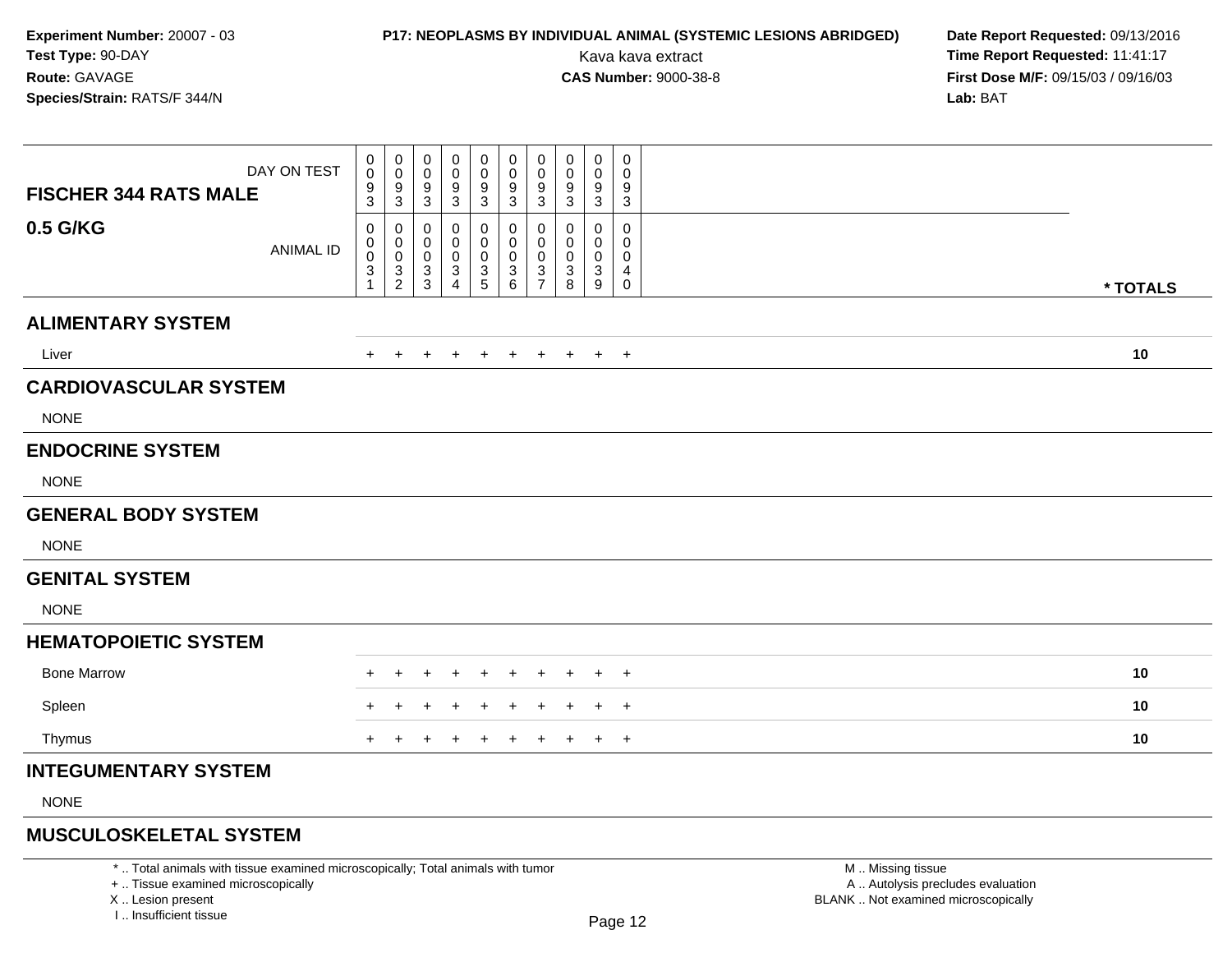### **P17: NEOPLASMS BY INDIVIDUAL ANIMAL (SYSTEMIC LESIONS ABRIDGED) Date Report Requested: 09/13/2016<br>Kava kava extract <b>Time Report Requested:** 11:41:17

Kava kava extract **Time Report Requested:** 11:41:17<br>**CAS Number:** 9000-38-8 **Time Report Requested:** 11:41:17 **First Dose M/F:** 09/15/03 / 09/16/03<br>**Lab:** BAT **Lab:** BAT

| DAY ON TEST<br><b>FISCHER 344 RATS MALE</b> | 0<br>0<br>9<br>3 | U<br>ູ<br>◠<br>ు | $\mathbf{0}$<br>◡<br>9<br>⌒<br>C. | U<br>u<br>9<br>دت | U<br>O<br>9<br>3                | U<br>U<br>9<br>C.<br>د | 0<br>v<br>9<br>3      | 9<br>⌒<br>J | 0<br>-9<br>3       | 0<br>0<br>9<br>3 |          |
|---------------------------------------------|------------------|------------------|-----------------------------------|-------------------|---------------------------------|------------------------|-----------------------|-------------|--------------------|------------------|----------|
| 0.5 G/KG<br><b>ANIMAL ID</b>                | 0<br>0<br>0<br>3 | ت<br>2           | U<br>⌒<br>J.<br>3                 | J                 | 0<br>0<br>0<br>3<br>$5^{\circ}$ | U<br>ົ<br>◡<br>6       | 0<br>υ<br>υ<br>3<br>- | ت<br>8      | ີ<br><b>J</b><br>9 | 0<br>0<br>0<br>0 | * TOTALS |
| <b>NONE</b>                                 |                  |                  |                                   |                   |                                 |                        |                       |             |                    |                  |          |

### **NERVOUS SYSTEM**

NONE

### **RESPIRATORY SYSTEM**

NONE

#### **SPECIAL SENSES SYSTEM**

NONE

### **URINARY SYSTEM**

NONE

#### **SYSTEMIC LESIONS**

Multiple Organ

n  $+$ <sup>+</sup> <sup>+</sup> <sup>+</sup> <sup>+</sup> <sup>+</sup> <sup>+</sup> <sup>+</sup> <sup>+</sup> <sup>+</sup> **<sup>10</sup>**

\* .. Total animals with tissue examined microscopically; Total animals with tumor

+ .. Tissue examined microscopically

X .. Lesion present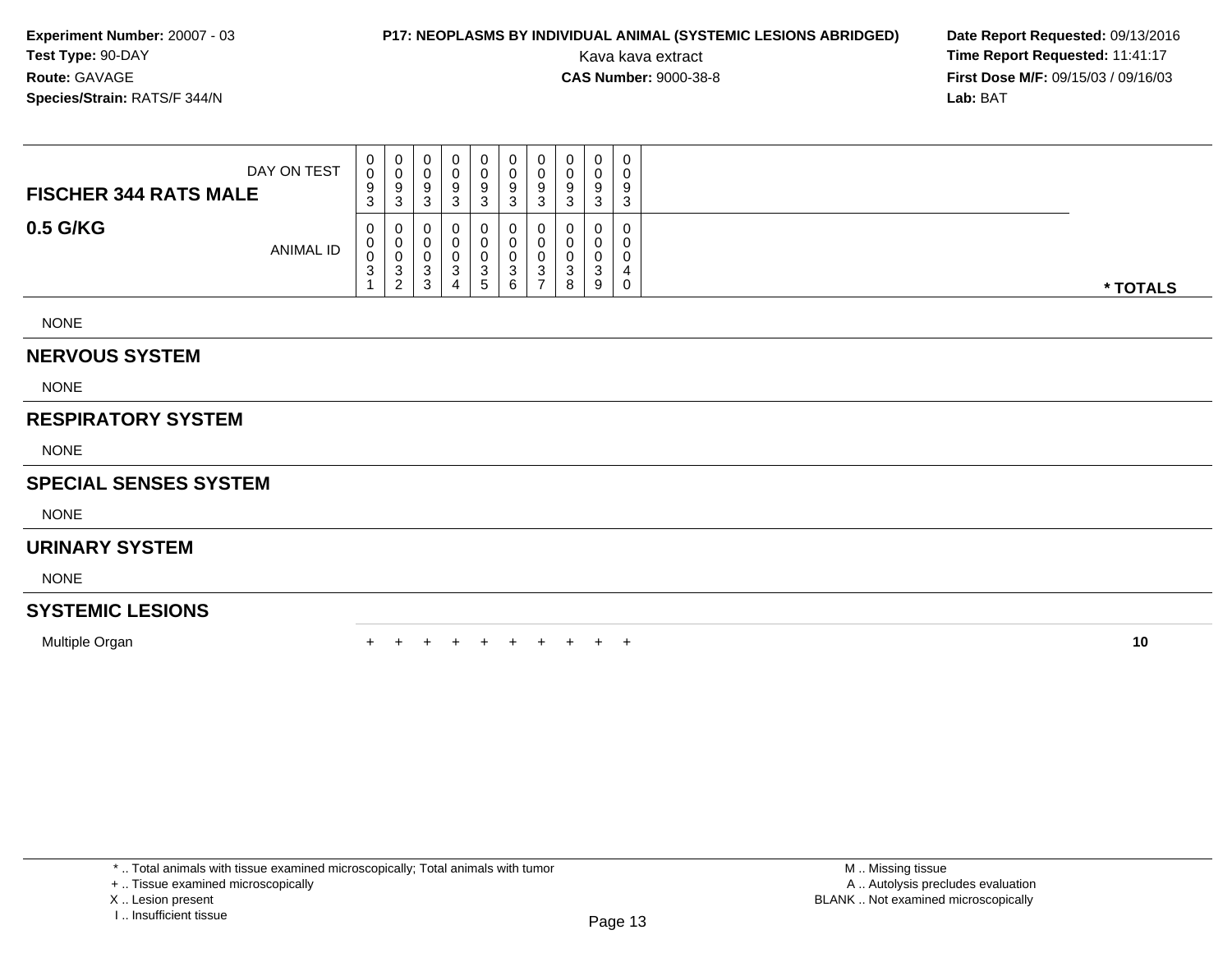### **P17: NEOPLASMS BY INDIVIDUAL ANIMAL (SYSTEMIC LESIONS ABRIDGED) Date Report Requested: 09/13/2016<br>Kava kava extract <b>Time Report Requested:** 11:41:17

Kava kava extract **Time Report Requested:** 11:41:17<br>**CAS Number:** 9000-38-8 **Time Report Requested:** 11:41:17 **First Dose M/F:** 09/15/03 / 09/16/03<br>**Lab:** BAT **Lab:** BAT

| DAY ON TEST<br><b>FISCHER 344 RATS MALE</b> | $\mathbf 0$<br>0<br>$\boldsymbol{9}$<br>3         | 0<br>$\mathbf 0$<br>9<br>$\mathbf{3}$                              | 0<br>$\mathbf 0$<br>9<br>$\mathsf 3$                             | 0<br>0<br>9<br>$\mathsf 3$                                | 0<br>0<br>9<br>$\sqrt{3}$                             | 0<br>0<br>$\boldsymbol{9}$<br>$\ensuremath{\mathsf{3}}$   | 0<br>0<br>$\boldsymbol{9}$<br>$\mathsf 3$                           | 0<br>$\mathbf 0$<br>9<br>3 | 0<br>0<br>9<br>$\sqrt{3}$          | 0<br>$\mathbf 0$<br>9<br>$\sqrt{3}$                          |          |  |
|---------------------------------------------|---------------------------------------------------|--------------------------------------------------------------------|------------------------------------------------------------------|-----------------------------------------------------------|-------------------------------------------------------|-----------------------------------------------------------|---------------------------------------------------------------------|----------------------------|------------------------------------|--------------------------------------------------------------|----------|--|
| <b>1.0 G/KG</b><br><b>ANIMAL ID</b>         | 0<br>$\mathbf 0$<br>$\mathsf{O}\xspace$<br>4<br>1 | 0<br>$\begin{smallmatrix} 0\\0 \end{smallmatrix}$<br>$\frac{4}{2}$ | $\mathbf 0$<br>$\mathbf 0$<br>$\mathbf 0$<br>$\overline{4}$<br>3 | 0<br>0<br>$\mathbf 0$<br>$\overline{4}$<br>$\overline{4}$ | 0<br>0<br>$\mathbf 0$<br>$\overline{4}$<br>$\sqrt{5}$ | 0<br>0<br>$\pmb{0}$<br>$\overline{\mathbf{4}}$<br>$\,6\,$ | 0<br>$\mathbf 0$<br>$\mathbf 0$<br>$\overline{4}$<br>$\overline{7}$ | 0<br>0<br>0<br>4<br>8      | 0<br>0<br>0<br>$\overline{4}$<br>9 | $\mathbf 0$<br>0<br>$\mathbf 0$<br>$\sqrt{5}$<br>$\mathbf 0$ | * TOTALS |  |
| <b>ALIMENTARY SYSTEM</b>                    |                                                   |                                                                    |                                                                  |                                                           |                                                       |                                                           |                                                                     |                            |                                    |                                                              |          |  |
|                                             |                                                   |                                                                    |                                                                  |                                                           |                                                       |                                                           |                                                                     |                            |                                    |                                                              |          |  |
| Liver                                       | $+$                                               | $+$                                                                | $\pm$                                                            | $\pm$                                                     | $+$                                                   | $+$                                                       | $+$                                                                 | $+$                        |                                    | $+$ $+$                                                      | 10       |  |
| <b>CARDIOVASCULAR SYSTEM</b>                |                                                   |                                                                    |                                                                  |                                                           |                                                       |                                                           |                                                                     |                            |                                    |                                                              |          |  |
| <b>NONE</b>                                 |                                                   |                                                                    |                                                                  |                                                           |                                                       |                                                           |                                                                     |                            |                                    |                                                              |          |  |
| <b>ENDOCRINE SYSTEM</b>                     |                                                   |                                                                    |                                                                  |                                                           |                                                       |                                                           |                                                                     |                            |                                    |                                                              |          |  |
| <b>NONE</b>                                 |                                                   |                                                                    |                                                                  |                                                           |                                                       |                                                           |                                                                     |                            |                                    |                                                              |          |  |
| <b>GENERAL BODY SYSTEM</b>                  |                                                   |                                                                    |                                                                  |                                                           |                                                       |                                                           |                                                                     |                            |                                    |                                                              |          |  |
| <b>NONE</b>                                 |                                                   |                                                                    |                                                                  |                                                           |                                                       |                                                           |                                                                     |                            |                                    |                                                              |          |  |
| <b>GENITAL SYSTEM</b>                       |                                                   |                                                                    |                                                                  |                                                           |                                                       |                                                           |                                                                     |                            |                                    |                                                              |          |  |
| <b>NONE</b>                                 |                                                   |                                                                    |                                                                  |                                                           |                                                       |                                                           |                                                                     |                            |                                    |                                                              |          |  |
| <b>HEMATOPOIETIC SYSTEM</b>                 |                                                   |                                                                    |                                                                  |                                                           |                                                       |                                                           |                                                                     |                            |                                    |                                                              |          |  |
| <b>Bone Marrow</b>                          |                                                   |                                                                    |                                                                  |                                                           |                                                       |                                                           |                                                                     |                            | $\pm$                              | $^{+}$                                                       | 10       |  |
| Spleen                                      | +                                                 |                                                                    |                                                                  |                                                           |                                                       |                                                           |                                                                     |                            | $\pm$                              | $\overline{+}$                                               | 10       |  |
| Thymus                                      | $+$                                               | $\div$                                                             |                                                                  |                                                           |                                                       | $\ddot{}$                                                 |                                                                     | $\ddot{}$                  | $+$                                | $+$                                                          | 10       |  |
| <b>INTEGUMENTARY SYSTEM</b>                 |                                                   |                                                                    |                                                                  |                                                           |                                                       |                                                           |                                                                     |                            |                                    |                                                              |          |  |
| <b>NONE</b>                                 |                                                   |                                                                    |                                                                  |                                                           |                                                       |                                                           |                                                                     |                            |                                    |                                                              |          |  |
|                                             |                                                   |                                                                    |                                                                  |                                                           |                                                       |                                                           |                                                                     |                            |                                    |                                                              |          |  |

### **MUSCULOSKELETAL SYSTEM**

\* .. Total animals with tissue examined microscopically; Total animals with tumor

+ .. Tissue examined microscopically

X .. Lesion present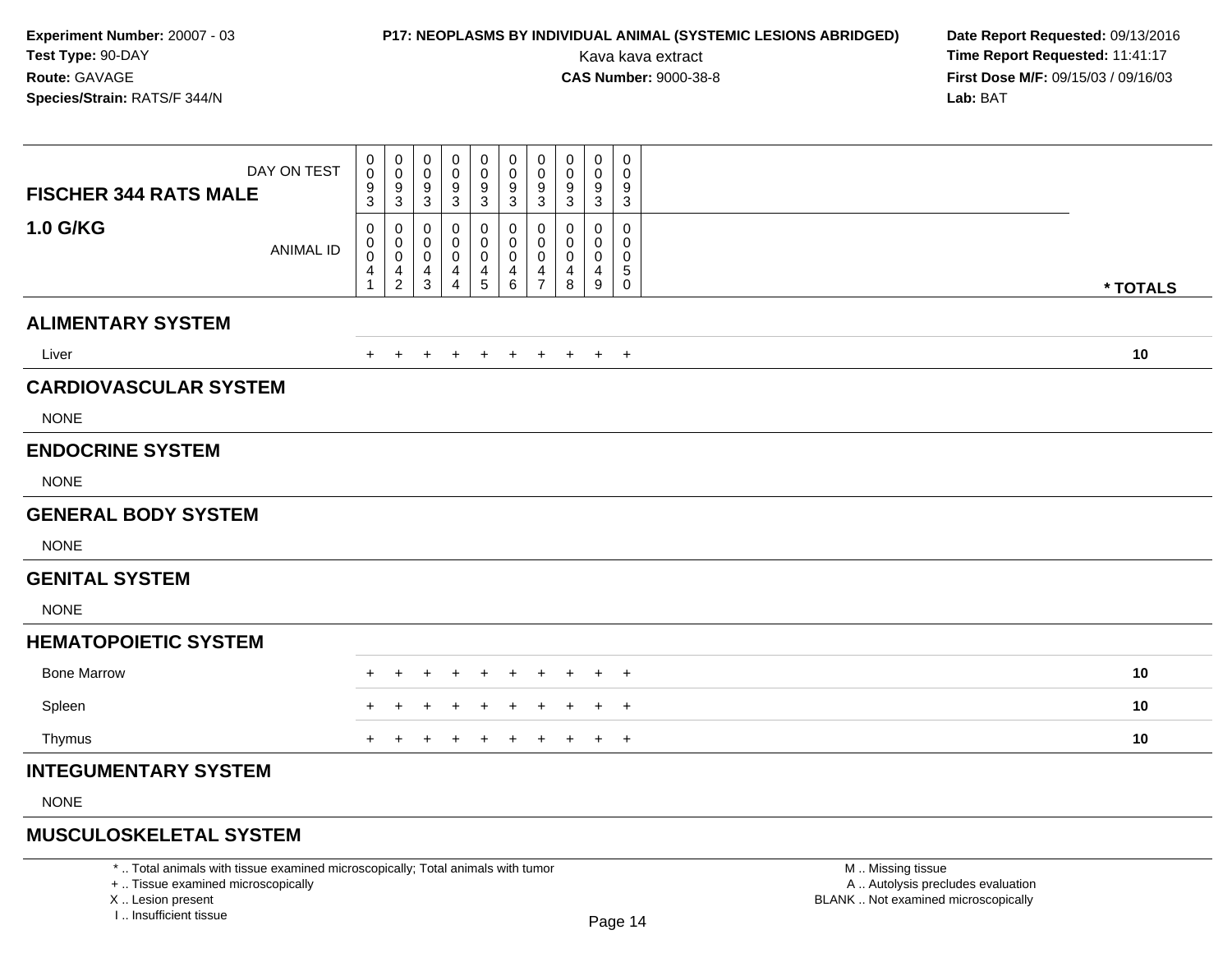### **P17: NEOPLASMS BY INDIVIDUAL ANIMAL (SYSTEMIC LESIONS ABRIDGED) Date Report Requested: 09/13/2016<br>Kava kava extract <b>Time Report Requested:** 11:41:17

Kava kava extract **Time Report Requested:** 11:41:17<br>**CAS Number:** 9000-38-8 **Time Report Requested:** 11:41:17 **First Dose M/F:** 09/15/03 / 09/16/03<br>**Lab:** BAT **Lab:** BAT

| <b>NERVOUS SYSTEM</b>        |             |                            |                                    |                       |                       |                                  |                             |                   |                       |                  |                        |          |
|------------------------------|-------------|----------------------------|------------------------------------|-----------------------|-----------------------|----------------------------------|-----------------------------|-------------------|-----------------------|------------------|------------------------|----------|
| <b>NONE</b>                  |             |                            |                                    |                       |                       |                                  |                             |                   |                       |                  |                        |          |
| <b>1.0 G/KG</b>              | ANIMAL ID   | 0<br>0<br>$\sim$<br>v<br>4 | 0<br>0<br>υ<br>4<br>$\overline{2}$ | 0<br>0<br>0<br>4<br>3 | 0<br>0<br>0<br>4<br>4 | 0<br>0<br>0<br>4<br><sub>5</sub> | 0<br>U<br>0<br>4<br>6       |                   | 0<br>υ<br>0<br>4<br>8 | U<br>0<br>4<br>9 | 0<br>0<br>0<br>.5<br>0 | * TOTALS |
| <b>FISCHER 344 RATS MALE</b> | DAY ON TEST | $\sigma$<br>0<br>9<br>3    | $\mathbf 0$<br>0<br>9<br>3         | 0<br>0<br>9<br>3      | 0<br>0<br>9<br>3      | 0<br>$\mathbf 0$<br>9<br>3       | $\mathbf{0}$<br>0<br>9<br>3 | 9<br>$\sim$<br>-3 | U<br>0<br>9<br>3      | U<br>0<br>9<br>3 | 0<br>0<br>9<br>3       |          |

NONE

### **RESPIRATORY SYSTEM**

NONE

#### **SPECIAL SENSES SYSTEM**

NONE

### **URINARY SYSTEM**

NONE

### **SYSTEMIC LESIONS**

Multiple Organn  $+$ 

<sup>+</sup> <sup>+</sup> <sup>+</sup> <sup>+</sup> <sup>+</sup> <sup>+</sup> <sup>+</sup> <sup>+</sup> <sup>+</sup> **<sup>10</sup>**

+ .. Tissue examined microscopically

X .. Lesion present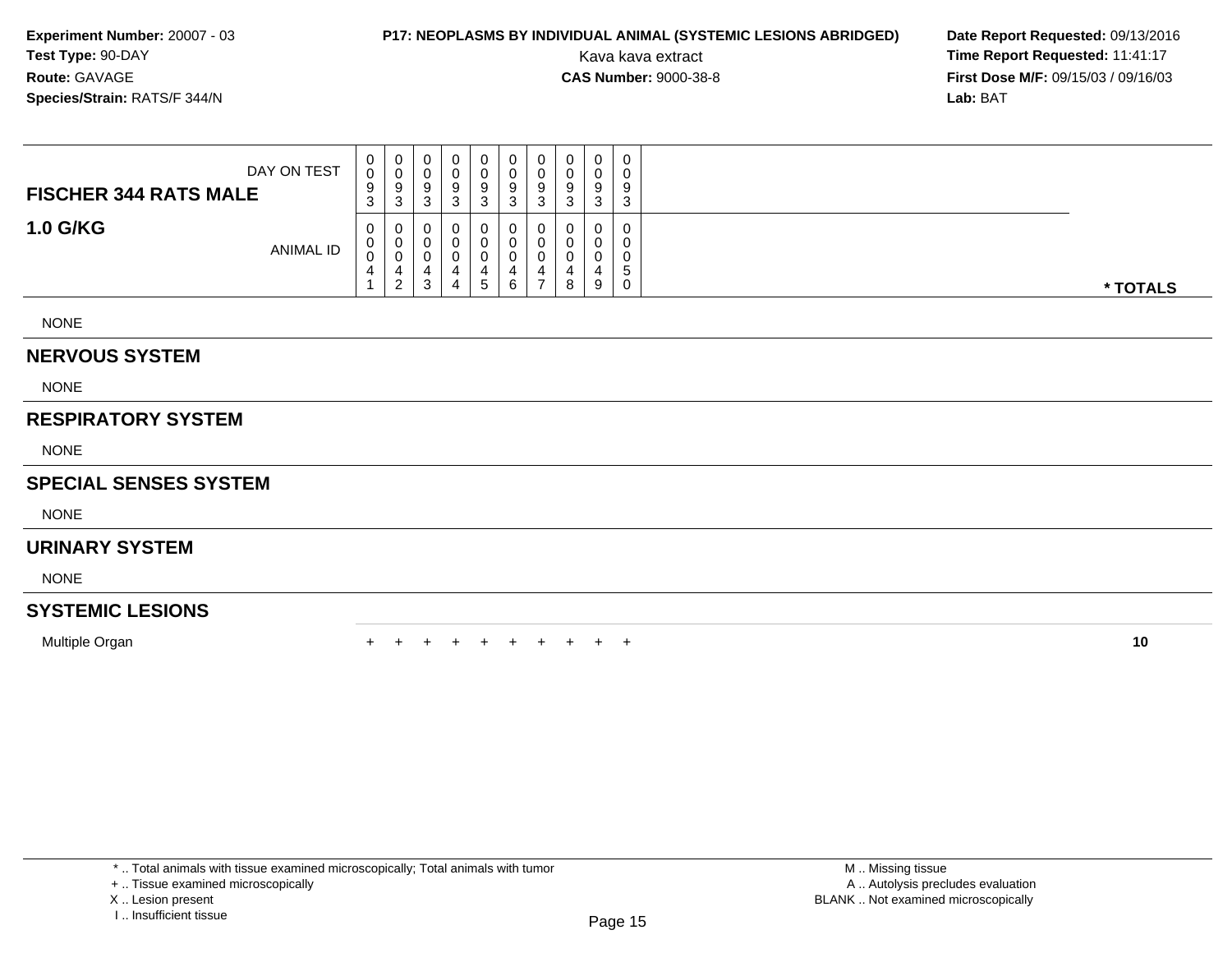# **P17: NEOPLASMS BY INDIVIDUAL ANIMAL (SYSTEMIC LESIONS ABRIDGED) Date Report Requested: 09/13/2016<br>Kava kava extract <b>Time Report Requested:** 11:41:17

Kava kava extract **Time Report Requested:** 11:41:17<br>**CAS Number:** 9000-38-8 **Time Report Requested:** 11:41:17 **First Dose M/F:** 09/15/03 / 09/16/03<br>Lab: BAT **Lab:** BAT

| DAY ON TEST                                                                     |                  | $_{\rm 0}^{\rm 0}$                                                  | $\begin{smallmatrix} 0\\0 \end{smallmatrix}$                     | $\pmb{0}$<br>0                                                 | $_{\rm 0}^{\rm 0}$                                                 | $\pmb{0}$<br>$\mathsf{O}\xspace$               | $\pmb{0}$<br>$\pmb{0}$                                   | 0<br>$\pmb{0}$                  | $\mathbf 0$<br>0                                              | $\pmb{0}$<br>$\pmb{0}$                                     | $\mathbf 0$<br>$\mathbf 0$                                                   |                   |          |
|---------------------------------------------------------------------------------|------------------|---------------------------------------------------------------------|------------------------------------------------------------------|----------------------------------------------------------------|--------------------------------------------------------------------|------------------------------------------------|----------------------------------------------------------|---------------------------------|---------------------------------------------------------------|------------------------------------------------------------|------------------------------------------------------------------------------|-------------------|----------|
| <b>FISCHER 344 RATS MALE</b>                                                    |                  | $\pmb{0}$<br>$5\phantom{.0}$                                        | 8<br>$\mathbf 0$                                                 | 8<br>0                                                         | $\boldsymbol{9}$<br>3                                              | $\boldsymbol{9}$<br>$\ensuremath{\mathsf{3}}$  | $\boldsymbol{9}$<br>3                                    | 9<br>3                          | 9<br>$\mathbf{3}$                                             | $\boldsymbol{9}$<br>3                                      | 9<br>$\mathbf{3}$                                                            |                   |          |
| <b>2.0 G/KG</b>                                                                 | <b>ANIMAL ID</b> | $\pmb{0}$<br>$\pmb{0}$<br>$\ddot{\mathbf{0}}$<br>$\,6$<br>$\pmb{0}$ | 0<br>$\mathsf{O}\xspace$<br>$\ddot{\mathbf{0}}$<br>$\frac{5}{3}$ | $\mathbf 0$<br>0<br>0<br>$\begin{array}{c} 5 \\ 5 \end{array}$ | $\mathbf 0$<br>$\mathbf 0$<br>$\mathsf{O}\xspace$<br>$\frac{5}{1}$ | 0<br>$\mathbf 0$<br>$\pmb{0}$<br>$\frac{5}{2}$ | $\mathbf 0$<br>$\pmb{0}$<br>$\mathbf 0$<br>$\frac{5}{4}$ | 0<br>0<br>0<br>$\,$ 5 $\,$<br>6 | 0<br>$\Omega$<br>$\mathbf 0$<br>$\,$ 5 $\,$<br>$\overline{7}$ | $\mathbf 0$<br>$\mathbf 0$<br>$\pmb{0}$<br>$\sqrt{5}$<br>8 | $\mathbf 0$<br>$\mathbf 0$<br>$\mathbf 0$<br>$\,$ 5 $\,$<br>$\boldsymbol{9}$ |                   | * TOTALS |
| <b>ALIMENTARY SYSTEM</b>                                                        |                  |                                                                     |                                                                  |                                                                |                                                                    |                                                |                                                          |                                 |                                                               |                                                            |                                                                              |                   |          |
| Esophagus                                                                       |                  |                                                                     |                                                                  |                                                                |                                                                    |                                                |                                                          |                                 |                                                               |                                                            | $\ddot{}$                                                                    |                   | 10       |
| Intestine Large, Cecum                                                          |                  |                                                                     |                                                                  |                                                                |                                                                    |                                                |                                                          |                                 |                                                               | $\ddot{}$                                                  | $+$                                                                          |                   | 10       |
| Intestine Large, Colon                                                          |                  |                                                                     |                                                                  |                                                                |                                                                    |                                                |                                                          |                                 |                                                               |                                                            | $\ddot{}$                                                                    |                   | 10       |
| Intestine Large, Rectum                                                         |                  |                                                                     | $\ddot{}$                                                        |                                                                |                                                                    |                                                |                                                          |                                 |                                                               |                                                            | $\ddot{}$                                                                    |                   | 10       |
| Intestine Small, Duodenum                                                       |                  |                                                                     | ÷                                                                |                                                                |                                                                    |                                                |                                                          |                                 |                                                               | $\ddot{}$                                                  | $+$                                                                          |                   | 10       |
| Intestine Small, Ileum                                                          |                  |                                                                     |                                                                  |                                                                |                                                                    |                                                |                                                          |                                 |                                                               |                                                            | $\ddot{}$                                                                    |                   | 10       |
| Intestine Small, Jejunum                                                        |                  |                                                                     | $\ddot{}$                                                        |                                                                |                                                                    |                                                |                                                          |                                 |                                                               |                                                            | $+$                                                                          |                   | 10       |
| Liver                                                                           |                  |                                                                     |                                                                  |                                                                |                                                                    |                                                |                                                          |                                 |                                                               | $\div$                                                     | $+$                                                                          |                   | 10       |
| Pancreas                                                                        |                  |                                                                     |                                                                  |                                                                |                                                                    |                                                |                                                          |                                 |                                                               | $\ddot{}$                                                  | $\ddot{}$                                                                    |                   | 10       |
| Salivary Glands                                                                 |                  |                                                                     |                                                                  |                                                                |                                                                    |                                                |                                                          |                                 |                                                               |                                                            | $\ddot{}$                                                                    |                   | 10       |
| Stomach, Forestomach                                                            |                  |                                                                     |                                                                  |                                                                |                                                                    |                                                |                                                          |                                 |                                                               |                                                            | $\overline{+}$                                                               |                   | 10       |
| Stomach, Glandular                                                              |                  |                                                                     |                                                                  |                                                                |                                                                    |                                                |                                                          |                                 |                                                               | $\div$                                                     | $+$                                                                          |                   | 10       |
| <b>CARDIOVASCULAR SYSTEM</b>                                                    |                  |                                                                     |                                                                  |                                                                |                                                                    |                                                |                                                          |                                 |                                                               |                                                            |                                                                              |                   |          |
| <b>Blood Vessel</b>                                                             |                  |                                                                     |                                                                  |                                                                |                                                                    |                                                |                                                          |                                 |                                                               | ÷                                                          | $+$                                                                          |                   | 10       |
| Heart                                                                           |                  | $+$                                                                 | $\pm$                                                            |                                                                |                                                                    | $\ddot{}$                                      |                                                          |                                 | $\pm$                                                         | $+$                                                        | $+$                                                                          |                   | 10       |
| <b>ENDOCRINE SYSTEM</b>                                                         |                  |                                                                     |                                                                  |                                                                |                                                                    |                                                |                                                          |                                 |                                                               |                                                            |                                                                              |                   |          |
| *  Total animals with tissue examined microscopically; Total animals with tumor |                  |                                                                     |                                                                  |                                                                |                                                                    |                                                |                                                          |                                 |                                                               |                                                            |                                                                              | M  Missing tissue |          |

+ .. Tissue examined microscopically

X .. Lesion present

I .. Insufficient tissue

M .. Missing tissue

y the contract of the contract of the contract of the contract of the contract of  $\mathsf A$  . Autolysis precludes evaluation Lesion present BLANK .. Not examined microscopically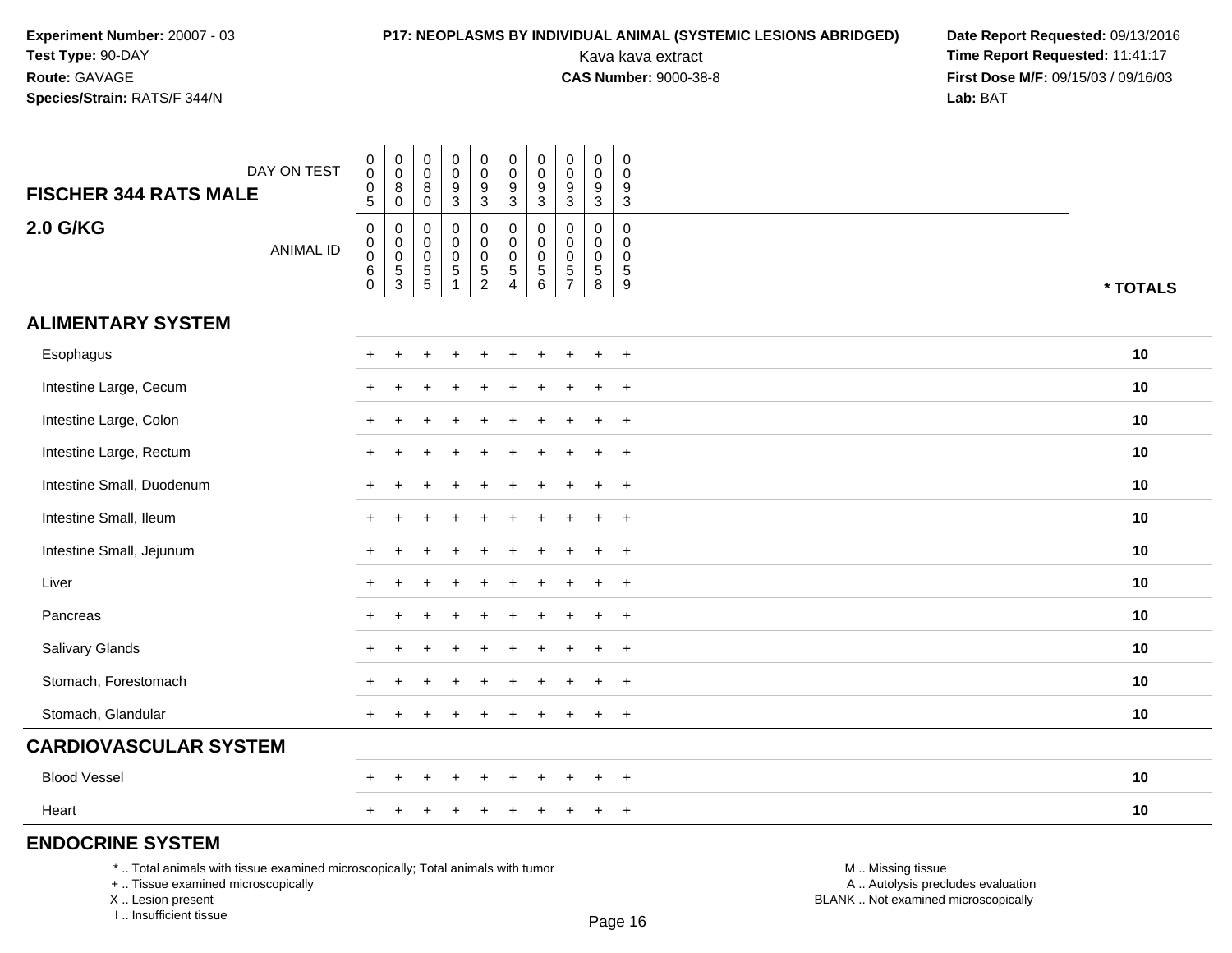I .. Insufficient tissue

# **P17: NEOPLASMS BY INDIVIDUAL ANIMAL (SYSTEMIC LESIONS ABRIDGED) Date Report Requested: 09/13/2016<br>Kava kava extract <b>Time Report Requested:** 11:41:17

| DAY ON TEST<br><b>FISCHER 344 RATS MALE</b>                                                                                                | $_{\rm 0}^{\rm 0}$<br>$\begin{array}{c} 0 \\ 5 \end{array}$        | $\pmb{0}$<br>$\overline{0}$<br>$\bf 8$<br>$\mathbf 0$  | $\pmb{0}$<br>$\mathbf 0$<br>8<br>$\mathbf 0$                    | $\mathbf 0$<br>$\overline{0}$<br>9<br>$\overline{3}$            | $\mathbf 0$<br>$\mathbf 0$<br>$\frac{9}{3}$                           | $_{\rm 0}^{\rm 0}$<br>$^9_3$                                                 | $\pmb{0}$<br>$\pmb{0}$<br>9<br>$\overline{3}$               | $\pmb{0}$<br>$\mathbf 0$<br>$\boldsymbol{9}$<br>$\mathbf{3}$              | $\mathsf 0$<br>$\pmb{0}$<br>$\frac{9}{3}$            | $\pmb{0}$<br>$\Omega$<br>9<br>$\overline{3}$                    |                                                                                               |           |
|--------------------------------------------------------------------------------------------------------------------------------------------|--------------------------------------------------------------------|--------------------------------------------------------|-----------------------------------------------------------------|-----------------------------------------------------------------|-----------------------------------------------------------------------|------------------------------------------------------------------------------|-------------------------------------------------------------|---------------------------------------------------------------------------|------------------------------------------------------|-----------------------------------------------------------------|-----------------------------------------------------------------------------------------------|-----------|
| <b>2.0 G/KG</b><br><b>ANIMAL ID</b>                                                                                                        | $\mathsf 0$<br>$\mathbf 0$<br>$\boldsymbol{0}$<br>6<br>$\mathbf 0$ | $\mathbf 0$<br>$\pmb{0}$<br>$\pmb{0}$<br>$\frac{5}{3}$ | $\boldsymbol{0}$<br>$\mathbf 0$<br>$\pmb{0}$<br>$\sqrt{5}$<br>5 | $\pmb{0}$<br>$\mathsf{O}\xspace$<br>$\pmb{0}$<br>$\overline{5}$ | 0<br>$\ddot{\mathbf{0}}$<br>$\pmb{0}$<br>$\sqrt{5}$<br>$\overline{c}$ | $\pmb{0}$<br>$\overline{0}$<br>$\pmb{0}$<br>$\overline{5}$<br>$\overline{4}$ | $\mathbf 0$<br>$\mathbf 0$<br>$\pmb{0}$<br>$\,$ 5 $\,$<br>6 | $\mathbf 0$<br>$\mathbf 0$<br>$\mathbf 0$<br>$\sqrt{5}$<br>$\overline{7}$ | 0<br>$\mathbf 0$<br>$\pmb{0}$<br>$\overline{5}$<br>8 | $\mathbf 0$<br>$\mathsf 0$<br>$\pmb{0}$<br>$5\phantom{.0}$<br>9 |                                                                                               | * TOTALS  |
| <b>Adrenal Cortex</b>                                                                                                                      |                                                                    |                                                        |                                                                 |                                                                 |                                                                       |                                                                              |                                                             |                                                                           | $\div$                                               | $\ddot{}$                                                       |                                                                                               | 10        |
| Adrenal Medulla                                                                                                                            |                                                                    |                                                        |                                                                 |                                                                 |                                                                       |                                                                              |                                                             |                                                                           |                                                      | $\overline{ }$                                                  |                                                                                               | 10        |
| Islets, Pancreatic                                                                                                                         |                                                                    |                                                        |                                                                 |                                                                 |                                                                       |                                                                              |                                                             |                                                                           |                                                      | $+$                                                             |                                                                                               | 10        |
| Parathyroid Gland                                                                                                                          |                                                                    |                                                        |                                                                 |                                                                 |                                                                       |                                                                              |                                                             | ÷                                                                         | м                                                    | $+$                                                             |                                                                                               | 9         |
| <b>Pituitary Gland</b>                                                                                                                     |                                                                    |                                                        |                                                                 |                                                                 |                                                                       |                                                                              |                                                             |                                                                           |                                                      | $\ddot{}$                                                       |                                                                                               | 10        |
| <b>Thyroid Gland</b>                                                                                                                       |                                                                    |                                                        |                                                                 |                                                                 |                                                                       |                                                                              |                                                             |                                                                           | $\ddot{}$                                            | $\ddot{}$                                                       |                                                                                               | 10        |
| <b>GENERAL BODY SYSTEM</b>                                                                                                                 |                                                                    |                                                        |                                                                 |                                                                 |                                                                       |                                                                              |                                                             |                                                                           |                                                      |                                                                 |                                                                                               |           |
| <b>NONE</b>                                                                                                                                |                                                                    |                                                        |                                                                 |                                                                 |                                                                       |                                                                              |                                                             |                                                                           |                                                      |                                                                 |                                                                                               |           |
| <b>GENITAL SYSTEM</b>                                                                                                                      |                                                                    |                                                        |                                                                 |                                                                 |                                                                       |                                                                              |                                                             |                                                                           |                                                      |                                                                 |                                                                                               |           |
| Epididymis                                                                                                                                 |                                                                    |                                                        |                                                                 |                                                                 |                                                                       |                                                                              |                                                             |                                                                           |                                                      | $\div$                                                          |                                                                                               | 10        |
| <b>Preputial Gland</b>                                                                                                                     |                                                                    |                                                        |                                                                 |                                                                 |                                                                       |                                                                              |                                                             |                                                                           |                                                      | $\overline{1}$                                                  |                                                                                               | 10        |
| Prostate                                                                                                                                   |                                                                    |                                                        |                                                                 |                                                                 |                                                                       |                                                                              |                                                             |                                                                           |                                                      | $\overline{+}$                                                  |                                                                                               | 10        |
| Seminal Vesicle                                                                                                                            |                                                                    |                                                        |                                                                 |                                                                 |                                                                       |                                                                              |                                                             |                                                                           |                                                      | $\ddot{}$                                                       |                                                                                               | 10        |
| <b>Testes</b>                                                                                                                              | $\ddot{}$                                                          |                                                        |                                                                 |                                                                 |                                                                       |                                                                              |                                                             |                                                                           | $\ddot{}$                                            | $+$                                                             |                                                                                               | 10        |
| <b>HEMATOPOIETIC SYSTEM</b>                                                                                                                |                                                                    |                                                        |                                                                 |                                                                 |                                                                       |                                                                              |                                                             |                                                                           |                                                      |                                                                 |                                                                                               |           |
| <b>Bone Marrow</b>                                                                                                                         |                                                                    |                                                        |                                                                 |                                                                 |                                                                       |                                                                              |                                                             |                                                                           |                                                      | $\ddot{}$                                                       |                                                                                               | 10        |
| Lymph Node, Mandibular                                                                                                                     | М                                                                  | M                                                      | M                                                               | М                                                               | M                                                                     | M                                                                            | М                                                           | M                                                                         | M M                                                  |                                                                 |                                                                                               | $\pmb{0}$ |
| *  Total animals with tissue examined microscopically; Total animals with tumor<br>+  Tissue examined microscopically<br>X  Lesion present |                                                                    |                                                        |                                                                 |                                                                 |                                                                       |                                                                              |                                                             |                                                                           |                                                      |                                                                 | M  Missing tissue<br>A  Autolysis precludes evaluation<br>BLANK  Not examined microscopically |           |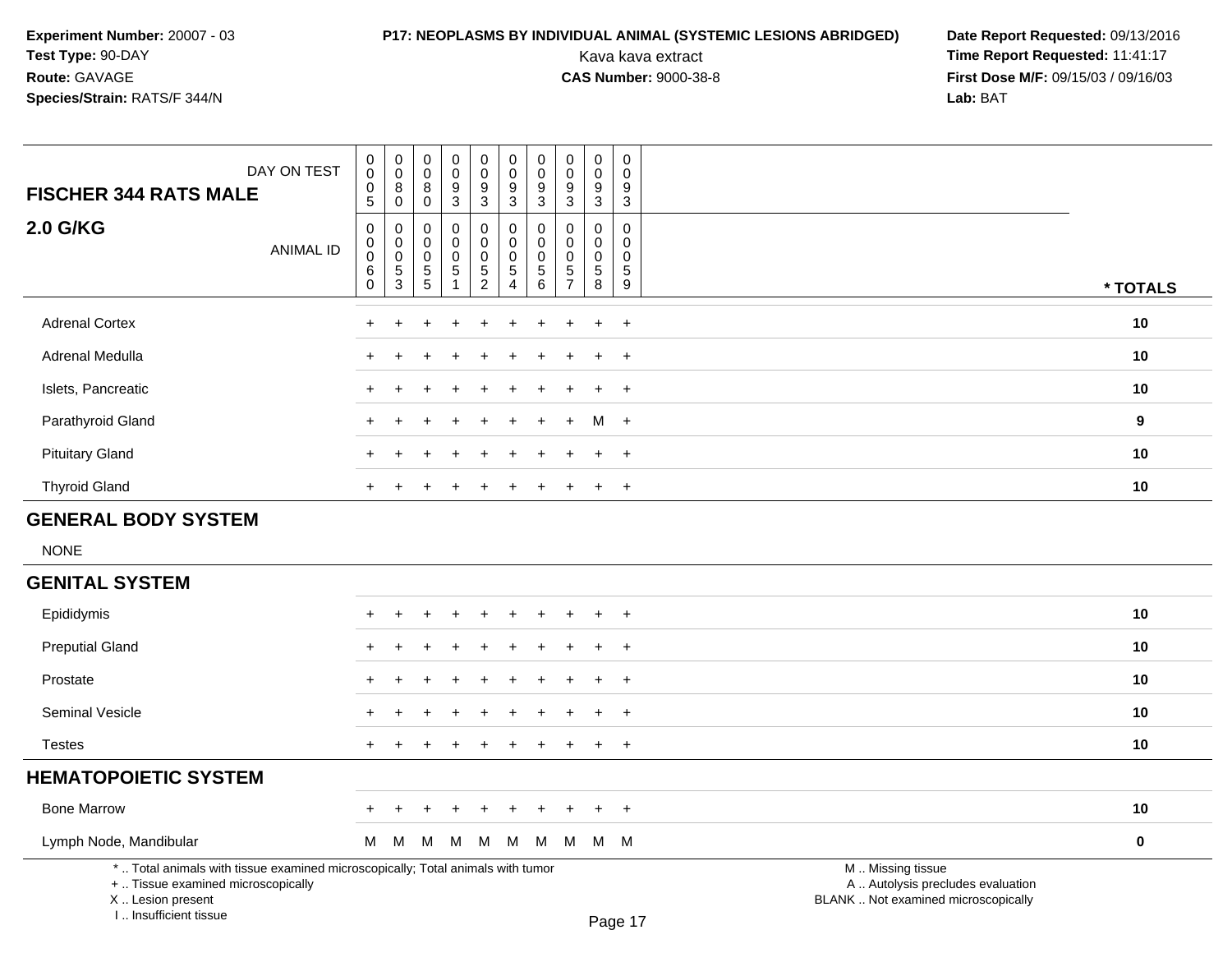# **P17: NEOPLASMS BY INDIVIDUAL ANIMAL (SYSTEMIC LESIONS ABRIDGED) Date Report Requested: 09/13/2016<br>Kava kava extract <b>Time Report Requested:** 11:41:17

| DAY ON TEST<br><b>FISCHER 344 RATS MALE</b>                                                                                                                         | $\pmb{0}$<br>$\pmb{0}$<br>$\pmb{0}$<br>$\overline{5}$                | $\pmb{0}$<br>0<br>8<br>$\mathbf 0$     | $\pmb{0}$<br>$\mathbf 0$<br>8<br>$\mathbf 0$                                       | $\pmb{0}$<br>$\mathbf 0$<br>$\frac{9}{3}$                                  | $\pmb{0}$<br>0<br>9<br>$\overline{3}$                  | $\pmb{0}$<br>$\pmb{0}$<br>9<br>$\overline{3}$ | $\pmb{0}$<br>$\mathbf 0$<br>9<br>3                                           | ${\bf 0}$<br>$\pmb{0}$<br>$\boldsymbol{9}$<br>$\overline{3}$              | $\pmb{0}$<br>$\mathbf 0$<br>9<br>$\mathbf{3}$    | $\pmb{0}$<br>$\Omega$<br>9<br>$\mathbf{3}$                               |                                                                                               |          |
|---------------------------------------------------------------------------------------------------------------------------------------------------------------------|----------------------------------------------------------------------|----------------------------------------|------------------------------------------------------------------------------------|----------------------------------------------------------------------------|--------------------------------------------------------|-----------------------------------------------|------------------------------------------------------------------------------|---------------------------------------------------------------------------|--------------------------------------------------|--------------------------------------------------------------------------|-----------------------------------------------------------------------------------------------|----------|
| <b>2.0 G/KG</b><br><b>ANIMAL ID</b>                                                                                                                                 | $\mathbf 0$<br>$\mathsf{O}\xspace$<br>0<br>$\,6\,$<br>$\overline{0}$ | $\mathbf 0$<br>0<br>0<br>$\frac{5}{3}$ | $\mathbf 0$<br>$\mathbf 0$<br>$\mathbf 0$<br>$\begin{array}{c} 5 \\ 5 \end{array}$ | $\mathbf 0$<br>$\mathbf 0$<br>$\mathbf 0$<br>$\,$ 5 $\,$<br>$\overline{1}$ | $\pmb{0}$<br>$\mathsf 0$<br>$\pmb{0}$<br>$\frac{5}{2}$ | 0<br>0<br>$\mathbf 0$<br>5<br>$\overline{4}$  | $\Omega$<br>$\Omega$<br>$\mathbf 0$<br>$\begin{array}{c} 5 \\ 6 \end{array}$ | $\mathbf{0}$<br>$\mathbf 0$<br>$\pmb{0}$<br>$\,$ 5 $\,$<br>$\overline{7}$ | 0<br>$\mathbf 0$<br>$\mathbf 0$<br>$\frac{5}{8}$ | $\Omega$<br>$\mathbf 0$<br>$\mathbf 0$<br>$\sqrt{5}$<br>$\boldsymbol{9}$ |                                                                                               | * TOTALS |
| Lymph Node, Mesenteric                                                                                                                                              | $\ddot{}$                                                            |                                        |                                                                                    | ÷.                                                                         |                                                        |                                               |                                                                              | ᅽ                                                                         | $\ddot{}$                                        | $+$                                                                      |                                                                                               | 10       |
| Spleen                                                                                                                                                              |                                                                      |                                        |                                                                                    |                                                                            |                                                        |                                               |                                                                              |                                                                           |                                                  | $\ddot{}$                                                                |                                                                                               | 10       |
| Thymus                                                                                                                                                              | $\ddot{}$                                                            |                                        |                                                                                    |                                                                            |                                                        |                                               |                                                                              |                                                                           | $\ddot{}$                                        | $+$                                                                      |                                                                                               | 10       |
| <b>INTEGUMENTARY SYSTEM</b>                                                                                                                                         |                                                                      |                                        |                                                                                    |                                                                            |                                                        |                                               |                                                                              |                                                                           |                                                  |                                                                          |                                                                                               |          |
| <b>Mammary Gland</b>                                                                                                                                                | м                                                                    | $\overline{+}$                         |                                                                                    | ÷                                                                          |                                                        |                                               |                                                                              |                                                                           | $\ddot{}$                                        | $+$                                                                      |                                                                                               | 9        |
| Skin                                                                                                                                                                | $+$                                                                  | $\pm$                                  |                                                                                    | $\div$                                                                     |                                                        | ÷                                             |                                                                              | $\div$                                                                    | $+$                                              | $+$                                                                      |                                                                                               | 10       |
| <b>MUSCULOSKELETAL SYSTEM</b>                                                                                                                                       |                                                                      |                                        |                                                                                    |                                                                            |                                                        |                                               |                                                                              |                                                                           |                                                  |                                                                          |                                                                                               |          |
| <b>Bone</b>                                                                                                                                                         | $+$                                                                  | $+$                                    | $\ddot{}$                                                                          | $+$                                                                        | $\ddot{}$                                              | $\ddot{}$                                     | $\ddot{}$                                                                    | $\ddot{}$                                                                 | $+$                                              | $+$                                                                      |                                                                                               | 10       |
| <b>NERVOUS SYSTEM</b>                                                                                                                                               |                                                                      |                                        |                                                                                    |                                                                            |                                                        |                                               |                                                                              |                                                                           |                                                  |                                                                          |                                                                                               |          |
| <b>Brain</b>                                                                                                                                                        | $+$                                                                  | $\div$                                 |                                                                                    | $\ddot{}$                                                                  |                                                        | $\ddot{}$                                     | $\pm$                                                                        | $\overline{+}$                                                            | $+$                                              | $+$                                                                      |                                                                                               | 10       |
| <b>RESPIRATORY SYSTEM</b>                                                                                                                                           |                                                                      |                                        |                                                                                    |                                                                            |                                                        |                                               |                                                                              |                                                                           |                                                  |                                                                          |                                                                                               |          |
| Lung                                                                                                                                                                |                                                                      |                                        |                                                                                    |                                                                            |                                                        |                                               |                                                                              |                                                                           |                                                  | $\ddot{}$                                                                |                                                                                               | 10       |
| Nose                                                                                                                                                                |                                                                      |                                        |                                                                                    |                                                                            |                                                        |                                               |                                                                              |                                                                           | +                                                | $\ddot{}$                                                                |                                                                                               | 10       |
| Trachea                                                                                                                                                             | $+$                                                                  | $+$                                    | $\ddot{}$                                                                          | $+$                                                                        | $\ddot{}$                                              | $\ddot{}$                                     | $+$                                                                          | $+$                                                                       | $+$                                              | $+$                                                                      |                                                                                               | 10       |
| <b>SPECIAL SENSES SYSTEM</b>                                                                                                                                        |                                                                      |                                        |                                                                                    |                                                                            |                                                        |                                               |                                                                              |                                                                           |                                                  |                                                                          |                                                                                               |          |
| Eye                                                                                                                                                                 |                                                                      |                                        |                                                                                    |                                                                            |                                                        |                                               |                                                                              |                                                                           | $\ddot{}$                                        | $+$                                                                      |                                                                                               | 10       |
| Harderian Gland                                                                                                                                                     | $\pm$                                                                |                                        |                                                                                    |                                                                            |                                                        |                                               |                                                                              |                                                                           | $\ddot{}$                                        | $+$                                                                      |                                                                                               | 10       |
| *  Total animals with tissue examined microscopically; Total animals with tumor<br>+  Tissue examined microscopically<br>X  Lesion present<br>I Insufficient tissue |                                                                      |                                        |                                                                                    |                                                                            |                                                        |                                               |                                                                              |                                                                           |                                                  | <b>Dogo 19</b>                                                           | M  Missing tissue<br>A  Autolysis precludes evaluation<br>BLANK  Not examined microscopically |          |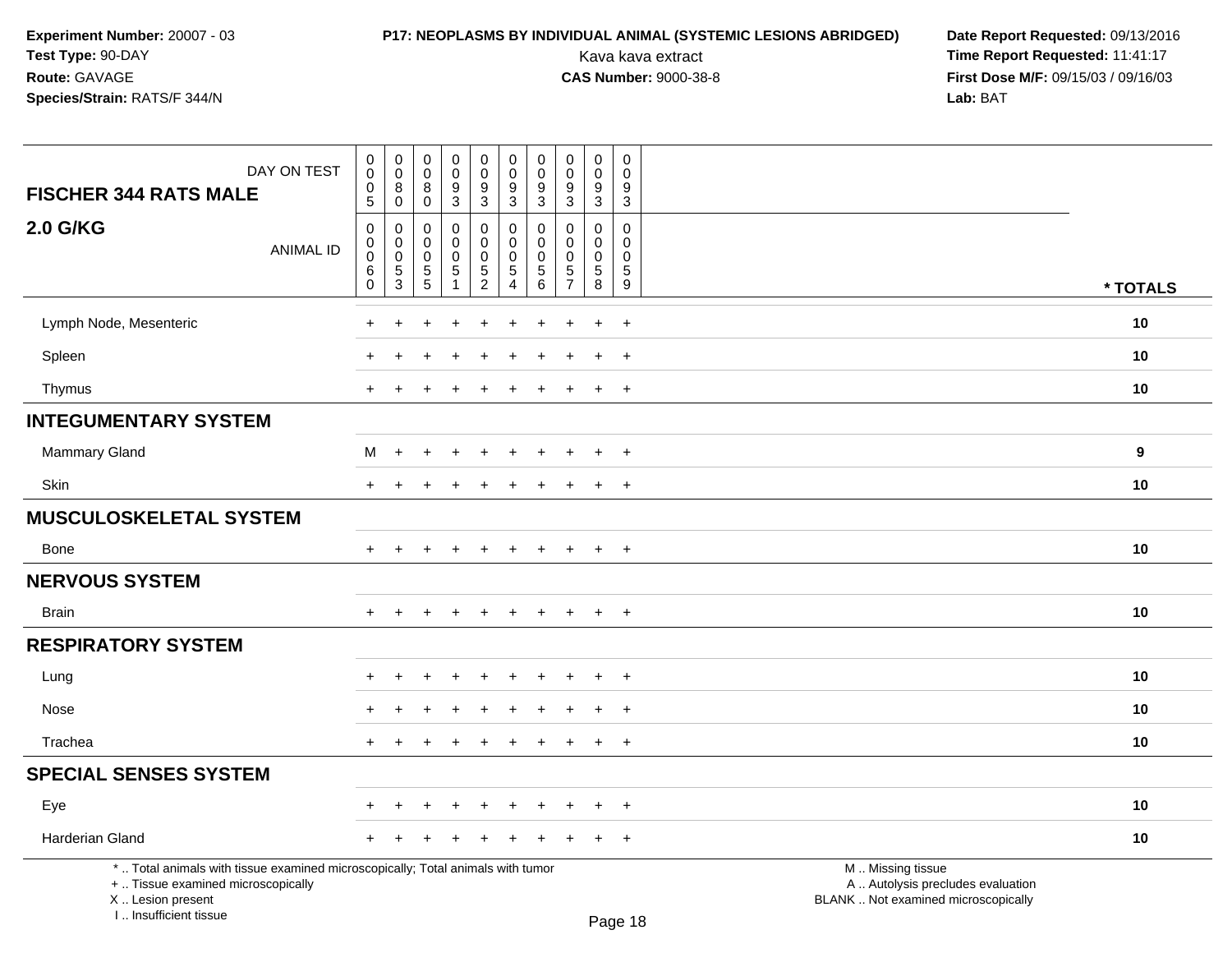### **P17: NEOPLASMS BY INDIVIDUAL ANIMAL (SYSTEMIC LESIONS ABRIDGED) Date Report Requested: 09/13/2016<br>Kava kava extract <b>Time Report Requested:** 11:41:17

Kava kava extract **Time Report Requested:** 11:41:17<br>**CAS Number:** 9000-38-8 **Time Report Requested:** 11:41:17 **First Dose M/F:** 09/15/03 / 09/16/03<br>**Lab:** BAT **Lab:** BAT

| DAY ON TEST<br><b>FISCHER 344 RATS MALE</b> | 0<br>0<br>$\,0\,$<br>5                            | $\pmb{0}$<br>$\pmb{0}$<br>8<br>0              | $\boldsymbol{0}$<br>$\mathbf 0$<br>$\bf 8$<br>$\pmb{0}$     | $\begin{array}{c} 0 \\ 0 \\ 9 \\ 3 \end{array}$ | $\begin{smallmatrix}0\0\0\end{smallmatrix}$<br>$\frac{9}{3}$ | $\mathbf 0$<br>$\pmb{0}$<br>$\boldsymbol{9}$<br>3 | $\begin{smallmatrix} 0\\0 \end{smallmatrix}$<br>$\boldsymbol{9}$<br>$\mathbf 3$ | $\begin{smallmatrix}0\0\0\end{smallmatrix}$<br>9<br>3 | $\pmb{0}$<br>$\pmb{0}$<br>9<br>$\mathbf{3}$ | 0<br>0<br>9<br>3               |          |
|---------------------------------------------|---------------------------------------------------|-----------------------------------------------|-------------------------------------------------------------|-------------------------------------------------|--------------------------------------------------------------|---------------------------------------------------|---------------------------------------------------------------------------------|-------------------------------------------------------|---------------------------------------------|--------------------------------|----------|
| <b>2.0 G/KG</b><br>ANIMAL ID                | 0<br>$\pmb{0}$<br>$\mathbf 0$<br>6<br>$\mathbf 0$ | $\cup$<br>$\mathbf 0$<br>0<br>$\sqrt{5}$<br>3 | 0<br>$\pmb{0}$<br>$\pmb{0}$<br>$\sqrt{5}$<br>$\overline{5}$ | 0<br>0<br>0<br>$\sqrt{5}$                       | 0<br>$\mathbf 0$<br>0<br>5<br>$\overline{c}$                 | $\mathbf 0$<br>$\mathbf 0$<br>$\sqrt{5}$<br>4     | $\mathbf 0$<br>$\boldsymbol{0}$<br>5<br>6                                       | 0<br>0<br>5                                           | 0<br>$\pmb{0}$<br>0<br>$\,$ 5 $\,$<br>8     | 0<br>0<br>$5\overline{)}$<br>9 | * TOTALS |
| <b>URINARY SYSTEM</b>                       |                                                   |                                               |                                                             |                                                 |                                                              |                                                   |                                                                                 |                                                       |                                             |                                |          |
| Kidney                                      |                                                   |                                               |                                                             |                                                 | $\pm$                                                        | $+$                                               | $+$                                                                             | $+$                                                   | $+$ $+$                                     |                                | 10       |
| <b>Urinary Bladder</b>                      | $+$                                               |                                               |                                                             |                                                 | $\ddot{}$                                                    | $+$                                               | $\pm$                                                                           | $+$                                                   |                                             | $+$ $+$                        | 10       |
| <b>SYSTEMIC LESIONS</b>                     |                                                   |                                               |                                                             |                                                 |                                                              |                                                   |                                                                                 |                                                       |                                             |                                |          |
| Multiple Organ                              |                                                   |                                               |                                                             |                                                 | $\div$                                                       | $\div$                                            | $\pm$                                                                           | $+$                                                   |                                             | $+$                            | 10       |

\*\*\* END OF MALE DATA \*\*\*

\* .. Total animals with tissue examined microscopically; Total animals with tumor

X .. Lesion present

<sup>+ ..</sup> Tissue examined microscopically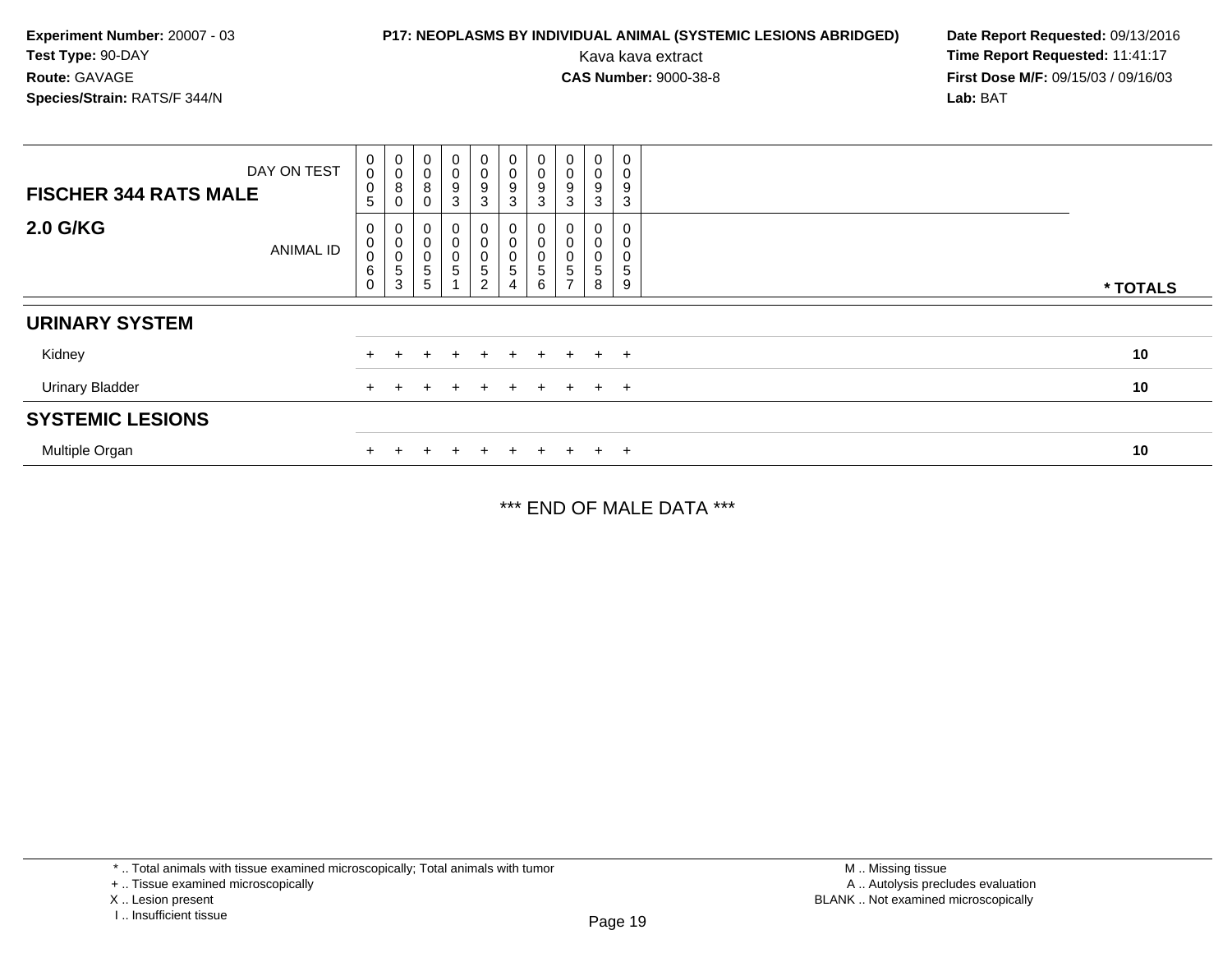I .. Insufficient tissue

# **P17: NEOPLASMS BY INDIVIDUAL ANIMAL (SYSTEMIC LESIONS ABRIDGED) Date Report Requested: 09/13/2016<br>Kava kava extract <b>Time Report Requested:** 11:41:17

Kava kava extract **Time Report Requested:** 11:41:17<br>**CAS Number:** 9000-38-8 **Time Report Requested:** 11:41:17 **First Dose M/F:** 09/15/03 / 09/16/03<br>Lab: BAT **Lab:** BAT

| DAY ON TEST                                                                                                                                | $\pmb{0}$<br>$\mathbf 0$<br>$\mathbf{1}$                  | $_{\rm 0}^{\rm 0}$                                     | $\pmb{0}$<br>$\mathbf 0$<br>$\boldsymbol{9}$                           | 0<br>$\mathbf 0$<br>9                           | $\pmb{0}$<br>$\overline{0}$                                          | $\pmb{0}$<br>$\overline{0}$                                | $_{\rm 0}^{\rm 0}$                                       | $\pmb{0}$<br>$\ddot{\mathbf{0}}$                      | $\pmb{0}$<br>$\mathbf 0$<br>$\boldsymbol{9}$              | $\pmb{0}$<br>$\Omega$<br>9                                               |                                                                                               |              |
|--------------------------------------------------------------------------------------------------------------------------------------------|-----------------------------------------------------------|--------------------------------------------------------|------------------------------------------------------------------------|-------------------------------------------------|----------------------------------------------------------------------|------------------------------------------------------------|----------------------------------------------------------|-------------------------------------------------------|-----------------------------------------------------------|--------------------------------------------------------------------------|-----------------------------------------------------------------------------------------------|--------------|
| <b>FISCHER 344 RATS FEMALE</b>                                                                                                             | $\overline{8}$                                            | $\frac{9}{3}$                                          | $\overline{3}$                                                         | $\overline{3}$                                  | $\frac{9}{3}$                                                        | $\frac{9}{3}$                                              | $\frac{9}{3}$                                            | $\frac{9}{3}$                                         | $\overline{3}$                                            | $\mathbf{3}$                                                             |                                                                                               |              |
| 0 G/KG<br><b>ANIMAL ID</b>                                                                                                                 | $\mathbf 0$<br>$\mathbf 0$<br>$\mathbf 0$<br>$\,6\,$<br>5 | $\pmb{0}$<br>$\overline{0}$<br>$\,6$<br>$\overline{1}$ | $\mathbf 0$<br>$\mathbf 0$<br>$\mathbf 0$<br>$\,6\,$<br>$\overline{2}$ | $\pmb{0}$<br>$\mathbf 0$<br>$\pmb{0}$<br>6<br>3 | $\mathbf 0$<br>$\mathbf 0$<br>$\pmb{0}$<br>$\,6\,$<br>$\overline{4}$ | $\pmb{0}$<br>$\overline{0}$<br>$\mathbf 0$<br>$\,6\,$<br>6 | 0<br>$\pmb{0}$<br>$\pmb{0}$<br>$\,6\,$<br>$\overline{7}$ | $\mathbf 0$<br>$\pmb{0}$<br>$\pmb{0}$<br>$\,6\,$<br>8 | $\mathbf 0$<br>$\mathbf 0$<br>$\mathbf 0$<br>$\,6\,$<br>9 | $\mathsf{O}\xspace$<br>0<br>$\mathbf 0$<br>$\overline{7}$<br>$\mathbf 0$ |                                                                                               | * TOTALS     |
| <b>ALIMENTARY SYSTEM</b>                                                                                                                   |                                                           |                                                        |                                                                        |                                                 |                                                                      |                                                            |                                                          |                                                       |                                                           |                                                                          |                                                                                               |              |
| Esophagus                                                                                                                                  |                                                           |                                                        |                                                                        |                                                 |                                                                      |                                                            |                                                          |                                                       |                                                           | $\overline{+}$                                                           |                                                                                               | 10           |
| Intestine Large, Cecum                                                                                                                     |                                                           |                                                        |                                                                        |                                                 |                                                                      |                                                            |                                                          |                                                       |                                                           | $\overline{+}$                                                           |                                                                                               | 10           |
| Intestine Large, Colon                                                                                                                     | +                                                         |                                                        |                                                                        |                                                 |                                                                      |                                                            |                                                          |                                                       |                                                           | $+$                                                                      |                                                                                               | 10           |
| Intestine Large, Rectum                                                                                                                    |                                                           |                                                        |                                                                        |                                                 |                                                                      |                                                            |                                                          |                                                       |                                                           | $\overline{+}$                                                           |                                                                                               | 10           |
| Intestine Small, Duodenum                                                                                                                  |                                                           |                                                        |                                                                        |                                                 |                                                                      |                                                            |                                                          |                                                       |                                                           | $\ddot{}$                                                                |                                                                                               | 10           |
| Intestine Small, Ileum                                                                                                                     |                                                           |                                                        |                                                                        |                                                 |                                                                      |                                                            |                                                          |                                                       |                                                           | $\overline{+}$                                                           |                                                                                               | 10           |
| Intestine Small, Jejunum                                                                                                                   |                                                           |                                                        |                                                                        |                                                 |                                                                      |                                                            |                                                          |                                                       |                                                           | $\overline{+}$                                                           |                                                                                               | 10           |
| Liver                                                                                                                                      | $+$                                                       |                                                        |                                                                        |                                                 |                                                                      |                                                            | $\div$                                                   |                                                       |                                                           | $+$                                                                      |                                                                                               | 10           |
| Mesentery                                                                                                                                  |                                                           |                                                        |                                                                        |                                                 |                                                                      |                                                            | $\ddot{}$                                                |                                                       |                                                           |                                                                          |                                                                                               | $\mathbf{1}$ |
| Pancreas                                                                                                                                   |                                                           |                                                        |                                                                        |                                                 |                                                                      |                                                            |                                                          |                                                       |                                                           | $\ddot{}$                                                                |                                                                                               | 10           |
| Salivary Glands                                                                                                                            |                                                           |                                                        |                                                                        |                                                 |                                                                      |                                                            |                                                          |                                                       | ÷                                                         | $+$                                                                      |                                                                                               | 10           |
| Stomach, Forestomach                                                                                                                       |                                                           |                                                        |                                                                        |                                                 |                                                                      |                                                            |                                                          |                                                       |                                                           | $\overline{+}$                                                           |                                                                                               | 10           |
| Stomach, Glandular                                                                                                                         |                                                           |                                                        |                                                                        |                                                 |                                                                      |                                                            |                                                          |                                                       |                                                           | $+$                                                                      |                                                                                               | 10           |
| <b>CARDIOVASCULAR SYSTEM</b>                                                                                                               |                                                           |                                                        |                                                                        |                                                 |                                                                      |                                                            |                                                          |                                                       |                                                           |                                                                          |                                                                                               |              |
| <b>Blood Vessel</b>                                                                                                                        |                                                           |                                                        |                                                                        |                                                 |                                                                      |                                                            |                                                          |                                                       |                                                           | $\ddot{}$                                                                |                                                                                               | 10           |
| Heart                                                                                                                                      |                                                           |                                                        |                                                                        |                                                 |                                                                      |                                                            |                                                          |                                                       |                                                           | $+$                                                                      |                                                                                               | 10           |
| *  Total animals with tissue examined microscopically; Total animals with tumor<br>+  Tissue examined microscopically<br>X  Lesion present |                                                           |                                                        |                                                                        |                                                 |                                                                      |                                                            |                                                          |                                                       |                                                           |                                                                          | M  Missing tissue<br>A  Autolysis precludes evaluation<br>BLANK  Not examined microscopically |              |

Page 20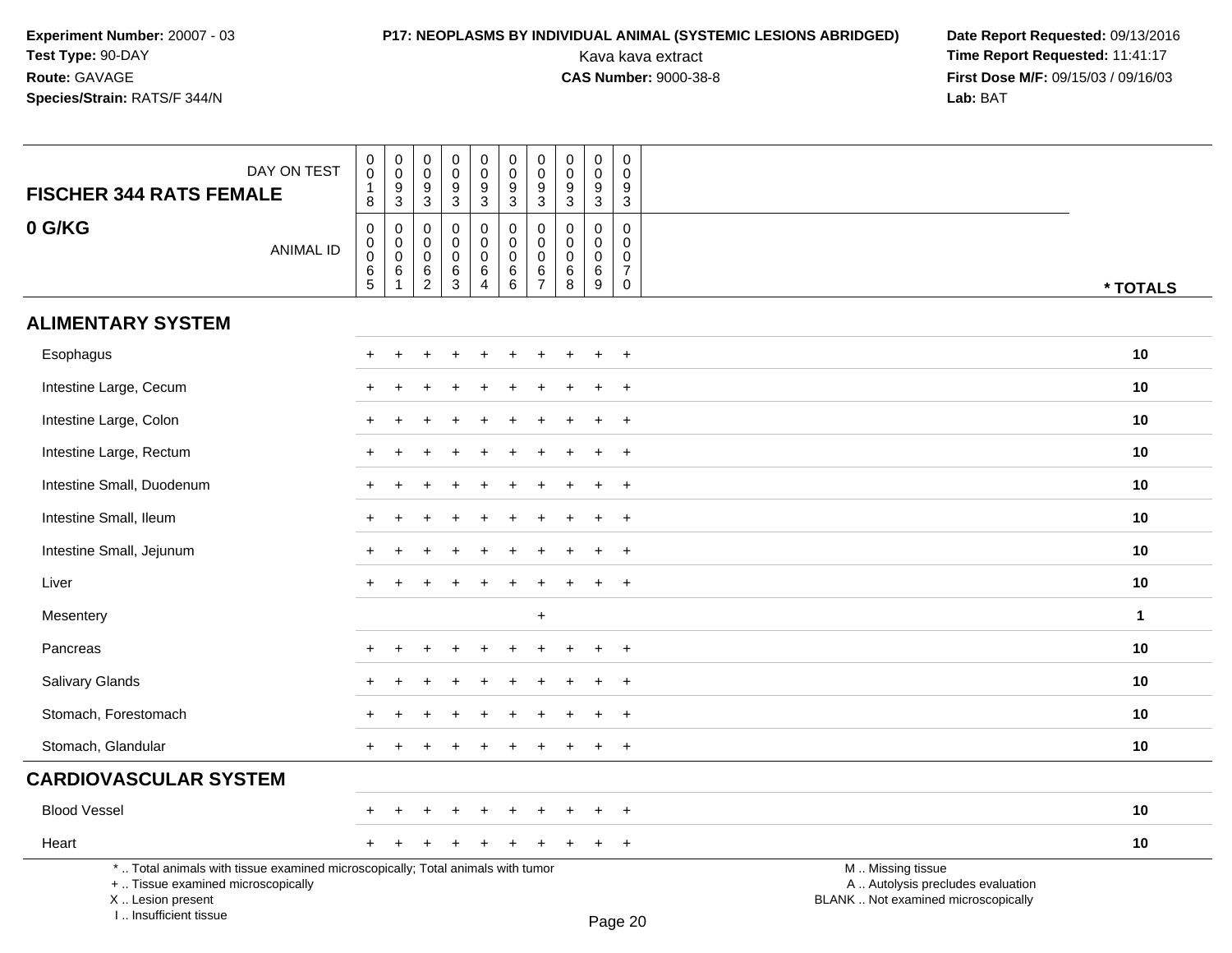# **P17: NEOPLASMS BY INDIVIDUAL ANIMAL (SYSTEMIC LESIONS ABRIDGED) Date Report Requested:** 09/13/2016

| DAY ON TEST<br><b>FISCHER 344 RATS FEMALE</b>                                                                                                                       | $\mathbf 0$<br>$\mathbf 0$<br>$\mathbf 1$<br>8        | $\begin{smallmatrix} 0\\0 \end{smallmatrix}$<br>$\frac{9}{3}$ | $\pmb{0}$<br>$\mathbf 0$<br>$\boldsymbol{9}$<br>$\mathbf{3}$     | $\mathbf 0$<br>$\mathsf{O}\xspace$<br>$\frac{9}{3}$ | $\pmb{0}$<br>$\mathbf 0$<br>$9\,$<br>$\mathbf{3}$                   | $\pmb{0}$<br>$\mathsf 0$<br>$\boldsymbol{9}$<br>$\sqrt{3}$           | $\mathbf 0$<br>$\mathbf 0$<br>$\boldsymbol{9}$<br>$\mathbf{3}$ | $\mathbf 0$<br>$\mathbf 0$<br>9<br>3   | $\mathbf 0$<br>$\pmb{0}$<br>9<br>$\mathbf{3}$            | $\pmb{0}$<br>$\mathbf 0$<br>9<br>$\sqrt{3}$                       |                                                                                               |  |
|---------------------------------------------------------------------------------------------------------------------------------------------------------------------|-------------------------------------------------------|---------------------------------------------------------------|------------------------------------------------------------------|-----------------------------------------------------|---------------------------------------------------------------------|----------------------------------------------------------------------|----------------------------------------------------------------|----------------------------------------|----------------------------------------------------------|-------------------------------------------------------------------|-----------------------------------------------------------------------------------------------|--|
| 0 G/KG<br><b>ANIMAL ID</b>                                                                                                                                          | $\mathbf 0$<br>0<br>$\mathsf{O}\xspace$<br>$6\over 5$ | 0<br>$\mathbf 0$<br>$\overline{0}$<br>6<br>$\mathbf{1}$       | $\mathbf 0$<br>$\mathbf 0$<br>$\mathbf 0$<br>6<br>$\overline{2}$ | $\mathbf 0$<br>$\mathbf 0$<br>$\mathbf 0$<br>$^6_3$ | $\mathbf 0$<br>$\Omega$<br>$\mathbf 0$<br>$\,6\,$<br>$\overline{4}$ | $\mathbf 0$<br>$\mathbf 0$<br>$\pmb{0}$<br>$\,6\,$<br>$\overline{6}$ | $\mathbf 0$<br>$\mathsf 0$<br>$\pmb{0}$<br>6<br>$\overline{7}$ | $\mathbf 0$<br>$\Omega$<br>0<br>6<br>8 | $\mathbf 0$<br>0<br>$\mathbf 0$<br>6<br>$\boldsymbol{9}$ | $\mathbf 0$<br>$\mathbf{0}$<br>0<br>$\overline{7}$<br>$\mathbf 0$ | * TOTALS                                                                                      |  |
| <b>ENDOCRINE SYSTEM</b>                                                                                                                                             |                                                       |                                                               |                                                                  |                                                     |                                                                     |                                                                      |                                                                |                                        |                                                          |                                                                   |                                                                                               |  |
| <b>Adrenal Cortex</b>                                                                                                                                               |                                                       |                                                               |                                                                  |                                                     |                                                                     |                                                                      |                                                                |                                        |                                                          | $\overline{1}$                                                    | 10                                                                                            |  |
| Adrenal Medulla                                                                                                                                                     | ÷                                                     |                                                               |                                                                  |                                                     |                                                                     |                                                                      |                                                                |                                        |                                                          | $\overline{1}$                                                    | 10                                                                                            |  |
| Islets, Pancreatic                                                                                                                                                  | $\ddot{}$                                             |                                                               |                                                                  |                                                     |                                                                     |                                                                      |                                                                |                                        |                                                          | $\overline{1}$                                                    | 10                                                                                            |  |
| Parathyroid Gland                                                                                                                                                   | ÷                                                     | $\div$                                                        |                                                                  |                                                     |                                                                     |                                                                      |                                                                |                                        | $+$                                                      | $\ddot{}$                                                         | 10                                                                                            |  |
| <b>Pituitary Gland</b>                                                                                                                                              | $\pm$                                                 |                                                               |                                                                  |                                                     |                                                                     |                                                                      |                                                                |                                        | $\pm$                                                    | $\overline{+}$                                                    | 10                                                                                            |  |
| <b>Thyroid Gland</b>                                                                                                                                                | $+$                                                   |                                                               |                                                                  |                                                     |                                                                     | $\ddot{}$                                                            |                                                                | $\ddot{}$                              | $+$                                                      | $\overline{+}$                                                    | 10                                                                                            |  |
| <b>GENERAL BODY SYSTEM</b>                                                                                                                                          |                                                       |                                                               |                                                                  |                                                     |                                                                     |                                                                      |                                                                |                                        |                                                          |                                                                   |                                                                                               |  |
| <b>NONE</b>                                                                                                                                                         |                                                       |                                                               |                                                                  |                                                     |                                                                     |                                                                      |                                                                |                                        |                                                          |                                                                   |                                                                                               |  |
| <b>GENITAL SYSTEM</b>                                                                                                                                               |                                                       |                                                               |                                                                  |                                                     |                                                                     |                                                                      |                                                                |                                        |                                                          |                                                                   |                                                                                               |  |
| <b>Clitoral Gland</b>                                                                                                                                               | ٠                                                     |                                                               |                                                                  |                                                     |                                                                     |                                                                      |                                                                |                                        |                                                          | $\overline{1}$                                                    | 10                                                                                            |  |
| Ovary                                                                                                                                                               |                                                       |                                                               |                                                                  |                                                     |                                                                     |                                                                      |                                                                |                                        |                                                          | $\pm$                                                             | 10                                                                                            |  |
| <b>Uterus</b>                                                                                                                                                       | $+$                                                   | $+$                                                           |                                                                  |                                                     |                                                                     |                                                                      |                                                                |                                        | $+$                                                      | $+$                                                               | 10                                                                                            |  |
| <b>HEMATOPOIETIC SYSTEM</b>                                                                                                                                         |                                                       |                                                               |                                                                  |                                                     |                                                                     |                                                                      |                                                                |                                        |                                                          |                                                                   |                                                                                               |  |
| <b>Bone Marrow</b>                                                                                                                                                  | $\ddot{}$                                             | $\pm$                                                         | $\ddot{}$                                                        | $\pm$                                               | $+$                                                                 | $\ddot{}$                                                            | $\ddot{}$                                                      | $\pm$                                  | $+$                                                      | $+$                                                               | 10                                                                                            |  |
| Lymph Node, Mandibular                                                                                                                                              | м                                                     | M                                                             | M                                                                | M                                                   | M                                                                   | М                                                                    | M                                                              | M                                      |                                                          | M M                                                               | $\pmb{0}$                                                                                     |  |
| Lymph Node, Mesenteric                                                                                                                                              | $+$                                                   | $\pm$                                                         | $\div$                                                           |                                                     |                                                                     |                                                                      |                                                                |                                        | $+$                                                      | $+$                                                               | 10                                                                                            |  |
| *  Total animals with tissue examined microscopically; Total animals with tumor<br>+  Tissue examined microscopically<br>X  Lesion present<br>I Insufficient tissue |                                                       |                                                               |                                                                  |                                                     |                                                                     |                                                                      |                                                                |                                        |                                                          | $D_{200}$ $21$                                                    | M  Missing tissue<br>A  Autolysis precludes evaluation<br>BLANK  Not examined microscopically |  |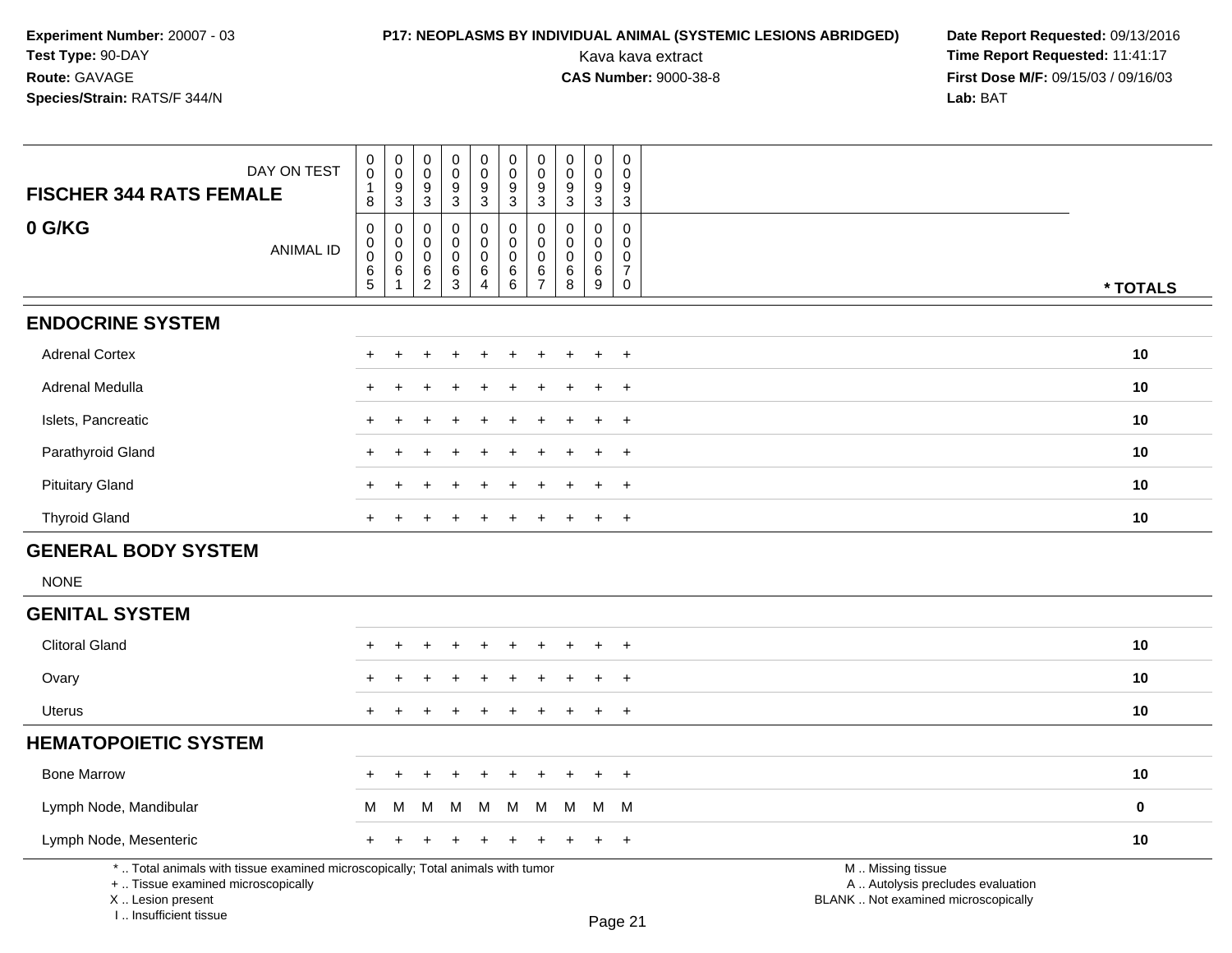# **P17: NEOPLASMS BY INDIVIDUAL ANIMAL (SYSTEMIC LESIONS ABRIDGED) Date Report Requested: 09/13/2016<br>Kava kava extract <b>Time Report Requested:** 11:41:17

Kava kava extract **Time Report Requested:** 11:41:17<br>**CAS Number:** 9000-38-8 **Time Report Requested:** 11:41:17 **First Dose M/F:** 09/15/03 / 09/16/03<br>**Lab:** BAT **Lab:** BAT

| DAY ON TEST<br><b>FISCHER 344 RATS FEMALE</b> | $\begin{smallmatrix} 0\\0 \end{smallmatrix}$<br>1<br>8   | $\begin{smallmatrix} 0\\0 \end{smallmatrix}$<br>$\frac{9}{3}$ | $\begin{smallmatrix}0\\0\end{smallmatrix}$<br>$\boldsymbol{9}$<br>$\mathbf{3}$ | $\begin{smallmatrix}0\0\0\end{smallmatrix}$<br>$\frac{9}{3}$ | $_{\rm 0}^{\rm 0}$<br>$\frac{9}{3}$ | $\begin{smallmatrix} 0\\0 \end{smallmatrix}$<br>$\frac{9}{3}$ | 0<br>0<br>9<br>$\mathbf{3}$        | $\boldsymbol{0}$<br>$\overline{0}$<br>$\frac{9}{3}$ | 0<br>$\mathbf 0$<br>$\boldsymbol{9}$<br>$\sqrt{3}$ | 0<br>$\mathbf 0$<br>9<br>3         |          |  |
|-----------------------------------------------|----------------------------------------------------------|---------------------------------------------------------------|--------------------------------------------------------------------------------|--------------------------------------------------------------|-------------------------------------|---------------------------------------------------------------|------------------------------------|-----------------------------------------------------|----------------------------------------------------|------------------------------------|----------|--|
| 0 G/KG<br><b>ANIMAL ID</b>                    | $\pmb{0}$<br>$\boldsymbol{0}$<br>$\pmb{0}$<br>$6\over 5$ | $\boldsymbol{0}$<br>$\mathbf 0$<br>$\pmb{0}$<br>6<br>-1       | 0<br>$\mathbf 0$<br>0<br>$\,6$<br>$\overline{c}$                               | 0<br>$\mathbf 0$<br>0<br>$^6_3$                              | 0<br>0<br>0<br>6<br>4               | $\pmb{0}$<br>$\mathbf 0$<br>$\pmb{0}$<br>$^6_6$               | 0<br>0<br>0<br>6<br>$\overline{7}$ | 0<br>$\mathbf 0$<br>$\mathbf 0$<br>6<br>8           | 0<br>0<br>$\mathbf 0$<br>$\,6$<br>$\overline{9}$   | 0<br>0<br>0<br>$\overline{7}$<br>0 | * TOTALS |  |
| Spleen                                        | $\ddot{}$                                                | $\ddot{}$                                                     | ÷                                                                              | $+$                                                          | $\ddot{}$                           | $\ddot{}$                                                     | $+$                                | $\div$                                              | $+$                                                | $+$                                | 10       |  |
| Thymus                                        | $\ddot{}$                                                | +                                                             |                                                                                | ٠                                                            |                                     | ٠                                                             |                                    |                                                     | $\ddot{}$                                          | $+$                                | 10       |  |
| <b>INTEGUMENTARY SYSTEM</b>                   |                                                          |                                                               |                                                                                |                                                              |                                     |                                                               |                                    |                                                     |                                                    |                                    |          |  |
| Mammary Gland                                 | $\ddot{}$                                                | +                                                             | ÷.                                                                             | $\ddot{}$                                                    | $\ddot{}$                           | $\ddot{}$                                                     | $\pm$                              | $\overline{ }$                                      | $\ddot{}$                                          | $+$                                | 10       |  |
| Skin                                          | $\ddot{}$                                                |                                                               |                                                                                |                                                              |                                     |                                                               |                                    |                                                     | $\ddot{}$                                          | $\overline{+}$                     | 10       |  |
| <b>MUSCULOSKELETAL SYSTEM</b>                 |                                                          |                                                               |                                                                                |                                                              |                                     |                                                               |                                    |                                                     |                                                    |                                    |          |  |
| Bone                                          | $\pm$                                                    |                                                               |                                                                                | $\ddot{}$                                                    | $\div$                              | $\ddot{}$                                                     | $\pm$                              | $\ddot{}$                                           | $\ddot{}$                                          | $+$                                | 10       |  |
| <b>NERVOUS SYSTEM</b>                         |                                                          |                                                               |                                                                                |                                                              |                                     |                                                               |                                    |                                                     |                                                    |                                    |          |  |
| <b>Brain</b>                                  | $+$                                                      | $\ddot{}$                                                     | $\ddot{}$                                                                      | $\ddot{}$                                                    | $\ddot{}$                           | $\ddot{}$                                                     | $\ddot{}$                          | $+$                                                 | $+$                                                | $+$                                | 10       |  |
| <b>RESPIRATORY SYSTEM</b>                     |                                                          |                                                               |                                                                                |                                                              |                                     |                                                               |                                    |                                                     |                                                    |                                    |          |  |
| Lung                                          | $\ddot{}$                                                | +                                                             | $\ddot{}$                                                                      | $\ddot{}$                                                    |                                     | ÷                                                             |                                    |                                                     | $\ddot{}$                                          | $+$                                | 10       |  |
| Nose                                          | $\ddot{}$                                                | +                                                             |                                                                                |                                                              |                                     |                                                               |                                    |                                                     | $\ddot{}$                                          | $\ddot{}$                          | 10       |  |
| Trachea                                       | $+$                                                      |                                                               |                                                                                |                                                              |                                     |                                                               |                                    |                                                     | $\ddot{}$                                          | $+$                                | 10       |  |
| <b>SPECIAL SENSES SYSTEM</b>                  |                                                          |                                                               |                                                                                |                                                              |                                     |                                                               |                                    |                                                     |                                                    |                                    |          |  |
| Eye                                           | $+$                                                      | $\ddot{}$                                                     | $\ddot{}$                                                                      | $\overline{+}$                                               | $\ddot{}$                           | +                                                             | $\ddot{}$                          | $\pm$                                               | $\ddot{}$                                          | $+$                                | 10       |  |
| <b>Harderian Gland</b>                        | $\ddot{}$                                                | +                                                             |                                                                                | $\ddot{}$                                                    |                                     | $\div$                                                        | ٠                                  | $\pm$                                               | $\ddot{}$                                          | $+$                                | 10       |  |
| <b>URINARY SYSTEM</b>                         |                                                          |                                                               |                                                                                |                                                              |                                     |                                                               |                                    |                                                     |                                                    |                                    |          |  |

\* .. Total animals with tissue examined microscopically; Total animals with tumor

+ .. Tissue examined microscopically

 Lesion present BLANK .. Not examined microscopicallyX .. Lesion present

I .. Insufficient tissue

 M .. Missing tissuey the contract of the contract of the contract of the contract of the contract of  $\mathsf A$  . Autolysis precludes evaluation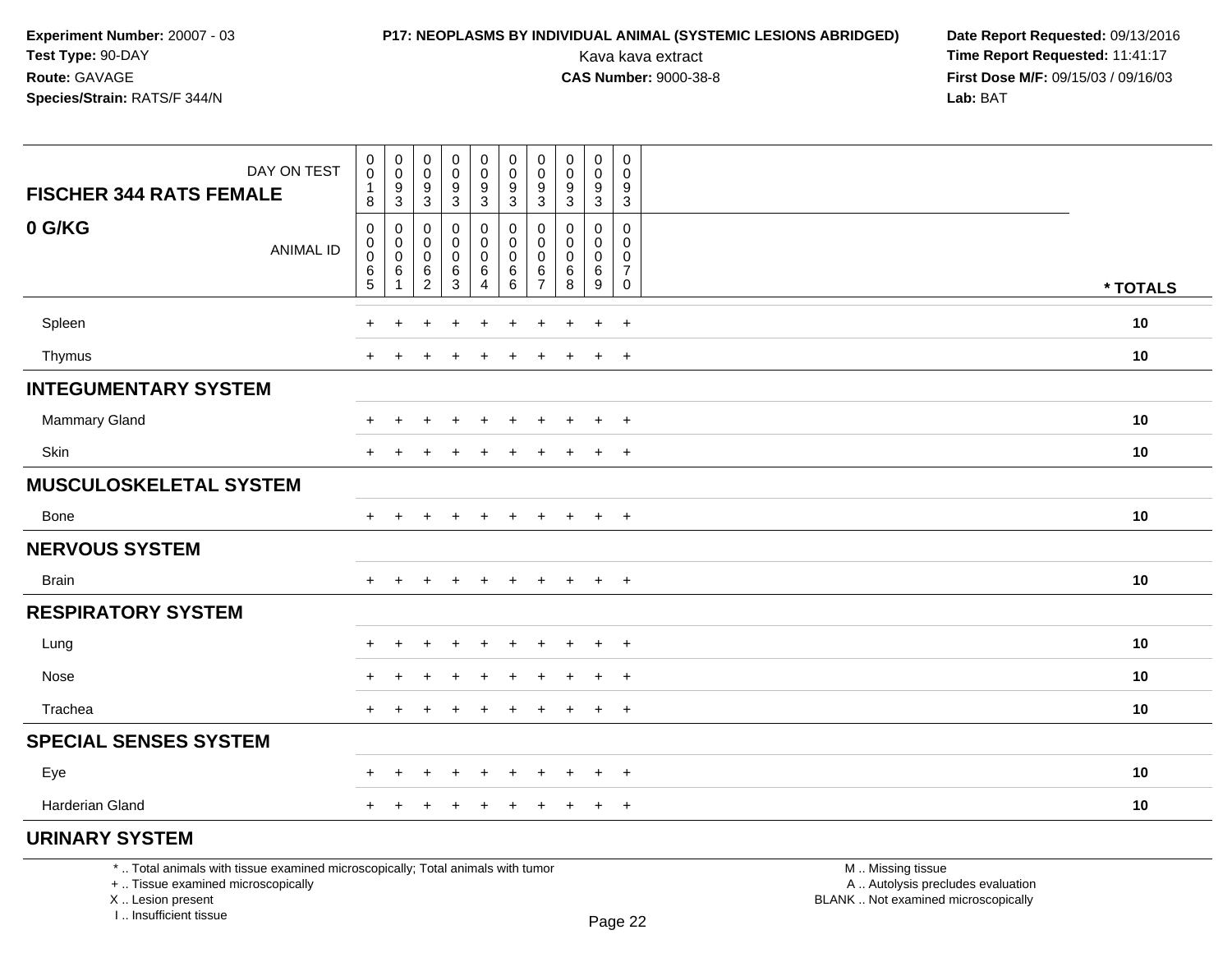### **P17: NEOPLASMS BY INDIVIDUAL ANIMAL (SYSTEMIC LESIONS ABRIDGED) Date Report Requested: 09/13/2016<br>Kava kava extract <b>Time Report Requested:** 11:41:17

Kava kava extract **Time Report Requested:** 11:41:17<br>**CAS Number:** 9000-38-8 **Time Report Requested:** 11:41:17 **First Dose M/F:** 09/15/03 / 09/16/03<br>**Lab:** BAT **Lab:** BAT

| <b>SYSTEMIC LESIONS</b>        |                  |                                   |                  |                                            |                                          |                                                                   |                                                      |                               |        |                             |                  |          |
|--------------------------------|------------------|-----------------------------------|------------------|--------------------------------------------|------------------------------------------|-------------------------------------------------------------------|------------------------------------------------------|-------------------------------|--------|-----------------------------|------------------|----------|
| <b>Urinary Bladder</b>         |                  |                                   |                  |                                            |                                          |                                                                   |                                                      |                               |        |                             | $+$ $+$          | 10       |
| Kidney                         |                  |                                   |                  |                                            |                                          | $+$ $+$                                                           | $+$                                                  | $+$                           | $+$    |                             | $+$ $+$          | 10       |
|                                | <b>ANIMAL ID</b> | $\pmb{0}$<br>$6\phantom{1}6$<br>5 | 6                | 0<br>6<br>2                                | 0<br>6<br>$\mathbf{3}$                   | $\begin{smallmatrix}0\0\0\0\0\end{smallmatrix}$<br>$\overline{4}$ | $\begin{matrix} 0 \\ 0 \\ 6 \end{matrix}$<br>$\,6\,$ | 6                             | 6<br>8 | U<br>6<br>9                 | 0<br>0           | * TOTALS |
| 0 G/KG                         |                  | 0<br>0                            | υ                |                                            | 0<br>U                                   |                                                                   | $\mathbf 0$                                          | 0<br>0                        |        | 0<br>0                      | 0<br>0           |          |
| <b>FISCHER 344 RATS FEMALE</b> | DAY ON TEST      | 0<br>$\mathbf 0$<br>8             | 0<br>U<br>9<br>3 | 0<br>0<br>$\boldsymbol{9}$<br>$\mathbf{3}$ | $\overline{0}$<br>0<br>9<br>$\mathbf{3}$ | $\overline{0}$<br>$\begin{array}{c} 0 \\ 9 \\ 3 \end{array}$      | $\mathbf 0$<br>$_{9}^{\rm 0}$<br>3                   | $\overline{0}$<br>0<br>9<br>3 | 0<br>3 | $\mathbf{0}$<br>0<br>9<br>3 | 0<br>0<br>9<br>3 |          |

Multiple Organn  $+$ 

<sup>+</sup> <sup>+</sup> <sup>+</sup> <sup>+</sup> <sup>+</sup> <sup>+</sup> <sup>+</sup> <sup>+</sup> <sup>+</sup> **<sup>10</sup>**

\* .. Total animals with tissue examined microscopically; Total animals with tumor

+ .. Tissue examined microscopically

X .. Lesion present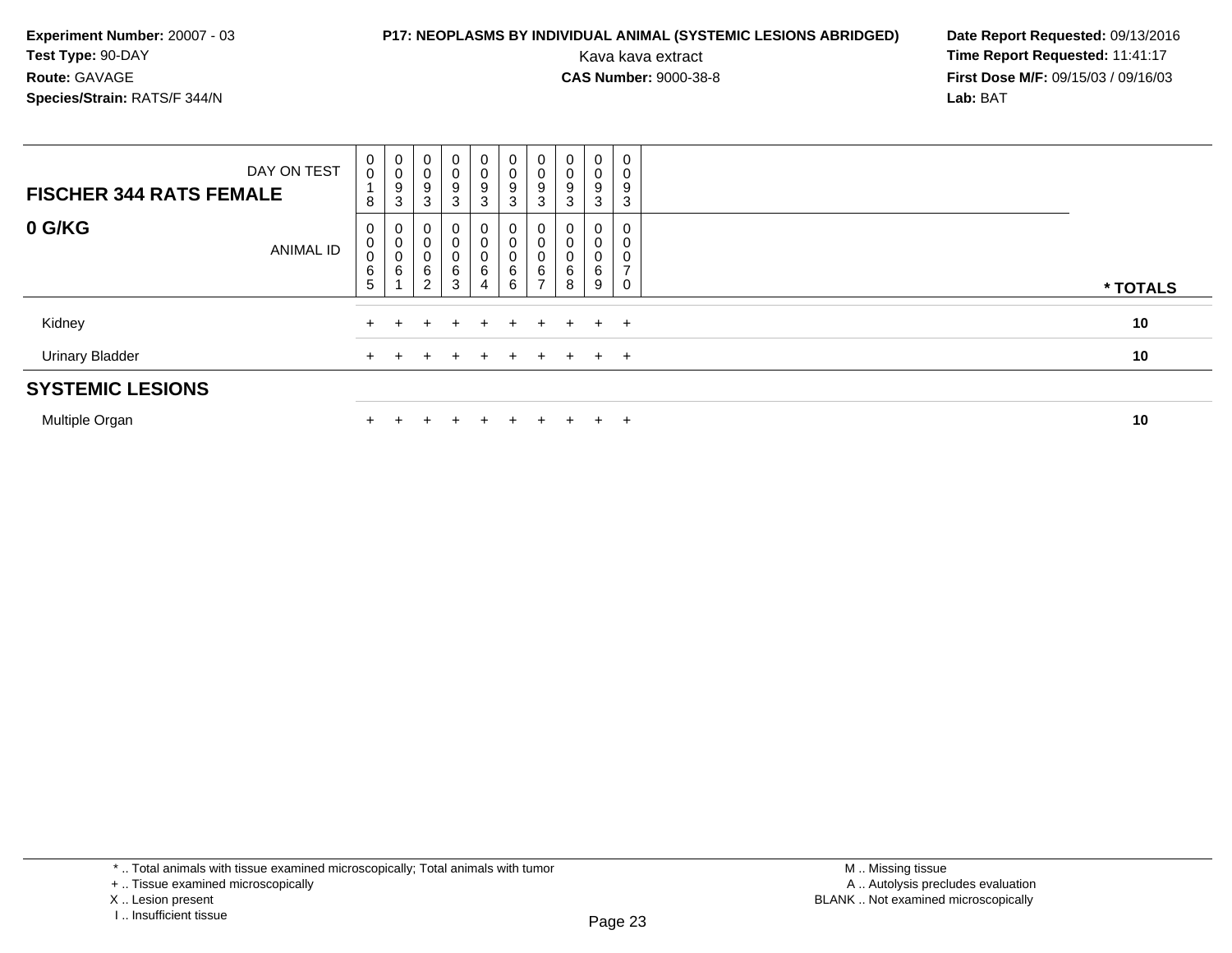### **P17: NEOPLASMS BY INDIVIDUAL ANIMAL (SYSTEMIC LESIONS ABRIDGED) Date Report Requested: 09/13/2016<br>Kava kava extract <b>Time Report Requested:** 11:41:17

Kava kava extract **Time Report Requested:** 11:41:17<br>**CAS Number:** 9000-38-8 **Time Report Requested:** 11:41:17 **First Dose M/F:** 09/15/03 / 09/16/03<br>**Lab:** BAT **Lab:** BAT

| <b>FISCHER 344 RATS FEMALE</b> | DAY ON TEST      | 0<br>0<br>$\boldsymbol{9}$<br>3                    | 0<br>$\mathbf 0$<br>$9\,$<br>$\mathbf{3}$                                      | 0<br>$\mathbf 0$<br>9<br>$\mathbf{3}$                   | 0<br>0<br>9<br>$\mathbf{3}$                     | 0<br>0<br>9<br>$\sqrt{3}$                                       | 0<br>$\pmb{0}$<br>$\boldsymbol{9}$<br>$\sqrt{3}$ | 0<br>0<br>9<br>$\mathbf{3}$                                         | 0<br>$\mathbf 0$<br>9<br>3         | 0<br>0<br>9<br>3                   | 0<br>$\mathbf 0$<br>9<br>$\mathbf 3$    |          |
|--------------------------------|------------------|----------------------------------------------------|--------------------------------------------------------------------------------|---------------------------------------------------------|-------------------------------------------------|-----------------------------------------------------------------|--------------------------------------------------|---------------------------------------------------------------------|------------------------------------|------------------------------------|-----------------------------------------|----------|
| 0.125 G/KG                     | <b>ANIMAL ID</b> | 0<br>$\mathsf{O}$<br>$\frac{0}{7}$<br>$\mathbf{1}$ | 0<br>$\pmb{0}$<br>$\begin{smallmatrix}0\\7\end{smallmatrix}$<br>$\overline{2}$ | 0<br>0<br>$\mathbf 0$<br>$\overline{7}$<br>$\mathbf{3}$ | 0<br>0<br>0<br>$\overline{7}$<br>$\overline{a}$ | 0<br>$\mathbf 0$<br>$\pmb{0}$<br>$\boldsymbol{7}$<br>$\sqrt{5}$ | 0<br>0<br>$\frac{0}{7}$<br>$\,6\,$               | 0<br>$\mathbf 0$<br>$\mathbf 0$<br>$\overline{7}$<br>$\overline{7}$ | 0<br>0<br>0<br>$\overline{7}$<br>8 | 0<br>0<br>0<br>$\overline{7}$<br>9 | 0<br>0<br>0<br>8<br>$\mathsf{O}\xspace$ | * TOTALS |
| <b>ALIMENTARY SYSTEM</b>       |                  |                                                    |                                                                                |                                                         |                                                 |                                                                 |                                                  |                                                                     |                                    |                                    |                                         |          |
| Liver                          |                  | $+$                                                | $+$                                                                            | $+$                                                     | $\pm$                                           | $+$                                                             | $+$                                              | $+$                                                                 | $+$                                |                                    | $+$ $+$                                 | 10       |
| <b>CARDIOVASCULAR SYSTEM</b>   |                  |                                                    |                                                                                |                                                         |                                                 |                                                                 |                                                  |                                                                     |                                    |                                    |                                         |          |
| <b>NONE</b>                    |                  |                                                    |                                                                                |                                                         |                                                 |                                                                 |                                                  |                                                                     |                                    |                                    |                                         |          |
| <b>ENDOCRINE SYSTEM</b>        |                  |                                                    |                                                                                |                                                         |                                                 |                                                                 |                                                  |                                                                     |                                    |                                    |                                         |          |
| <b>NONE</b>                    |                  |                                                    |                                                                                |                                                         |                                                 |                                                                 |                                                  |                                                                     |                                    |                                    |                                         |          |
| <b>GENERAL BODY SYSTEM</b>     |                  |                                                    |                                                                                |                                                         |                                                 |                                                                 |                                                  |                                                                     |                                    |                                    |                                         |          |
| <b>NONE</b>                    |                  |                                                    |                                                                                |                                                         |                                                 |                                                                 |                                                  |                                                                     |                                    |                                    |                                         |          |
| <b>GENITAL SYSTEM</b>          |                  |                                                    |                                                                                |                                                         |                                                 |                                                                 |                                                  |                                                                     |                                    |                                    |                                         |          |
| <b>NONE</b>                    |                  |                                                    |                                                                                |                                                         |                                                 |                                                                 |                                                  |                                                                     |                                    |                                    |                                         |          |
| <b>HEMATOPOIETIC SYSTEM</b>    |                  |                                                    |                                                                                |                                                         |                                                 |                                                                 |                                                  |                                                                     |                                    |                                    |                                         |          |
| <b>Bone Marrow</b>             |                  | ÷                                                  |                                                                                |                                                         |                                                 | $\pm$                                                           | $\div$                                           | $\pm$                                                               | $\pm$                              | $+$                                | $+$                                     | 10       |
| Spleen                         |                  |                                                    |                                                                                |                                                         |                                                 |                                                                 |                                                  |                                                                     |                                    | $\pm$                              | $\overline{+}$                          | 10       |
| Thymus                         |                  | $+$                                                | $+$                                                                            | $\pm$                                                   | $\pm$                                           | $+$                                                             | $+$                                              | $\overline{+}$                                                      | $\ddot{}$                          |                                    | $+$ $+$                                 | 10       |
| <b>INTEGUMENTARY SYSTEM</b>    |                  |                                                    |                                                                                |                                                         |                                                 |                                                                 |                                                  |                                                                     |                                    |                                    |                                         |          |
| <b>NONE</b>                    |                  |                                                    |                                                                                |                                                         |                                                 |                                                                 |                                                  |                                                                     |                                    |                                    |                                         |          |
|                                |                  |                                                    |                                                                                |                                                         |                                                 |                                                                 |                                                  |                                                                     |                                    |                                    |                                         |          |

### **MUSCULOSKELETAL SYSTEM**

\* .. Total animals with tissue examined microscopically; Total animals with tumor

+ .. Tissue examined microscopically

X .. Lesion present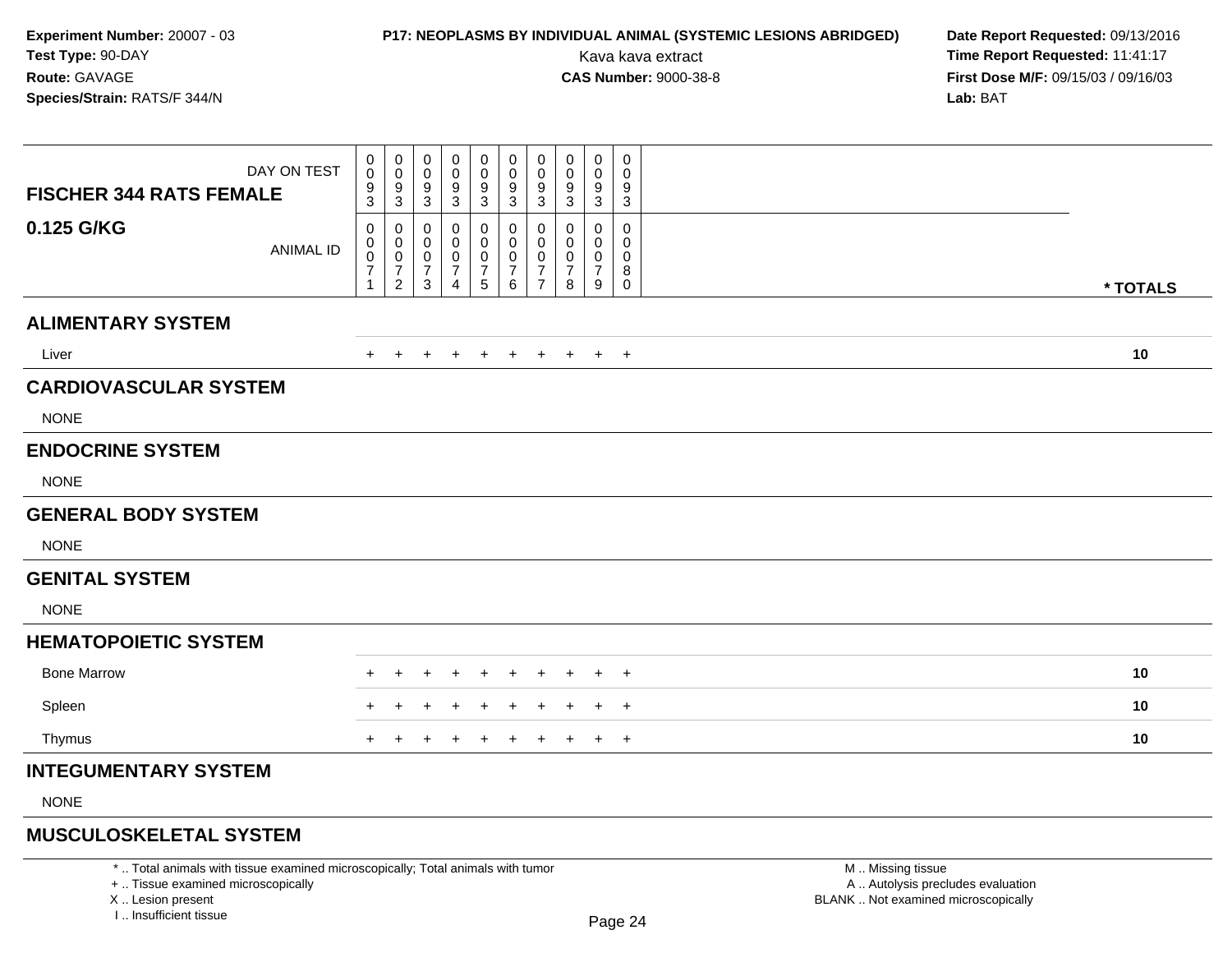### **P17: NEOPLASMS BY INDIVIDUAL ANIMAL (SYSTEMIC LESIONS ABRIDGED) Date Report Requested: 09/13/2016<br>Kava kava extract <b>Time Report Requested:** 11:41:17

Kava kava extract **Time Report Requested:** 11:41:17<br>**CAS Number:** 9000-38-8 **Time Report Requested:** 11:41:17 **First Dose M/F:** 09/15/03 / 09/16/03<br>**Lab:** BAT **Lab:** BAT

| DAY ON TEST<br><b>FISCHER 344 RATS FEMALE</b> | $\mathbf{0}$<br>0<br>9<br>3 | $\mathbf 0$<br>v<br>9<br>3   | 0<br>υ<br>9<br>⌒<br>ັ | -0<br>g<br>۰J | 0<br>0<br>9<br>3  | υ<br>9<br>◠<br>ບ | 0<br>0<br>9<br>3   | 0<br>U<br>9<br>3 | $\Omega$<br>વ<br>×. | ົ<br>C. |
|-----------------------------------------------|-----------------------------|------------------------------|-----------------------|---------------|-------------------|------------------|--------------------|------------------|---------------------|---------|
| 0.125 G/KG<br><b>ANIMAL ID</b>                | 0<br>0<br>0                 | 0<br>υ<br>U<br>2<br><u>_</u> | 0<br>U<br>υ<br>ົ<br>ت | $\Delta$      | 0<br>0<br>0<br>5. | U<br>6           | 0<br>0<br><b>U</b> | 0<br>0<br>U<br>8 | 9                   | ν       |

NONE

#### **NERVOUS SYSTEM**

NONE

### **RESPIRATORY SYSTEM**

NONE

#### **SPECIAL SENSES SYSTEM**

NONE

### **URINARY SYSTEM**

NONE

### **SYSTEMIC LESIONS**

Multiple Organ

n  $+$ <sup>+</sup> <sup>+</sup> <sup>+</sup> <sup>+</sup> <sup>+</sup> <sup>+</sup> <sup>+</sup> <sup>+</sup> <sup>+</sup> **<sup>10</sup>**

\* .. Total animals with tissue examined microscopically; Total animals with tumor

+ .. Tissue examined microscopically

X .. Lesion present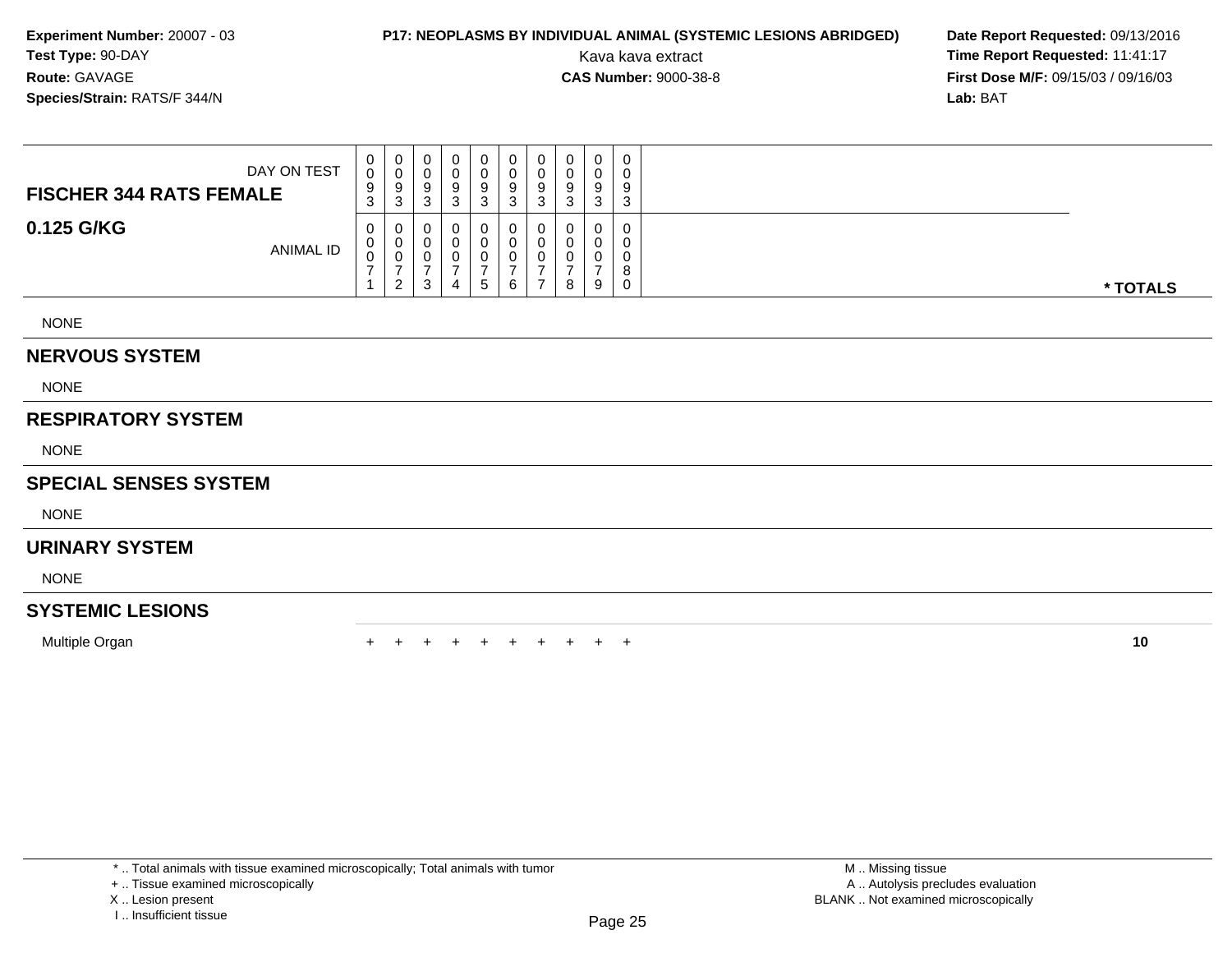### **P17: NEOPLASMS BY INDIVIDUAL ANIMAL (SYSTEMIC LESIONS ABRIDGED) Date Report Requested: 09/13/2016<br>Kava kava extract <b>Time Report Requested:** 11:41:17

Kava kava extract **Time Report Requested:** 11:41:17<br>**CAS Number:** 9000-38-8 **Time Report Requested:** 11:41:17 **First Dose M/F:** 09/15/03 / 09/16/03<br>**Lab:** BAT **Lab:** BAT

| <b>FISCHER 344 RATS FEMALE</b> | DAY ON TEST      | $\mathbf 0$<br>$\mathbf 0$<br>$9\,$<br>3         | 0<br>$\mathsf{O}$<br>9<br>$\mathbf{3}$                                  | $\mathbf 0$<br>0<br>9<br>$\mathbf{3}$                              | 0<br>0<br>9<br>$\mathsf 3$                   | 0<br>$\mathbf 0$<br>9<br>$\sqrt{3}$                | 0<br>$\pmb{0}$<br>$\boldsymbol{9}$<br>3 | 0<br>$\mathbf 0$<br>9<br>$\mathbf{3}$                  | 0<br>0<br>9<br>$\mathbf{3}$ | 0<br>0<br>9<br>$\mathbf{3}$          | 0<br>0<br>9<br>$\sqrt{3}$               |          |  |
|--------------------------------|------------------|--------------------------------------------------|-------------------------------------------------------------------------|--------------------------------------------------------------------|----------------------------------------------|----------------------------------------------------|-----------------------------------------|--------------------------------------------------------|-----------------------------|--------------------------------------|-----------------------------------------|----------|--|
| 0.25 G/KG                      | <b>ANIMAL ID</b> | 0<br>0<br>$\mathbf 0$<br>$\bf 8$<br>$\mathbf{1}$ | 0<br>0<br>$\mathbf 0$<br>$\begin{smallmatrix} 8 \\ 2 \end{smallmatrix}$ | $\mathbf 0$<br>$\mathbf 0$<br>$\mathbf 0$<br>$\,8\,$<br>$\sqrt{3}$ | 0<br>0<br>$\mathbf 0$<br>8<br>$\overline{4}$ | 0<br>0<br>$\mathbf 0$<br>$\,8\,$<br>$\overline{5}$ | 0<br>0<br>$\pmb{0}$<br>$\bf 8$<br>6     | 0<br>$\mathbf 0$<br>$\mathbf 0$<br>8<br>$\overline{7}$ | 0<br>0<br>0<br>8<br>8       | 0<br>0<br>0<br>8<br>$\boldsymbol{9}$ | 0<br>0<br>$\mathbf 0$<br>9<br>$\pmb{0}$ | * TOTALS |  |
| <b>ALIMENTARY SYSTEM</b>       |                  |                                                  |                                                                         |                                                                    |                                              |                                                    |                                         |                                                        |                             |                                      |                                         |          |  |
| Liver                          |                  | $+$                                              | $+$                                                                     | $\pm$                                                              | $\ddot{}$                                    | $+$                                                | $+$                                     | $+$                                                    | $+$                         |                                      | $+$ $+$                                 | 10       |  |
| <b>CARDIOVASCULAR SYSTEM</b>   |                  |                                                  |                                                                         |                                                                    |                                              |                                                    |                                         |                                                        |                             |                                      |                                         |          |  |
| <b>NONE</b>                    |                  |                                                  |                                                                         |                                                                    |                                              |                                                    |                                         |                                                        |                             |                                      |                                         |          |  |
| <b>ENDOCRINE SYSTEM</b>        |                  |                                                  |                                                                         |                                                                    |                                              |                                                    |                                         |                                                        |                             |                                      |                                         |          |  |
| <b>NONE</b>                    |                  |                                                  |                                                                         |                                                                    |                                              |                                                    |                                         |                                                        |                             |                                      |                                         |          |  |
| <b>GENERAL BODY SYSTEM</b>     |                  |                                                  |                                                                         |                                                                    |                                              |                                                    |                                         |                                                        |                             |                                      |                                         |          |  |
| <b>NONE</b>                    |                  |                                                  |                                                                         |                                                                    |                                              |                                                    |                                         |                                                        |                             |                                      |                                         |          |  |
| <b>GENITAL SYSTEM</b>          |                  |                                                  |                                                                         |                                                                    |                                              |                                                    |                                         |                                                        |                             |                                      |                                         |          |  |
| <b>NONE</b>                    |                  |                                                  |                                                                         |                                                                    |                                              |                                                    |                                         |                                                        |                             |                                      |                                         |          |  |
| <b>HEMATOPOIETIC SYSTEM</b>    |                  |                                                  |                                                                         |                                                                    |                                              |                                                    |                                         |                                                        |                             |                                      |                                         |          |  |
| <b>Bone Marrow</b>             |                  | $\pm$                                            | $\pm$                                                                   | $\pm$                                                              | +                                            | $\overline{+}$                                     | $^{+}$                                  | $+$                                                    | $\ddot{}$                   |                                      | $+$ $+$                                 | 10       |  |
| Spleen                         |                  |                                                  |                                                                         |                                                                    |                                              |                                                    |                                         |                                                        |                             | +                                    | $\overline{+}$                          | 10       |  |
| Thymus                         |                  | $+$                                              |                                                                         |                                                                    |                                              | ÷                                                  | $\ddot{}$                               | $\pm$                                                  | $\pm$                       | $+$                                  | $\overline{+}$                          | 10       |  |
| <b>INTEGUMENTARY SYSTEM</b>    |                  |                                                  |                                                                         |                                                                    |                                              |                                                    |                                         |                                                        |                             |                                      |                                         |          |  |
| <b>NONE</b>                    |                  |                                                  |                                                                         |                                                                    |                                              |                                                    |                                         |                                                        |                             |                                      |                                         |          |  |
|                                |                  |                                                  |                                                                         |                                                                    |                                              |                                                    |                                         |                                                        |                             |                                      |                                         |          |  |

### **MUSCULOSKELETAL SYSTEM**

\* .. Total animals with tissue examined microscopically; Total animals with tumor

+ .. Tissue examined microscopically

X .. Lesion present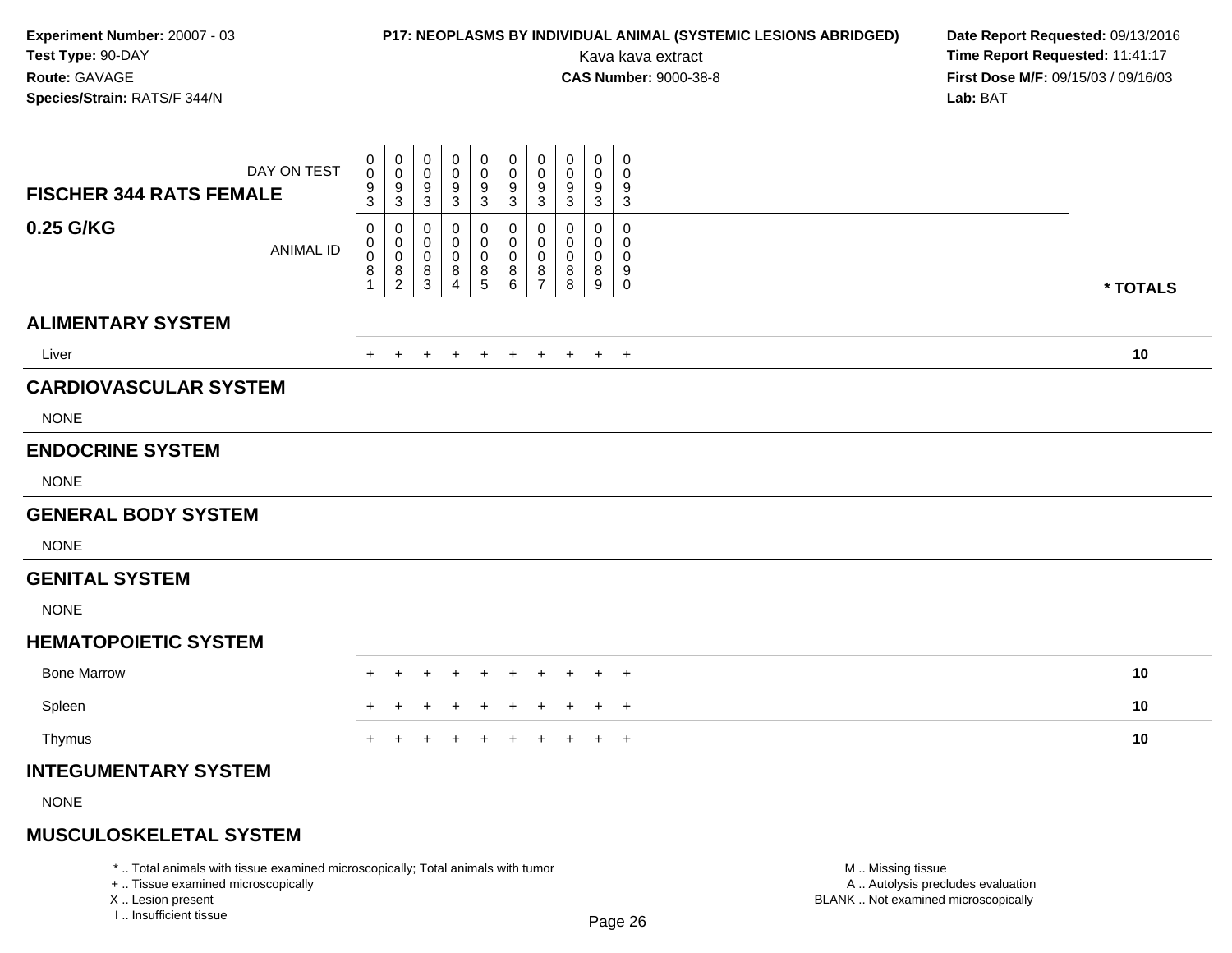### **P17: NEOPLASMS BY INDIVIDUAL ANIMAL (SYSTEMIC LESIONS ABRIDGED) Date Report Requested: 09/13/2016<br>Kava kava extract <b>Time Report Requested:** 11:41:17

Kava kava extract **Time Report Requested:** 11:41:17<br>**CAS Number:** 9000-38-8 **Time Report Requested:** 11:41:17 **First Dose M/F:** 09/15/03 / 09/16/03<br>**Lab:** BAT **Lab:** BAT

| DAY ON TEST<br><b>FISCHER 344 RATS FEMALE</b> | 0<br>0<br>9<br>3 | $\mathbf{0}$<br>v<br>9<br>3  | 0<br>U<br>9<br>◠<br>ື                 | -0 | 0<br>0<br>9<br>3                  | υ<br>9      | 0<br>0<br>9<br>3 | 0<br>U<br>9<br>◡      |         | $\sim$ |          |
|-----------------------------------------------|------------------|------------------------------|---------------------------------------|----|-----------------------------------|-------------|------------------|-----------------------|---------|--------|----------|
| 0.25 G/KG<br><b>ANIMAL ID</b>                 | 0<br>0<br>0<br>8 | 0<br>U<br>ν<br>8<br>$\Omega$ | 0<br>0<br>υ<br>8<br><sup>o</sup><br>ບ |    | 0<br>$\mathbf{0}$<br>0<br>8<br>b. | 0<br>8<br>6 | 0<br>0<br>0<br>8 | 0<br>U<br>U<br>8<br>8 | $\circ$ |        | * TOTALS |

NONE

### **NERVOUS SYSTEM**

NONE

### **RESPIRATORY SYSTEM**

NONE

#### **SPECIAL SENSES SYSTEM**

NONE

### **URINARY SYSTEM**

NONE

### **SYSTEMIC LESIONS**

Multiple Organ

n  $+$ <sup>+</sup> <sup>+</sup> <sup>+</sup> <sup>+</sup> <sup>+</sup> <sup>+</sup> <sup>+</sup> <sup>+</sup> <sup>+</sup> **<sup>10</sup>**

\* .. Total animals with tissue examined microscopically; Total animals with tumor

+ .. Tissue examined microscopically

X .. Lesion present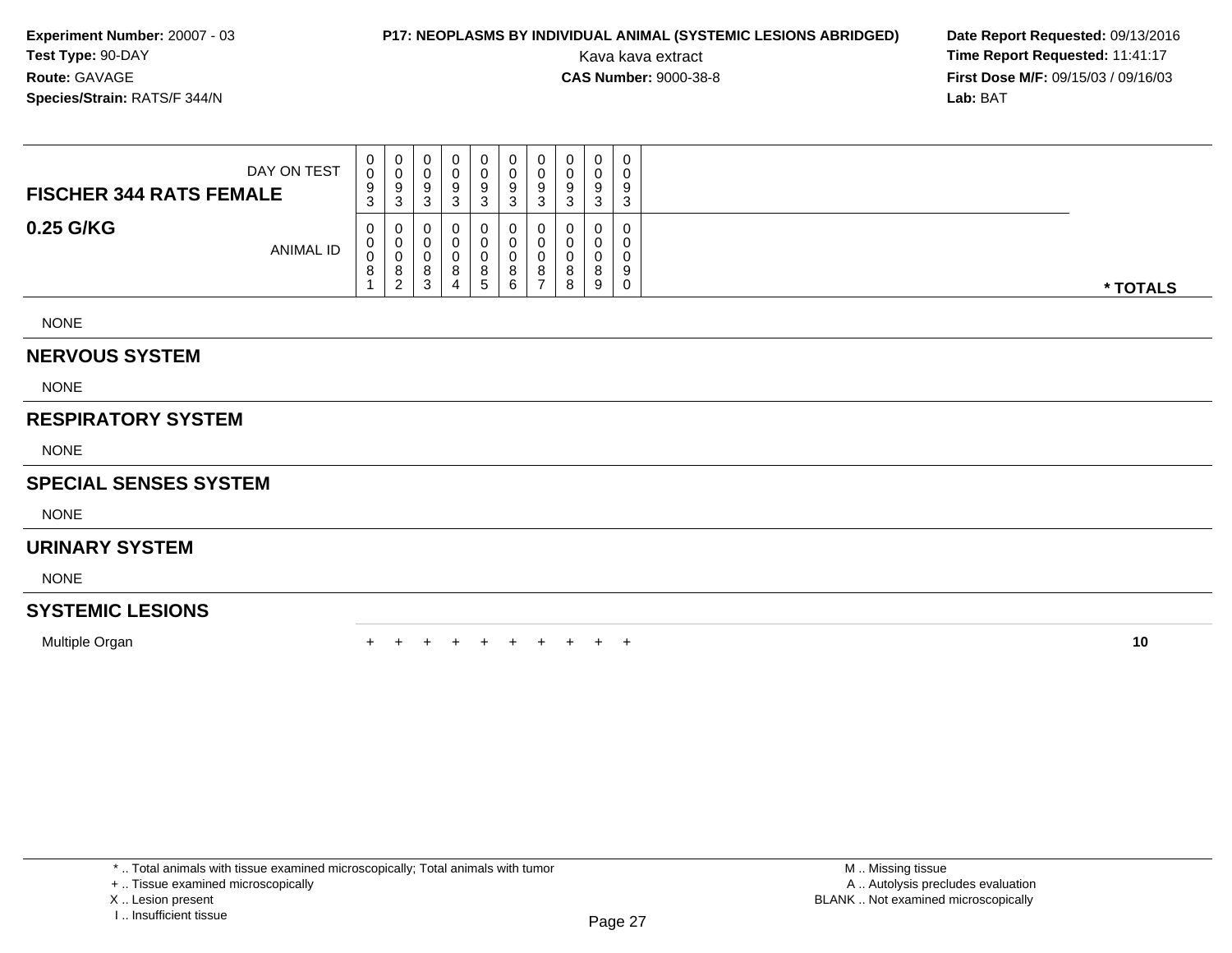# **P17: NEOPLASMS BY INDIVIDUAL ANIMAL (SYSTEMIC LESIONS ABRIDGED) Date Report Requested: 09/13/2016<br>Kava kava extract <b>Time Report Requested:** 11:41:17

Kava kava extract **Time Report Requested:** 11:41:17<br>**CAS Number:** 9000-38-8 **Time Report Requested:** 11:41:17 **First Dose M/F:** 09/15/03 / 09/16/03<br>Lab: BAT **Lab:** BAT

| DAY ON TEST<br><b>FISCHER 344 RATS FEMALE</b> | 0<br>$\pmb{0}$<br>$\frac{9}{3}$          | 0<br>$\mathbf 0$<br>9<br>$\mathbf{3}$                  | 0<br>0<br>9<br>3      | 0<br>0<br>9<br>3                           | 0<br>0<br>9<br>$\mathbf{3}$                                  | $\mathbf 0$<br>$\mathbf 0$<br>$\frac{9}{3}$ | 0<br>0<br>9<br>3                                                 | $\mathbf 0$<br>0<br>9<br>3      | 0<br>0<br>9<br>3      | 0<br>0<br>9<br>$\mathbf{3}$     |              |  |
|-----------------------------------------------|------------------------------------------|--------------------------------------------------------|-----------------------|--------------------------------------------|--------------------------------------------------------------|---------------------------------------------|------------------------------------------------------------------|---------------------------------|-----------------------|---------------------------------|--------------|--|
| 0.5 G/KG<br><b>ANIMAL ID</b>                  | 0<br>0<br>$\pmb{0}$<br>9<br>$\mathbf{1}$ | 0<br>$\mathbf 0$<br>$\mathbf 0$<br>9<br>$\overline{c}$ | 0<br>0<br>0<br>9<br>3 | 0<br>0<br>0<br>9<br>$\boldsymbol{\Lambda}$ | 0<br>0<br>$\pmb{0}$<br>$\begin{array}{c} 9 \\ 5 \end{array}$ | 0<br>0<br>$\mathbf 0$<br>$9\,$<br>6         | $\mathbf 0$<br>$\mathbf 0$<br>$\mathbf 0$<br>9<br>$\overline{7}$ | 0<br>$\mathbf 0$<br>0<br>9<br>8 | 0<br>0<br>0<br>9<br>9 | $\mathbf 0$<br>0<br>1<br>0<br>0 | * TOTALS     |  |
| <b>ALIMENTARY SYSTEM</b>                      |                                          |                                                        |                       |                                            |                                                              |                                             |                                                                  |                                 |                       |                                 |              |  |
| Liver                                         |                                          |                                                        |                       |                                            |                                                              |                                             |                                                                  |                                 |                       | $\overline{+}$                  | 10           |  |
| Mesentery                                     |                                          |                                                        |                       |                                            |                                                              |                                             |                                                                  | $\ddot{}$                       |                       |                                 | $\mathbf{1}$ |  |
| <b>CARDIOVASCULAR SYSTEM</b>                  |                                          |                                                        |                       |                                            |                                                              |                                             |                                                                  |                                 |                       |                                 |              |  |
| <b>NONE</b>                                   |                                          |                                                        |                       |                                            |                                                              |                                             |                                                                  |                                 |                       |                                 |              |  |
| <b>ENDOCRINE SYSTEM</b>                       |                                          |                                                        |                       |                                            |                                                              |                                             |                                                                  |                                 |                       |                                 |              |  |
| <b>NONE</b>                                   |                                          |                                                        |                       |                                            |                                                              |                                             |                                                                  |                                 |                       |                                 |              |  |
| <b>GENERAL BODY SYSTEM</b>                    |                                          |                                                        |                       |                                            |                                                              |                                             |                                                                  |                                 |                       |                                 |              |  |
| <b>NONE</b>                                   |                                          |                                                        |                       |                                            |                                                              |                                             |                                                                  |                                 |                       |                                 |              |  |
| <b>GENITAL SYSTEM</b>                         |                                          |                                                        |                       |                                            |                                                              |                                             |                                                                  |                                 |                       |                                 |              |  |
| <b>NONE</b>                                   |                                          |                                                        |                       |                                            |                                                              |                                             |                                                                  |                                 |                       |                                 |              |  |
| <b>HEMATOPOIETIC SYSTEM</b>                   |                                          |                                                        |                       |                                            |                                                              |                                             |                                                                  |                                 |                       |                                 |              |  |
| <b>Bone Marrow</b>                            |                                          |                                                        |                       |                                            |                                                              |                                             |                                                                  |                                 |                       | $\ddot{}$                       | 10           |  |
| Spleen                                        |                                          |                                                        |                       |                                            |                                                              |                                             |                                                                  |                                 |                       | $\ddot{}$                       | 10           |  |
| Thymus                                        | $+$                                      | $\pm$                                                  | $\ddot{}$             |                                            | $\div$                                                       | $\ddot{}$                                   | $\ddot{}$                                                        | $\ddot{}$                       | $\ddot{}$             | $\overline{+}$                  | 10           |  |
| <b>INTEGUMENTARY SYSTEM</b>                   |                                          |                                                        |                       |                                            |                                                              |                                             |                                                                  |                                 |                       |                                 |              |  |

#### NONE

\* .. Total animals with tissue examined microscopically; Total animals with tumor

+ .. Tissue examined microscopically

X .. Lesion present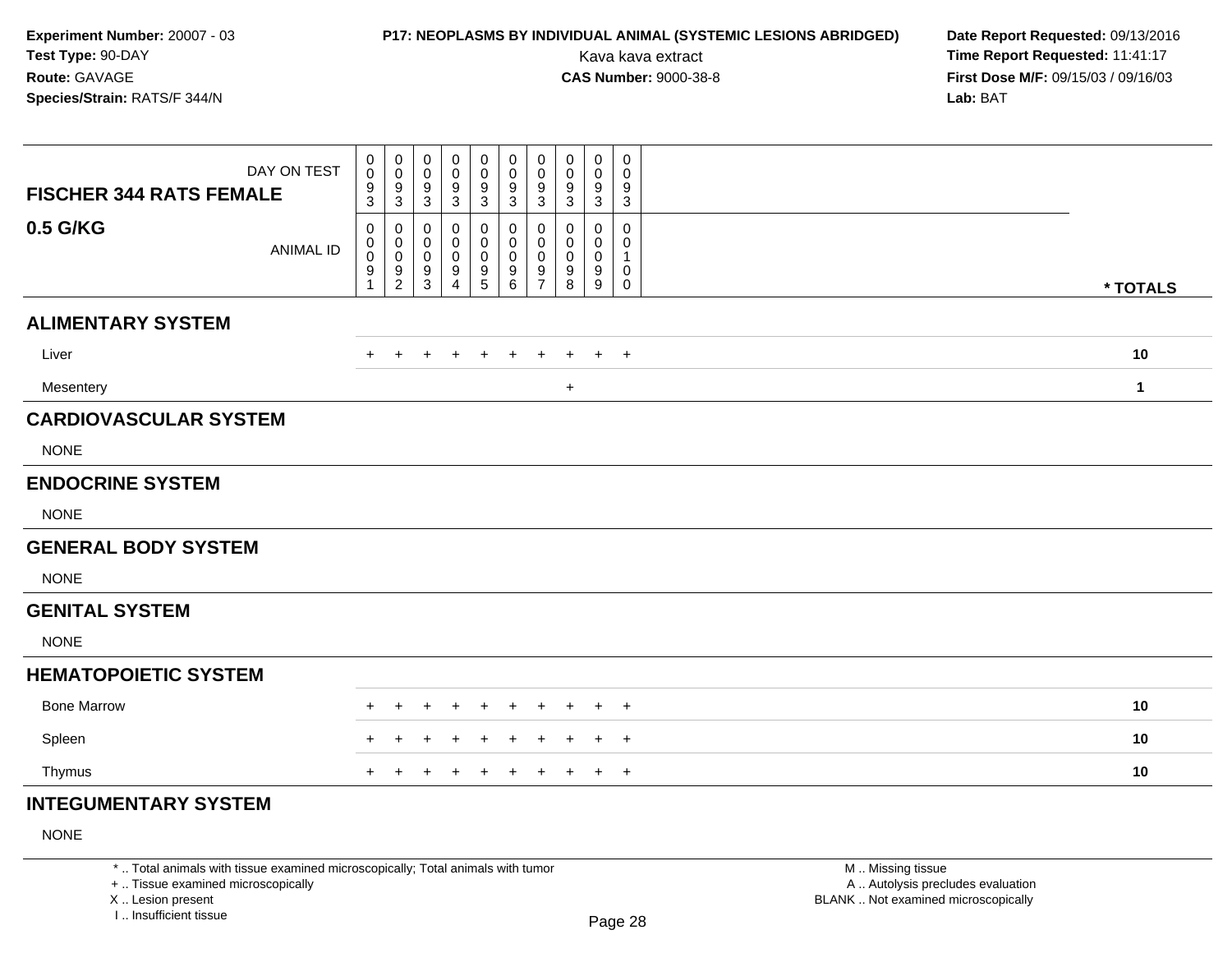### **P17: NEOPLASMS BY INDIVIDUAL ANIMAL (SYSTEMIC LESIONS ABRIDGED) Date Report Requested: 09/13/2016<br>Kava kava extract <b>Time Report Requested:** 11:41:17

Kava kava extract **Time Report Requested:** 11:41:17<br>**CAS Number:** 9000-38-8 **Time Report Requested:** 11:41:17 **First Dose M/F:** 09/15/03 / 09/16/03<br>**Lab:** BAT **Lab:** BAT

| DAY ON TEST<br><b>FISCHER 344 RATS FEMALE</b> | 0<br>0<br>9<br>ົ<br>- J | U<br>ັບ<br>Y<br>3            | 0<br>υ<br>9<br>⌒<br>ບ           | ು | 0<br>0<br>9<br>3      | 0<br>9<br>J | 0<br>9<br>-3 | 0<br>0<br>9<br>ົ<br>ັ | O<br>◡      | 0<br>a<br>د |          |
|-----------------------------------------------|-------------------------|------------------------------|---------------------------------|---|-----------------------|-------------|--------------|-----------------------|-------------|-------------|----------|
| 0.5 G/KG<br><b>ANIMAL ID</b>                  | 0<br>0<br>0<br>9        | 0<br>U<br>◡<br>9<br>$\Omega$ | 0<br>0<br>υ<br>9<br>$\sim$<br>ບ | O | 0<br>0<br>0<br>9<br>5 | 9<br>6      | 0<br>9<br>-  | 0<br>0<br>0<br>9<br>8 | 0<br>O<br>9 | 0<br>0<br>0 | * TOTALS |

### **MUSCULOSKELETAL SYSTEM**

NONE

#### **NERVOUS SYSTEM**

NONE

### **RESPIRATORY SYSTEM**

NONE

### **SPECIAL SENSES SYSTEM**

**NONE** 

#### **URINARY SYSTEM**

NONE

### **SYSTEMIC LESIONS**

Multiple Organn  $+$ 

<sup>+</sup> <sup>+</sup> <sup>+</sup> <sup>+</sup> <sup>+</sup> <sup>+</sup> <sup>+</sup> <sup>+</sup> <sup>+</sup> **<sup>10</sup>**

\* .. Total animals with tissue examined microscopically; Total animals with tumor

+ .. Tissue examined microscopically

X .. Lesion present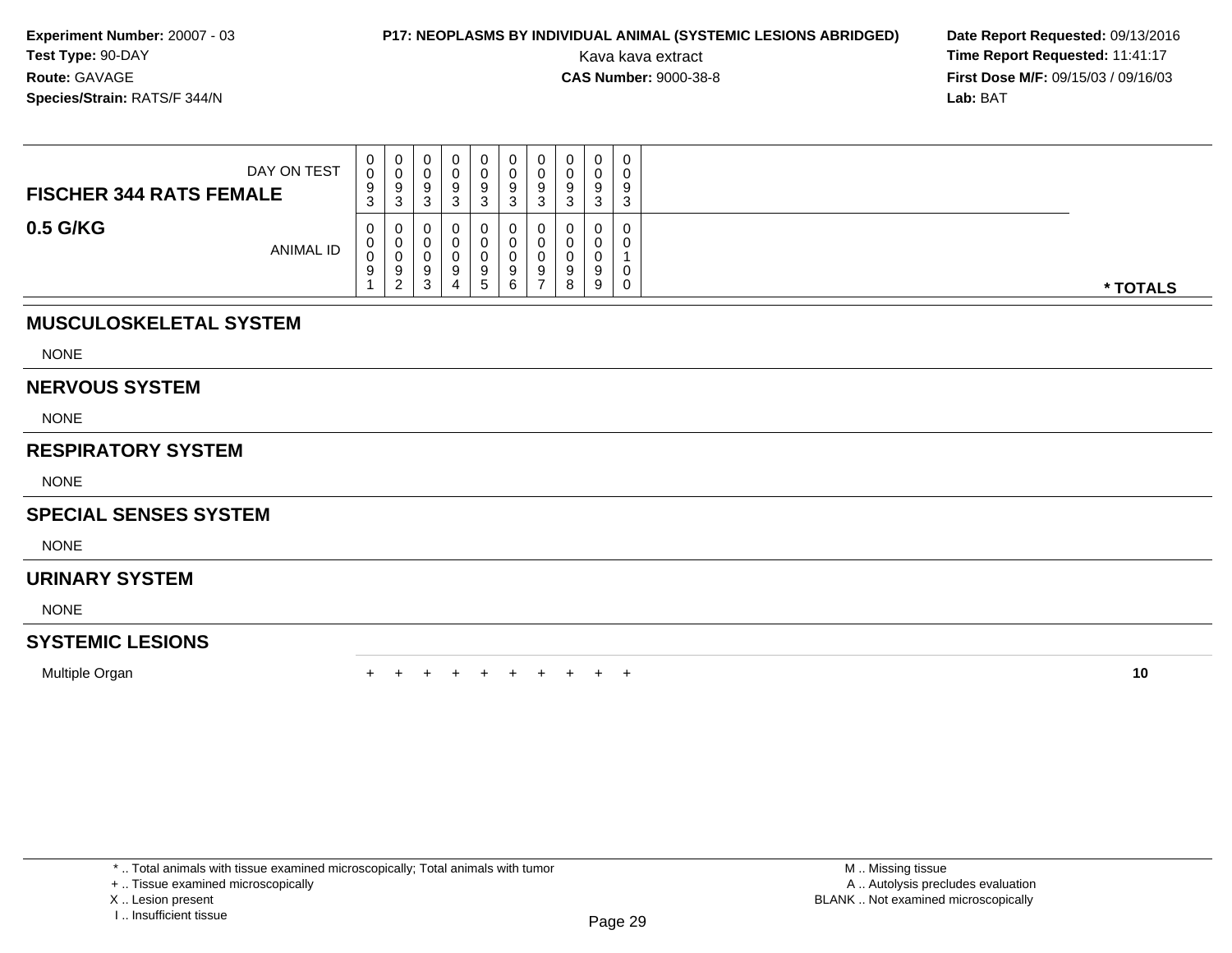### **P17: NEOPLASMS BY INDIVIDUAL ANIMAL (SYSTEMIC LESIONS ABRIDGED) Date Report Requested: 09/13/2016<br>Kava kava extract <b>Time Report Requested:** 11:41:17

Kava kava extract **Time Report Requested:** 11:41:17<br>**CAS Number:** 9000-38-8 **Time Report Requested:** 11:41:17 **First Dose M/F:** 09/15/03 / 09/16/03<br>**Lab:** BAT **Lab:** BAT

| <b>FISCHER 344 RATS FEMALE</b> | DAY ON TEST      | $\begin{smallmatrix} 0\\0\\3 \end{smallmatrix}$<br>$\overline{2}$ | $\begin{array}{c} 0 \\ 0 \\ 9 \\ 3 \end{array}$                   | $\begin{smallmatrix} 0\\0 \end{smallmatrix}$<br>$9\,$<br>3        | $\begin{array}{c} 0 \\ 0 \\ 9 \\ 3 \end{array}$                                   | $\begin{smallmatrix}0\0\0\9\end{smallmatrix}$<br>$\mathbf{3}$   | $\pmb{0}$<br>$\overline{0}$<br>$\boldsymbol{9}$<br>$\mathbf{3}$ | $\mathbf 0$<br>$\pmb{0}$<br>9<br>3 | $\pmb{0}$<br>$\pmb{0}$<br>9<br>3              | $_{\rm 0}^{\rm 0}$<br>$\boldsymbol{9}$<br>$\mathbf{3}$ | $\mathbf 0$<br>$\mathbf 0$<br>9<br>3 |              |
|--------------------------------|------------------|-------------------------------------------------------------------|-------------------------------------------------------------------|-------------------------------------------------------------------|-----------------------------------------------------------------------------------|-----------------------------------------------------------------|-----------------------------------------------------------------|------------------------------------|-----------------------------------------------|--------------------------------------------------------|--------------------------------------|--------------|
| 1.0 G/KG                       | <b>ANIMAL ID</b> | $\mathbf 0$<br>$\mathbf 0$<br>$\mathbf{1}$<br>$\mathsf 0$<br>4    | $\boldsymbol{0}$<br>$\mathbf 0$<br>$\mathbf{1}$<br>$\pmb{0}$<br>1 | 0<br>$\mathbf 0$<br>$\mathbf{1}$<br>$\mathbf 0$<br>$\overline{2}$ | $\pmb{0}$<br>$\mathbf 0$<br>$\mathbf{1}$<br>$\mathsf{O}\xspace$<br>$\overline{3}$ | 0<br>$\mathbf 0$<br>$\mathbf{1}$<br>$\pmb{0}$<br>$\overline{5}$ | $\mathbf 0$<br>$\mathbf 0$<br>$\mathbf{1}$<br>$\mathbf 0$<br>6  | 0<br>0<br>0<br>$\overline{7}$      | $\Omega$<br>$\Omega$<br>1<br>$\mathbf 0$<br>8 | 0<br>0<br>1<br>$\mathbf 0$<br>$\boldsymbol{9}$         | 0<br>$\Omega$<br>0                   | * TOTALS     |
| <b>ALIMENTARY SYSTEM</b>       |                  |                                                                   |                                                                   |                                                                   |                                                                                   |                                                                 |                                                                 |                                    |                                               |                                                        |                                      |              |
| Esophagus                      |                  | $+$                                                               |                                                                   |                                                                   |                                                                                   |                                                                 |                                                                 |                                    |                                               |                                                        |                                      | $\mathbf{1}$ |
| Intestine Large, Cecum         |                  | $+$                                                               |                                                                   |                                                                   |                                                                                   |                                                                 |                                                                 |                                    |                                               |                                                        |                                      | $\mathbf{1}$ |
| Intestine Large, Colon         |                  | $+$                                                               |                                                                   |                                                                   |                                                                                   |                                                                 |                                                                 |                                    |                                               |                                                        |                                      | $\mathbf{1}$ |
| Intestine Large, Rectum        |                  | $+$                                                               |                                                                   |                                                                   |                                                                                   |                                                                 |                                                                 |                                    |                                               |                                                        |                                      | $\mathbf{1}$ |
| Intestine Small, Duodenum      |                  | $+$                                                               |                                                                   |                                                                   |                                                                                   |                                                                 |                                                                 |                                    |                                               |                                                        |                                      | $\mathbf{1}$ |
| Intestine Small, Ileum         |                  | $+$                                                               |                                                                   |                                                                   |                                                                                   |                                                                 |                                                                 |                                    |                                               |                                                        |                                      | $\mathbf{1}$ |
| Intestine Small, Jejunum       |                  | $+$                                                               |                                                                   |                                                                   |                                                                                   |                                                                 |                                                                 |                                    |                                               |                                                        |                                      | $\mathbf{1}$ |
| Liver                          |                  |                                                                   |                                                                   |                                                                   |                                                                                   |                                                                 |                                                                 |                                    |                                               |                                                        | $\ddot{}$                            | 10           |
| Pancreas                       |                  | $+$                                                               |                                                                   |                                                                   |                                                                                   |                                                                 |                                                                 |                                    |                                               |                                                        |                                      | $\mathbf{1}$ |
| Salivary Glands                |                  | $+$                                                               |                                                                   |                                                                   |                                                                                   |                                                                 |                                                                 |                                    |                                               |                                                        |                                      | $\mathbf{1}$ |
| Stomach, Forestomach           |                  | $+$                                                               |                                                                   |                                                                   |                                                                                   |                                                                 |                                                                 |                                    |                                               |                                                        |                                      | $\mathbf{1}$ |
| Stomach, Glandular             |                  | $+$                                                               |                                                                   |                                                                   |                                                                                   |                                                                 |                                                                 |                                    |                                               |                                                        |                                      | $\mathbf{1}$ |
| <b>CARDIOVASCULAR SYSTEM</b>   |                  |                                                                   |                                                                   |                                                                   |                                                                                   |                                                                 |                                                                 |                                    |                                               |                                                        |                                      |              |
| <b>Blood Vessel</b>            |                  | $+$                                                               |                                                                   |                                                                   |                                                                                   |                                                                 |                                                                 |                                    |                                               |                                                        |                                      | $\mathbf{1}$ |
| Heart                          |                  | $+$                                                               |                                                                   |                                                                   |                                                                                   |                                                                 |                                                                 |                                    |                                               |                                                        |                                      | $\mathbf{1}$ |

### **ENDOCRINE SYSTEM**

\* .. Total animals with tissue examined microscopically; Total animals with tumor

+ .. Tissue examined microscopically

X .. Lesion present

I .. Insufficient tissue

 M .. Missing tissuey the contract of the contract of the contract of the contract of the contract of  $\mathsf A$  . Autolysis precludes evaluation Lesion present BLANK .. Not examined microscopically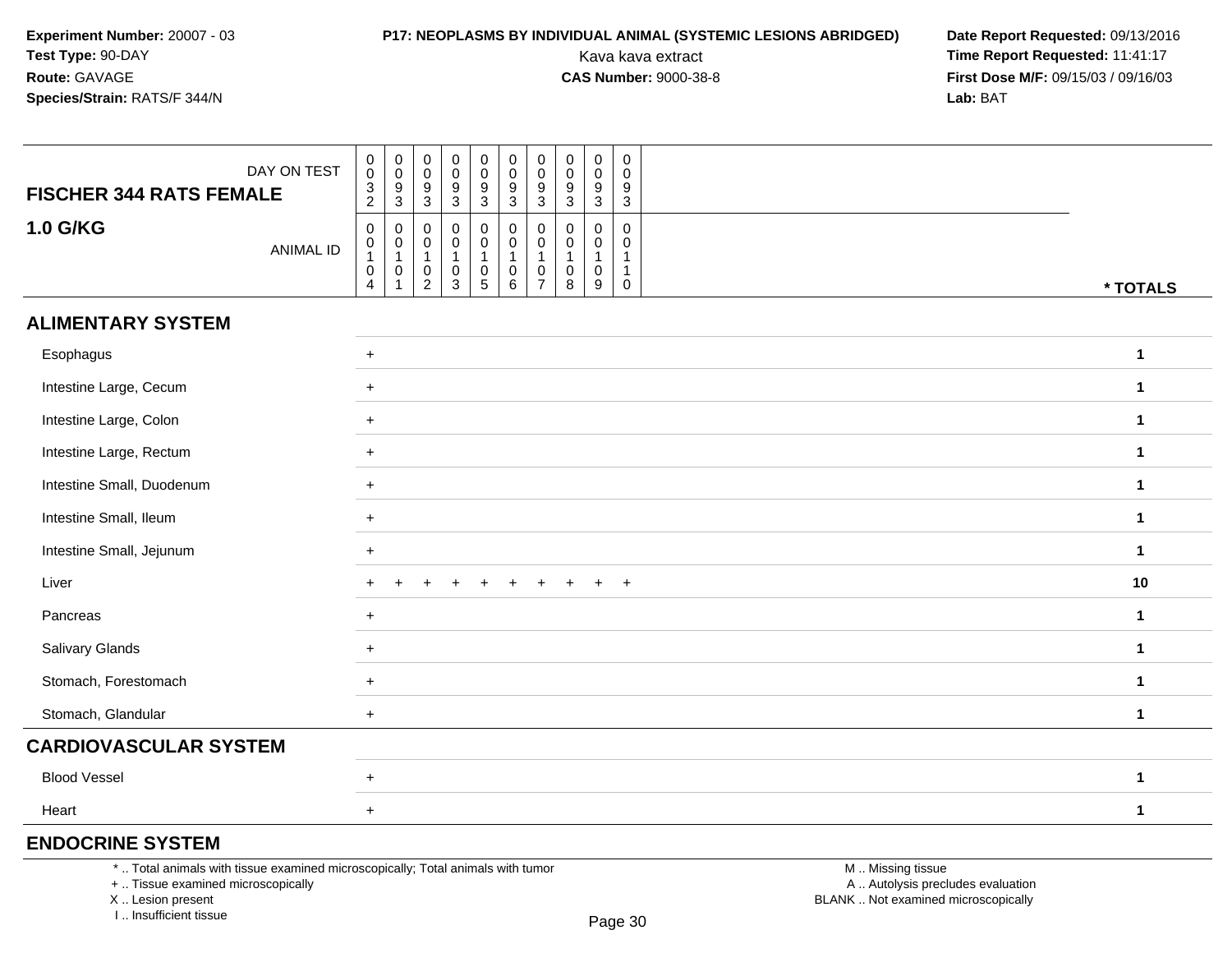# **P17: NEOPLASMS BY INDIVIDUAL ANIMAL (SYSTEMIC LESIONS ABRIDGED) Date Report Requested: 09/13/2016<br>Kava kava extract <b>Time Report Requested:** 11:41:17

| DAY ON TEST<br><b>FISCHER 344 RATS FEMALE</b>                                                                                                                       | $\mathsf{O}\xspace$<br>$\pmb{0}$<br>$\boldsymbol{0}$<br>$\pmb{0}$<br>$\pmb{0}$<br>$\mathbf 0$<br>0<br>$\boldsymbol{0}$<br>$\pmb{0}$<br>0<br>$\mathsf{O}\xspace$<br>$\mathsf 0$<br>$\pmb{0}$<br>$\mathbf 0$<br>$\mathbf 0$<br>$\mathsf 0$<br>$\mathbf 0$<br>$\pmb{0}$<br>$\mathbf 0$<br>$\mathbf 0$<br>$\frac{3}{2}$<br>$\boldsymbol{9}$<br>$9\,$<br>$\boldsymbol{9}$<br>9<br>9<br>9<br>9<br>9<br>9<br>$\mathbf{3}$<br>3<br>$\mathbf{3}$<br>3<br>$\mathbf{3}$<br>$\mathbf{3}$<br>$\mathbf{3}$<br>$\mathbf{3}$<br>$\sqrt{3}$                                                                     |              |
|---------------------------------------------------------------------------------------------------------------------------------------------------------------------|------------------------------------------------------------------------------------------------------------------------------------------------------------------------------------------------------------------------------------------------------------------------------------------------------------------------------------------------------------------------------------------------------------------------------------------------------------------------------------------------------------------------------------------------------------------------------------------------|--------------|
| <b>1.0 G/KG</b><br><b>ANIMAL ID</b>                                                                                                                                 | $\mathbf 0$<br>$\mathbf 0$<br>$\mathbf 0$<br>$\mathsf{O}\xspace$<br>0<br>0<br>0<br>$\mathbf 0$<br>$\mathbf 0$<br>0<br>$\pmb{0}$<br>$\mathbf 0$<br>0<br>$\mathbf 0$<br>0<br>$\mathbf 0$<br>0<br>$\mathbf 0$<br>$\Omega$<br>0<br>$\mathbf{1}$<br>1<br>$\mathbf{1}$<br>$\overline{1}$<br>$\overline{1}$<br>$\mathbf{1}$<br>1<br>1<br>$\mathbf{1}$<br>$\overline{1}$<br>$\mathsf 0$<br>0<br>$\pmb{0}$<br>$\pmb{0}$<br>$\boldsymbol{0}$<br>0<br>0<br>0<br>0<br>$\mathbf{1}$<br>$\overline{2}$<br>$\mathbf{3}$<br>$\sqrt{5}$<br>$\,6\,$<br>$\overline{7}$<br>8<br>9<br>$\mathsf 0$<br>$\overline{4}$ | * TOTALS     |
| <b>Adrenal Cortex</b>                                                                                                                                               | $\ddot{}$                                                                                                                                                                                                                                                                                                                                                                                                                                                                                                                                                                                      | $\mathbf{1}$ |
| Adrenal Medulla                                                                                                                                                     | $+$                                                                                                                                                                                                                                                                                                                                                                                                                                                                                                                                                                                            | $\mathbf{1}$ |
| Islets, Pancreatic                                                                                                                                                  | $+$                                                                                                                                                                                                                                                                                                                                                                                                                                                                                                                                                                                            | $\mathbf{1}$ |
| Parathyroid Gland                                                                                                                                                   | $+$                                                                                                                                                                                                                                                                                                                                                                                                                                                                                                                                                                                            | $\mathbf{1}$ |
| <b>Pituitary Gland</b>                                                                                                                                              | $+$                                                                                                                                                                                                                                                                                                                                                                                                                                                                                                                                                                                            | $\mathbf{1}$ |
| <b>Thyroid Gland</b>                                                                                                                                                | $+$                                                                                                                                                                                                                                                                                                                                                                                                                                                                                                                                                                                            | 1            |
| <b>GENERAL BODY SYSTEM</b>                                                                                                                                          |                                                                                                                                                                                                                                                                                                                                                                                                                                                                                                                                                                                                |              |
| <b>NONE</b>                                                                                                                                                         |                                                                                                                                                                                                                                                                                                                                                                                                                                                                                                                                                                                                |              |
| <b>GENITAL SYSTEM</b>                                                                                                                                               |                                                                                                                                                                                                                                                                                                                                                                                                                                                                                                                                                                                                |              |
| <b>Clitoral Gland</b>                                                                                                                                               | $+$                                                                                                                                                                                                                                                                                                                                                                                                                                                                                                                                                                                            | $\mathbf{1}$ |
| Ovary                                                                                                                                                               | $\ddot{}$                                                                                                                                                                                                                                                                                                                                                                                                                                                                                                                                                                                      | $\mathbf{1}$ |
| <b>Uterus</b>                                                                                                                                                       | $\ddot{}$                                                                                                                                                                                                                                                                                                                                                                                                                                                                                                                                                                                      | $\mathbf{1}$ |
| <b>HEMATOPOIETIC SYSTEM</b>                                                                                                                                         |                                                                                                                                                                                                                                                                                                                                                                                                                                                                                                                                                                                                |              |
| <b>Bone Marrow</b>                                                                                                                                                  | $+$<br>$+$<br>$\div$                                                                                                                                                                                                                                                                                                                                                                                                                                                                                                                                                                           | 10           |
| Lymph Node, Mandibular                                                                                                                                              | M                                                                                                                                                                                                                                                                                                                                                                                                                                                                                                                                                                                              | 0            |
| Lymph Node, Mesenteric                                                                                                                                              | $\ddot{}$                                                                                                                                                                                                                                                                                                                                                                                                                                                                                                                                                                                      | $\mathbf{1}$ |
| Spleen                                                                                                                                                              | $+$<br>$+$                                                                                                                                                                                                                                                                                                                                                                                                                                                                                                                                                                                     | 10           |
| *  Total animals with tissue examined microscopically; Total animals with tumor<br>+  Tissue examined microscopically<br>X  Lesion present<br>I Insufficient tissue | M  Missing tissue<br>A  Autolysis precludes evaluation<br>BLANK  Not examined microscopically<br>$D_{200}$ 21                                                                                                                                                                                                                                                                                                                                                                                                                                                                                  |              |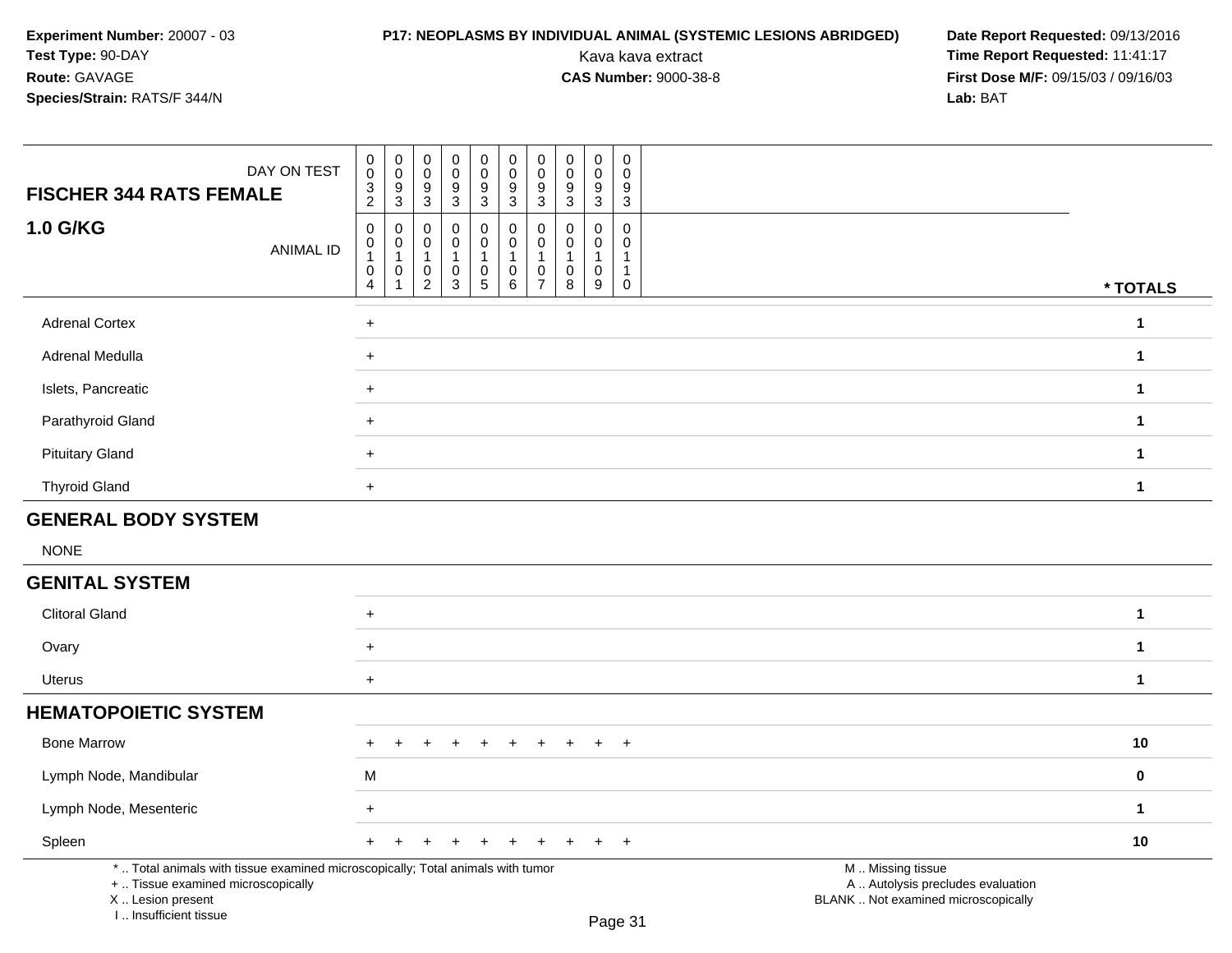# **P17: NEOPLASMS BY INDIVIDUAL ANIMAL (SYSTEMIC LESIONS ABRIDGED) Date Report Requested: 09/13/2016<br>Kava kava extract <b>Time Report Requested:** 11:41:17

| DAY ON TEST<br><b>FISCHER 344 RATS FEMALE</b>                                                                                                                       | $\pmb{0}$<br>$\mathbf 0$<br>$\pmb{0}$<br>$\mathbf 0$<br>$\mathbf 0$<br>$\pmb{0}$<br>$\pmb{0}$<br>0<br>0<br>0<br>$\mathbf 0$<br>$\pmb{0}$<br>$\pmb{0}$<br>$\mathbf 0$<br>$\mathbf 0$<br>$\mathbf 0$<br>$\mathbf 0$<br>$\mathbf 0$<br>0<br>$\mathbf 0$<br>$\boldsymbol{9}$<br>$\boldsymbol{9}$<br>$\boldsymbol{9}$<br>$\frac{3}{2}$<br>9<br>9<br>9<br>9<br>9<br>9<br>$\mathbf{3}$<br>3<br>$\mathbf{3}$<br>$\mathbf{3}$<br>3<br>$\mathbf{3}$<br>3<br>$\mathbf{3}$<br>3                                                                                 |              |
|---------------------------------------------------------------------------------------------------------------------------------------------------------------------|-----------------------------------------------------------------------------------------------------------------------------------------------------------------------------------------------------------------------------------------------------------------------------------------------------------------------------------------------------------------------------------------------------------------------------------------------------------------------------------------------------------------------------------------------------|--------------|
| <b>1.0 G/KG</b><br><b>ANIMAL ID</b>                                                                                                                                 | $\mathbf 0$<br>$\mathbf 0$<br>0<br>0<br>0<br>$\mathbf 0$<br>$\mathbf 0$<br>$\mathbf 0$<br>$\mathbf 0$<br>0<br>0<br>$\mathbf 0$<br>0<br>$\mathbf 0$<br>$\mathbf{0}$<br>$\mathbf 0$<br>$\mathbf 0$<br>$\Omega$<br>0<br>$\Omega$<br>$\mathbf{1}$<br>$\mathbf{1}$<br>$\mathbf{1}$<br>1<br>$\overline{1}$<br>$\mathbf{1}$<br>$\mathbf 1$<br>$\mathbf{1}$<br>-1<br>0<br>$\mathbf 0$<br>$\mathbf 0$<br>$\mathbf 0$<br>$\mathbf 0$<br>0<br>0<br>0<br>$\mathbf{1}$<br>0<br>3<br>2<br>$5\phantom{.0}$<br>6<br>8<br>9<br>$\overline{4}$<br>$\overline{7}$<br>0 | * TOTALS     |
| Thymus                                                                                                                                                              | $\ddot{}$<br>$\ddot{}$<br>$\ddot{}$                                                                                                                                                                                                                                                                                                                                                                                                                                                                                                                 | 10           |
| <b>INTEGUMENTARY SYSTEM</b>                                                                                                                                         |                                                                                                                                                                                                                                                                                                                                                                                                                                                                                                                                                     |              |
| <b>Mammary Gland</b>                                                                                                                                                | $+$                                                                                                                                                                                                                                                                                                                                                                                                                                                                                                                                                 | $\mathbf{1}$ |
| Skin                                                                                                                                                                | $+$                                                                                                                                                                                                                                                                                                                                                                                                                                                                                                                                                 | $\mathbf{1}$ |
| <b>MUSCULOSKELETAL SYSTEM</b>                                                                                                                                       |                                                                                                                                                                                                                                                                                                                                                                                                                                                                                                                                                     |              |
| Bone                                                                                                                                                                | $+$                                                                                                                                                                                                                                                                                                                                                                                                                                                                                                                                                 | $\mathbf{1}$ |
| <b>NERVOUS SYSTEM</b>                                                                                                                                               |                                                                                                                                                                                                                                                                                                                                                                                                                                                                                                                                                     |              |
| <b>Brain</b>                                                                                                                                                        | $+$                                                                                                                                                                                                                                                                                                                                                                                                                                                                                                                                                 | $\mathbf{1}$ |
| <b>RESPIRATORY SYSTEM</b>                                                                                                                                           |                                                                                                                                                                                                                                                                                                                                                                                                                                                                                                                                                     |              |
| Lung                                                                                                                                                                | $+$                                                                                                                                                                                                                                                                                                                                                                                                                                                                                                                                                 | $\mathbf{1}$ |
| Nose                                                                                                                                                                | $\ddot{}$                                                                                                                                                                                                                                                                                                                                                                                                                                                                                                                                           | $\mathbf{1}$ |
| Trachea                                                                                                                                                             | $+$                                                                                                                                                                                                                                                                                                                                                                                                                                                                                                                                                 | $\mathbf{1}$ |
| <b>SPECIAL SENSES SYSTEM</b>                                                                                                                                        |                                                                                                                                                                                                                                                                                                                                                                                                                                                                                                                                                     |              |
| Eye                                                                                                                                                                 | $+$                                                                                                                                                                                                                                                                                                                                                                                                                                                                                                                                                 | $\mathbf{1}$ |
| Harderian Gland                                                                                                                                                     | $+$                                                                                                                                                                                                                                                                                                                                                                                                                                                                                                                                                 | $\mathbf{1}$ |
| <b>URINARY SYSTEM</b>                                                                                                                                               |                                                                                                                                                                                                                                                                                                                                                                                                                                                                                                                                                     |              |
| Kidney                                                                                                                                                              | $+$                                                                                                                                                                                                                                                                                                                                                                                                                                                                                                                                                 | $\mathbf{1}$ |
| *  Total animals with tissue examined microscopically; Total animals with tumor<br>+  Tissue examined microscopically<br>X  Lesion present<br>I Insufficient tissue | M  Missing tissue<br>A  Autolysis precludes evaluation<br>BLANK  Not examined microscopically<br>$D_{200}$ 22                                                                                                                                                                                                                                                                                                                                                                                                                                       |              |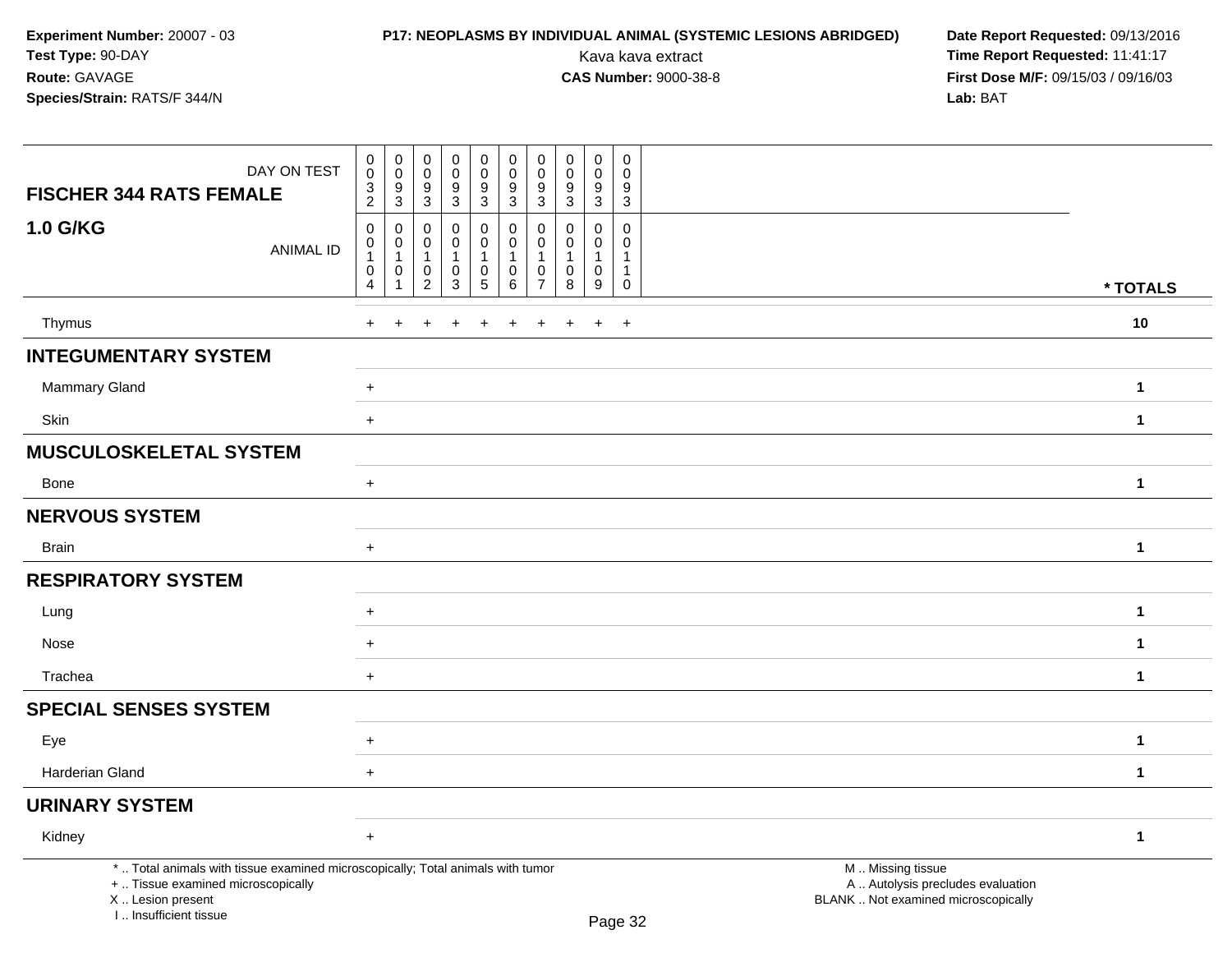### **P17: NEOPLASMS BY INDIVIDUAL ANIMAL (SYSTEMIC LESIONS ABRIDGED) Date Report Requested: 09/13/2016<br>Kava kava extract <b>Time Report Requested:** 11:41:17

Kava kava extract **Time Report Requested:** 11:41:17<br>**CAS Number:** 9000-38-8 **Time Report Requested:** 11:41:17 **First Dose M/F:** 09/15/03 / 09/16/03<br>**Lab:** BAT **Lab:** BAT

| <b>SYSTEMIC LESIONS</b>        |                  |                                           |                  |                  |                       |                                        |                             |                                         |                          |                  |                  |          |
|--------------------------------|------------------|-------------------------------------------|------------------|------------------|-----------------------|----------------------------------------|-----------------------------|-----------------------------------------|--------------------------|------------------|------------------|----------|
| <b>Urinary Bladder</b>         |                  | ÷                                         |                  |                  |                       |                                        |                             |                                         |                          |                  |                  |          |
| <b>1.0 G/KG</b>                | <b>ANIMAL ID</b> | $\mathbf{0}$<br>0<br>0<br>$\overline{4}$  | 0<br>0<br>U      | 0<br>0<br>0<br>2 | 0<br>υ<br>3           | $\mathbf{0}$<br>$\mathbf{0}$<br>U<br>5 | 0<br>0<br>$\mathbf{0}$<br>6 | 0<br>υ<br>U<br>$\overline{\phantom{a}}$ | 0<br>0<br>0<br>8         | 0<br>0<br>0<br>9 | 0<br>0<br>0      | * TOTALS |
| <b>FISCHER 344 RATS FEMALE</b> | DAY ON TEST      | $\mathbf{0}$<br>0<br>3<br>ົ<br>$\epsilon$ | 0<br>0<br>9<br>3 | 0<br>0<br>9<br>3 | 0<br>9<br>$\sim$<br>3 | $\mathbf{0}$<br>0<br>9<br>3            | $\mathbf{0}$<br>0<br>9<br>3 | 0<br>U<br>9<br>3                        | 0<br>$\pmb{0}$<br>9<br>3 | 0<br>0<br>9<br>3 | 0<br>0<br>9<br>3 |          |

Multiple Organn  $+$ 

<sup>+</sup> <sup>+</sup> <sup>+</sup> <sup>+</sup> <sup>+</sup> <sup>+</sup> <sup>+</sup> <sup>+</sup> <sup>+</sup> **<sup>10</sup>**

\* .. Total animals with tissue examined microscopically; Total animals with tumor

X .. Lesion present

<sup>+ ..</sup> Tissue examined microscopically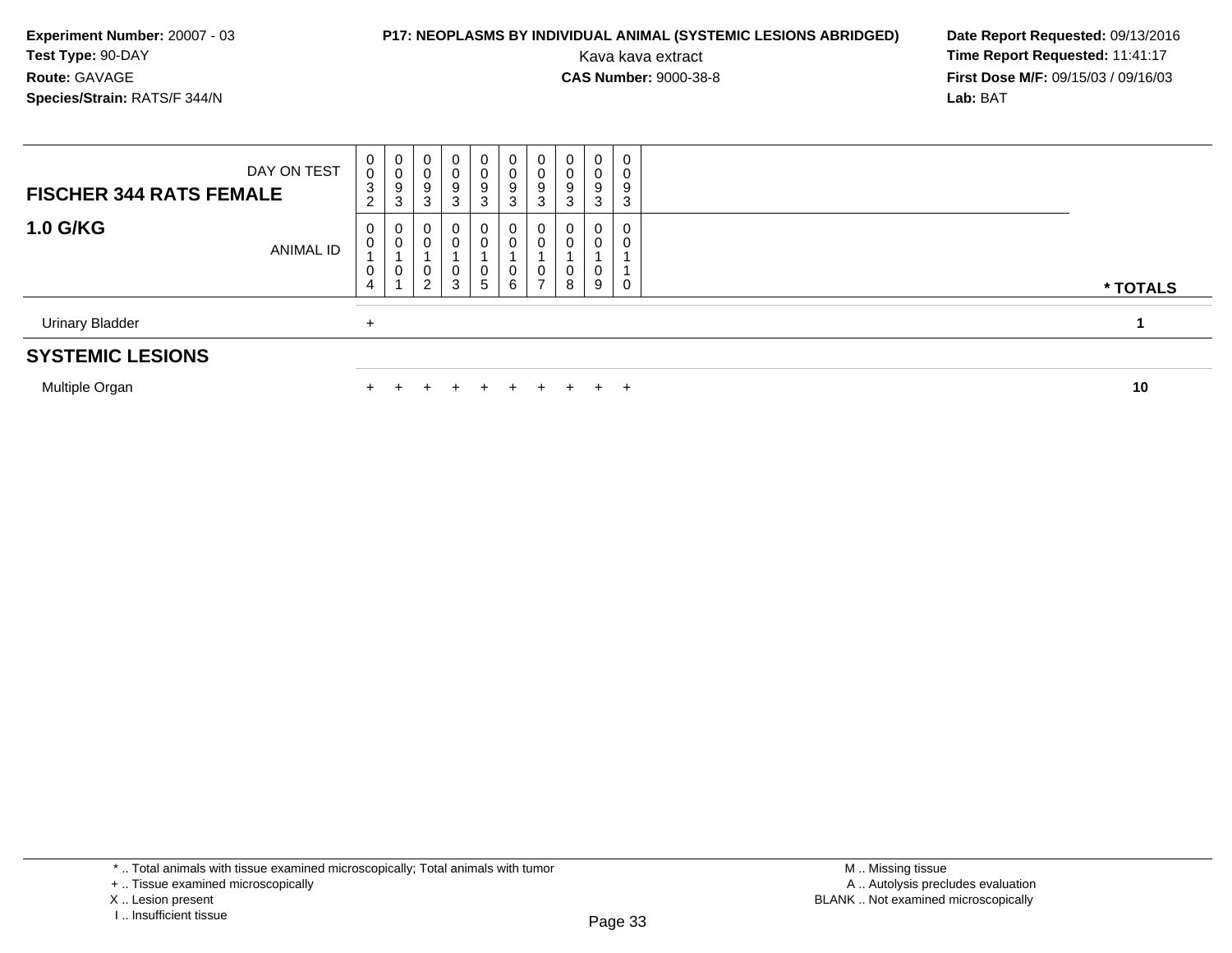Kava kava extract **Time Report Requested:** 11:41:17<br>**CAS Number:** 9000-38-8 **Time Report Requested:** 11:41:17 **First Dose M/F:** 09/15/03 / 09/16/03<br>Lab: BAT **Lab:** BAT

| <b>FISCHER 344 RATS FEMALE</b>                                                                                        | DAY ON TEST      | $\pmb{0}$<br>$\mathbf 0$<br>$\begin{smallmatrix} 0\\2 \end{smallmatrix}$ | $\mathbf 0$<br>$\ddot{\mathbf{0}}$<br>$\mathbf 0$                                                  | $\pmb{0}$<br>$\mathbf 0$<br>$\mathbf 0$              | $\pmb{0}$<br>$\mathbf 0$<br>$\overline{4}$<br>$\overline{4}$        | $\pmb{0}$<br>$\mathbf 0$<br>$\boldsymbol{9}$ | $\boldsymbol{0}$<br>$\mathbf 0$<br>$\boldsymbol{9}$                   | $\pmb{0}$<br>$\ddot{\mathbf{0}}$<br>$\boldsymbol{9}$<br>3 | $\mathbf 0$<br>0<br>$\boldsymbol{9}$<br>$\mathbf{3}$                          | $\mathbf 0$<br>$\mathbf 0$<br>$\boldsymbol{9}$                           | $\pmb{0}$<br>$\mathbf 0$<br>9                                          |                                                        |          |
|-----------------------------------------------------------------------------------------------------------------------|------------------|--------------------------------------------------------------------------|----------------------------------------------------------------------------------------------------|------------------------------------------------------|---------------------------------------------------------------------|----------------------------------------------|-----------------------------------------------------------------------|-----------------------------------------------------------|-------------------------------------------------------------------------------|--------------------------------------------------------------------------|------------------------------------------------------------------------|--------------------------------------------------------|----------|
| <b>2.0 G/KG</b>                                                                                                       | <b>ANIMAL ID</b> | $\pmb{0}$<br>$\pmb{0}$<br>$\mathbf{1}$<br>1<br>$\overline{7}$            | $\overline{4}$<br>0<br>$\begin{smallmatrix}0\\1\end{smallmatrix}$<br>$\overline{1}$<br>$\mathsf 3$ | 4<br>0<br>0<br>$\overline{1}$<br>$\overline{1}$<br>8 | 0<br>$\mathbf 0$<br>$\mathbf{1}$<br>$\mathbf{1}$<br>$6\phantom{1}6$ | 3<br>0<br>$\pmb{0}$<br>$\mathbf{1}$<br>1     | 3<br>0<br>$\pmb{0}$<br>$\mathbf{1}$<br>$\mathbf{1}$<br>$\overline{c}$ | 0<br>0<br>$\mathbf{1}$<br>$\mathbf{1}$<br>4               | $\mathbf 0$<br>$\mathbf{0}$<br>$\overline{1}$<br>$\overline{1}$<br>$\sqrt{5}$ | 3<br>$\mathbf 0$<br>$\mathbf 0$<br>$\overline{1}$<br>$\overline{1}$<br>9 | 3<br>0<br>$\mathbf 0$<br>$\mathbf{1}$<br>$\overline{2}$<br>$\mathbf 0$ |                                                        | * TOTALS |
| <b>ALIMENTARY SYSTEM</b>                                                                                              |                  |                                                                          |                                                                                                    |                                                      |                                                                     |                                              |                                                                       |                                                           |                                                                               |                                                                          |                                                                        |                                                        |          |
| Esophagus                                                                                                             |                  |                                                                          |                                                                                                    |                                                      |                                                                     |                                              |                                                                       |                                                           |                                                                               |                                                                          | $+$                                                                    |                                                        | 10       |
| Intestine Large, Cecum                                                                                                |                  |                                                                          |                                                                                                    |                                                      |                                                                     |                                              |                                                                       |                                                           |                                                                               |                                                                          | $\ddot{}$                                                              |                                                        | 10       |
| Intestine Large, Colon                                                                                                |                  |                                                                          |                                                                                                    |                                                      |                                                                     |                                              |                                                                       |                                                           |                                                                               |                                                                          | $\ddot{}$                                                              |                                                        | 10       |
| Intestine Large, Rectum                                                                                               |                  | $\pm$                                                                    |                                                                                                    |                                                      |                                                                     |                                              |                                                                       |                                                           |                                                                               |                                                                          | $+$                                                                    |                                                        | 10       |
| Intestine Small, Duodenum                                                                                             |                  |                                                                          |                                                                                                    |                                                      |                                                                     |                                              |                                                                       |                                                           |                                                                               |                                                                          | $\ddot{}$                                                              |                                                        | 10       |
| Intestine Small, Ileum                                                                                                |                  |                                                                          |                                                                                                    |                                                      |                                                                     |                                              |                                                                       |                                                           |                                                                               |                                                                          | $\overline{+}$                                                         |                                                        | 10       |
| Intestine Small, Jejunum                                                                                              |                  | $+$                                                                      |                                                                                                    |                                                      |                                                                     |                                              |                                                                       |                                                           |                                                                               |                                                                          | $+$                                                                    |                                                        | 10       |
| Liver                                                                                                                 |                  | $\pm$                                                                    |                                                                                                    |                                                      |                                                                     |                                              |                                                                       |                                                           |                                                                               |                                                                          | $+$                                                                    |                                                        | 10       |
| Pancreas                                                                                                              |                  |                                                                          |                                                                                                    |                                                      |                                                                     |                                              |                                                                       |                                                           |                                                                               |                                                                          | $\ddot{}$                                                              |                                                        | 10       |
| Salivary Glands                                                                                                       |                  |                                                                          |                                                                                                    |                                                      |                                                                     |                                              |                                                                       |                                                           |                                                                               |                                                                          | $+$                                                                    |                                                        | 10       |
| Stomach, Forestomach                                                                                                  |                  |                                                                          |                                                                                                    |                                                      |                                                                     |                                              |                                                                       |                                                           |                                                                               |                                                                          | $+$                                                                    |                                                        | 10       |
| Stomach, Glandular                                                                                                    |                  |                                                                          |                                                                                                    |                                                      |                                                                     |                                              |                                                                       |                                                           |                                                                               |                                                                          | $+$                                                                    |                                                        | 10       |
| <b>CARDIOVASCULAR SYSTEM</b>                                                                                          |                  |                                                                          |                                                                                                    |                                                      |                                                                     |                                              |                                                                       |                                                           |                                                                               |                                                                          |                                                                        |                                                        |          |
| <b>Blood Vessel</b>                                                                                                   |                  |                                                                          |                                                                                                    |                                                      |                                                                     |                                              |                                                                       |                                                           |                                                                               |                                                                          | $\ddot{}$                                                              |                                                        | 10       |
| Heart                                                                                                                 |                  | $+$                                                                      |                                                                                                    |                                                      |                                                                     |                                              |                                                                       |                                                           |                                                                               |                                                                          | $+$                                                                    |                                                        | 10       |
| <b>ENDOCRINE SYSTEM</b>                                                                                               |                  |                                                                          |                                                                                                    |                                                      |                                                                     |                                              |                                                                       |                                                           |                                                                               |                                                                          |                                                                        |                                                        |          |
| *  Total animals with tissue examined microscopically; Total animals with tumor<br>+  Tissue examined microscopically |                  |                                                                          |                                                                                                    |                                                      |                                                                     |                                              |                                                                       |                                                           |                                                                               |                                                                          |                                                                        | M  Missing tissue<br>A  Autolysis precludes evaluation |          |

X .. Lesion present

I .. Insufficient tissue

Lesion present BLANK .. Not examined microscopically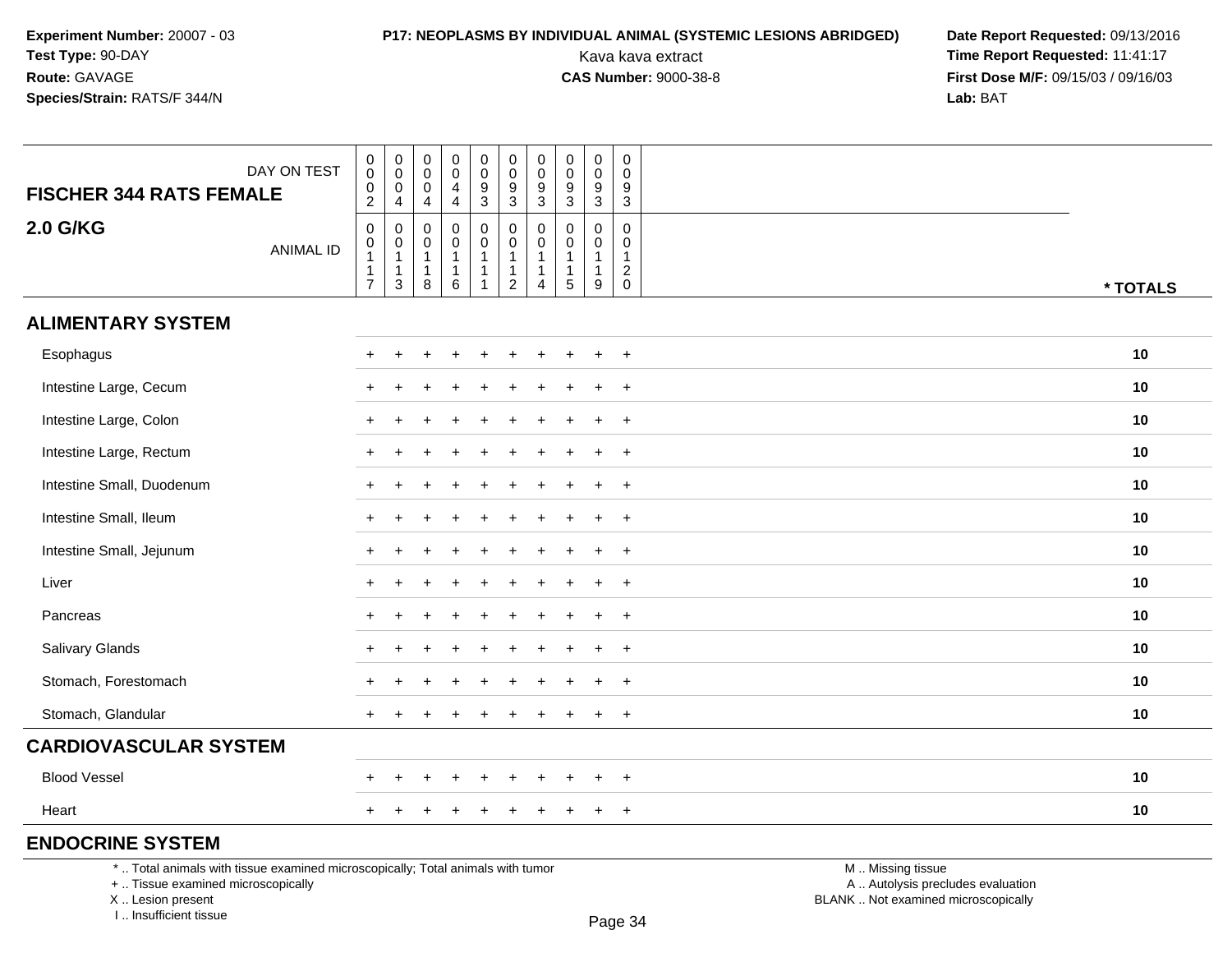# **P17: NEOPLASMS BY INDIVIDUAL ANIMAL (SYSTEMIC LESIONS ABRIDGED) Date Report Requested: 09/13/2016<br>Kava kava extract <b>Time Report Requested:** 11:41:17

Kava kava extract **Time Report Requested:** 11:41:17<br>**CAS Number:** 9000-38-8 **Time Report Requested:** 11:41:17 **First Dose M/F:** 09/15/03 / 09/16/03<br>Lab: BAT **Lab:** BAT

| <b>FISCHER 344 RATS FEMALE</b>                                                                                        | DAY ON TEST      | $\begin{smallmatrix} 0\\0 \end{smallmatrix}$<br>$\pmb{0}$<br>$\overline{2}$                        | $\pmb{0}$<br>$\overline{0}$<br>$\mathbf 0$<br>4                       | $\pmb{0}$<br>$\boldsymbol{0}$<br>$\mathbf 0$<br>4       | $\pmb{0}$<br>$\mathbf 0$<br>$\overline{4}$<br>4 | $\mathsf 0$<br>$\ddot{\mathbf{0}}$<br>9<br>$\overline{3}$          | $\pmb{0}$<br>$\overline{0}$<br>$\frac{9}{3}$                      | $\pmb{0}$<br>$\ddot{\mathbf{0}}$<br>$\frac{9}{3}$                            | $\pmb{0}$<br>$\pmb{0}$<br>$\boldsymbol{9}$<br>$\overline{3}$    | $\pmb{0}$<br>$\ddot{\mathbf{0}}$<br>9<br>$\overline{3}$ | $\pmb{0}$<br>$\overline{0}$<br>9<br>$\overline{3}$                             |                                                        |           |
|-----------------------------------------------------------------------------------------------------------------------|------------------|----------------------------------------------------------------------------------------------------|-----------------------------------------------------------------------|---------------------------------------------------------|-------------------------------------------------|--------------------------------------------------------------------|-------------------------------------------------------------------|------------------------------------------------------------------------------|-----------------------------------------------------------------|---------------------------------------------------------|--------------------------------------------------------------------------------|--------------------------------------------------------|-----------|
| <b>2.0 G/KG</b>                                                                                                       | <b>ANIMAL ID</b> | $\mathsf{O}\xspace$<br>$\begin{smallmatrix}0\\1\end{smallmatrix}$<br>$\mathbf 1$<br>$\overline{7}$ | 0<br>0<br>$\overline{1}$<br>$\mathbf{1}$<br>$\ensuremath{\mathsf{3}}$ | $\mathbf 0$<br>0<br>$\overline{1}$<br>$\mathbf{1}$<br>8 | 0<br>0<br>$\mathbf{1}$<br>1<br>6                | $\mathsf 0$<br>0<br>$\mathbf{1}$<br>$\mathbf{1}$<br>$\overline{1}$ | $\pmb{0}$<br>$\mathbf 0$<br>$\mathbf{1}$<br>1<br>$\boldsymbol{2}$ | $\mathbf 0$<br>$\mathbf 0$<br>$\mathbf{1}$<br>$\mathbf{1}$<br>$\overline{A}$ | $\mathbf 0$<br>$\mathbf 0$<br>$\mathbf{1}$<br>$\mathbf{1}$<br>5 | 0<br>0<br>$\mathbf{1}$<br>1<br>9                        | $\mathbf 0$<br>$\mathbf 0$<br>$\mathbf{1}$<br>$\overline{c}$<br>$\overline{0}$ |                                                        | * TOTALS  |
| <b>Adrenal Cortex</b>                                                                                                 |                  |                                                                                                    |                                                                       |                                                         |                                                 |                                                                    |                                                                   |                                                                              |                                                                 | $\ddot{}$                                               | $\overline{+}$                                                                 |                                                        | 10        |
| Adrenal Medulla                                                                                                       |                  |                                                                                                    |                                                                       |                                                         |                                                 |                                                                    |                                                                   |                                                                              |                                                                 |                                                         | $+$                                                                            |                                                        | 10        |
| Islets, Pancreatic                                                                                                    |                  |                                                                                                    |                                                                       |                                                         |                                                 |                                                                    |                                                                   |                                                                              |                                                                 |                                                         | $\ddot{}$                                                                      |                                                        | 10        |
| Parathyroid Gland                                                                                                     |                  |                                                                                                    |                                                                       |                                                         |                                                 |                                                                    |                                                                   |                                                                              |                                                                 | ÷                                                       | $\overline{+}$                                                                 |                                                        | 10        |
| <b>Pituitary Gland</b>                                                                                                |                  | $\ddot{}$                                                                                          |                                                                       |                                                         |                                                 |                                                                    |                                                                   |                                                                              |                                                                 | $\ddot{}$                                               | $\ddot{}$                                                                      |                                                        | 10        |
| <b>Thyroid Gland</b>                                                                                                  |                  | $\ddot{}$                                                                                          |                                                                       |                                                         |                                                 |                                                                    |                                                                   |                                                                              |                                                                 |                                                         | $\overline{+}$                                                                 |                                                        | 9         |
| <b>GENERAL BODY SYSTEM</b>                                                                                            |                  |                                                                                                    |                                                                       |                                                         |                                                 |                                                                    |                                                                   |                                                                              |                                                                 |                                                         |                                                                                |                                                        |           |
| <b>NONE</b>                                                                                                           |                  |                                                                                                    |                                                                       |                                                         |                                                 |                                                                    |                                                                   |                                                                              |                                                                 |                                                         |                                                                                |                                                        |           |
| <b>GENITAL SYSTEM</b>                                                                                                 |                  |                                                                                                    |                                                                       |                                                         |                                                 |                                                                    |                                                                   |                                                                              |                                                                 |                                                         |                                                                                |                                                        |           |
| <b>Clitoral Gland</b>                                                                                                 |                  |                                                                                                    |                                                                       |                                                         |                                                 |                                                                    |                                                                   |                                                                              |                                                                 |                                                         | $\ddot{}$                                                                      |                                                        | 10        |
| Ovary                                                                                                                 |                  |                                                                                                    |                                                                       |                                                         |                                                 |                                                                    |                                                                   |                                                                              |                                                                 |                                                         |                                                                                |                                                        | 10        |
| <b>Uterus</b>                                                                                                         |                  | $\ddot{}$                                                                                          |                                                                       |                                                         |                                                 |                                                                    |                                                                   |                                                                              |                                                                 | $\ddot{}$                                               | $+$                                                                            |                                                        | 10        |
| <b>HEMATOPOIETIC SYSTEM</b>                                                                                           |                  |                                                                                                    |                                                                       |                                                         |                                                 |                                                                    |                                                                   |                                                                              |                                                                 |                                                         |                                                                                |                                                        |           |
| <b>Bone Marrow</b>                                                                                                    |                  |                                                                                                    |                                                                       |                                                         |                                                 |                                                                    |                                                                   |                                                                              |                                                                 | ÷                                                       | $+$                                                                            |                                                        | 10        |
| Lymph Node, Mandibular                                                                                                |                  | M                                                                                                  | м                                                                     | M                                                       | M                                               | M                                                                  | M                                                                 | M                                                                            | M                                                               | M                                                       | M                                                                              |                                                        | $\pmb{0}$ |
| Lymph Node, Mesenteric                                                                                                |                  |                                                                                                    |                                                                       |                                                         |                                                 |                                                                    |                                                                   |                                                                              |                                                                 | $\div$                                                  | $^{+}$                                                                         |                                                        | 10        |
| Spleen                                                                                                                |                  | $\ddot{}$                                                                                          |                                                                       |                                                         |                                                 |                                                                    |                                                                   |                                                                              |                                                                 | $\pm$                                                   | $+$                                                                            |                                                        | 10        |
| *  Total animals with tissue examined microscopically; Total animals with tumor<br>+  Tissue examined microscopically |                  |                                                                                                    |                                                                       |                                                         |                                                 |                                                                    |                                                                   |                                                                              |                                                                 |                                                         |                                                                                | M  Missing tissue<br>A  Autolysis precludes evaluation |           |

X .. Lesion present

I .. Insufficient tissue

Lesion present BLANK .. Not examined microscopically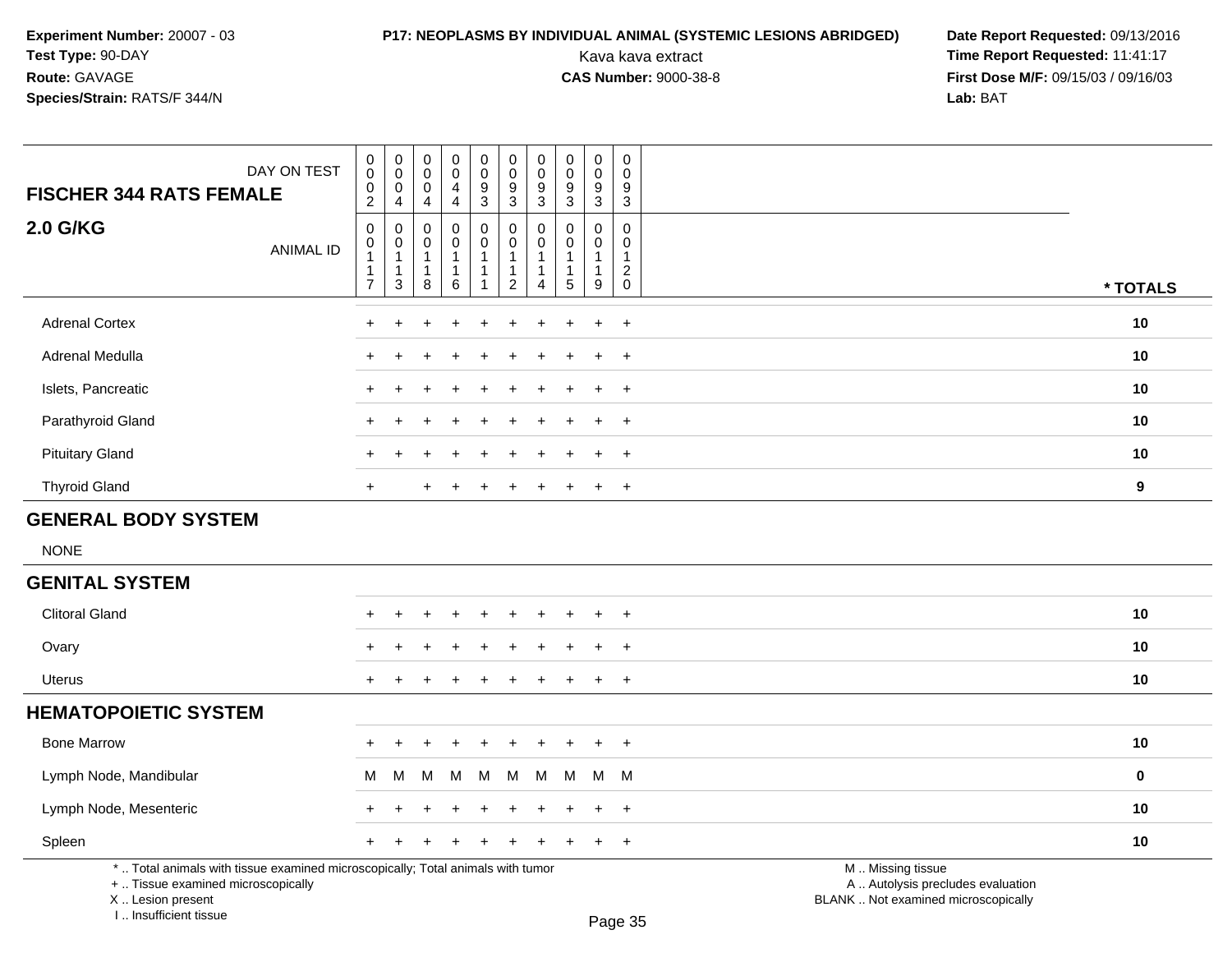# **P17: NEOPLASMS BY INDIVIDUAL ANIMAL (SYSTEMIC LESIONS ABRIDGED) Date Report Requested: 09/13/2016<br>Kava kava extract <b>Time Report Requested:** 11:41:17

| DAY ON TEST<br><b>FISCHER 344 RATS FEMALE</b>                                                                                                                       | $\mathbf 0$<br>$\mathbf 0$<br>0<br>$\overline{2}$                                | $\boldsymbol{0}$<br>$\mathbf 0$<br>$\mathbf 0$<br>4               | $\pmb{0}$<br>$\mathbf 0$<br>$\mathbf 0$<br>$\overline{4}$ | $\pmb{0}$<br>$\mathbf 0$<br>$\overline{4}$<br>$\overline{4}$    | 0<br>$\overline{0}$<br>9<br>3 | $\mathbf 0$<br>$\mathbf 0$<br>$9\,$<br>3                                         | $\pmb{0}$<br>$\mathbf 0$<br>9<br>$\mathbf{3}$                                | $\mathbf 0$<br>$\mathbf 0$<br>$\boldsymbol{9}$<br>$\mathfrak{S}$ | $\mathsf 0$<br>$\mathbf 0$<br>9<br>3                             | 0<br>$\mathbf 0$<br>9<br>3                                               |                                                                                               |          |
|---------------------------------------------------------------------------------------------------------------------------------------------------------------------|----------------------------------------------------------------------------------|-------------------------------------------------------------------|-----------------------------------------------------------|-----------------------------------------------------------------|-------------------------------|----------------------------------------------------------------------------------|------------------------------------------------------------------------------|------------------------------------------------------------------|------------------------------------------------------------------|--------------------------------------------------------------------------|-----------------------------------------------------------------------------------------------|----------|
| <b>2.0 G/KG</b><br><b>ANIMAL ID</b>                                                                                                                                 | $\mathsf 0$<br>$\mathbf 0$<br>$\overline{1}$<br>$\overline{1}$<br>$\overline{7}$ | $\mathbf 0$<br>$\mathbf 0$<br>$\mathbf{1}$<br>$\overline{1}$<br>3 | 0<br>$\Omega$<br>$\mathbf{1}$<br>$\mathbf{1}$<br>8        | $\mathbf 0$<br>$\mathbf 0$<br>$\mathbf{1}$<br>$\mathbf{1}$<br>6 | 0<br>$\mathbf 0$<br>1         | $\mathbf 0$<br>$\mathbf 0$<br>$\overline{1}$<br>$\overline{1}$<br>$\overline{2}$ | $\mathbf 0$<br>$\mathbf 0$<br>$\mathbf{1}$<br>$\mathbf{1}$<br>$\overline{4}$ | $\mathbf 0$<br>$\mathbf 0$<br>$\mathbf{1}$<br>$\mathbf{1}$<br>5  | $\mathbf 0$<br>$\mathbf{0}$<br>$\mathbf{1}$<br>$\mathbf{1}$<br>9 | $\mathbf 0$<br>$\Omega$<br>$\mathbf{1}$<br>$\overline{c}$<br>$\mathbf 0$ |                                                                                               | * TOTALS |
| Thymus                                                                                                                                                              | $+$                                                                              | $\ddot{}$                                                         |                                                           | $\ddot{}$                                                       | $\ddot{}$                     | $\ddot{}$                                                                        | $\ddot{}$                                                                    | $\div$                                                           | $\ddot{}$                                                        | $+$                                                                      |                                                                                               | 10       |
| <b>INTEGUMENTARY SYSTEM</b>                                                                                                                                         |                                                                                  |                                                                   |                                                           |                                                                 |                               |                                                                                  |                                                                              |                                                                  |                                                                  |                                                                          |                                                                                               |          |
| <b>Mammary Gland</b>                                                                                                                                                |                                                                                  |                                                                   |                                                           |                                                                 |                               |                                                                                  |                                                                              |                                                                  | $\ddot{}$                                                        | $+$                                                                      |                                                                                               | 10       |
| Skin                                                                                                                                                                | $+$                                                                              | $\pm$                                                             |                                                           | $\ddot{}$                                                       | $\ddot{}$                     | $\div$                                                                           | $\div$                                                                       | $\div$                                                           | $+$                                                              | $+$                                                                      |                                                                                               | 10       |
| <b>MUSCULOSKELETAL SYSTEM</b>                                                                                                                                       |                                                                                  |                                                                   |                                                           |                                                                 |                               |                                                                                  |                                                                              |                                                                  |                                                                  |                                                                          |                                                                                               |          |
| <b>Bone</b>                                                                                                                                                         | $+$                                                                              | $+$                                                               | $+$                                                       | $+$                                                             | $+$                           | $+$                                                                              | $+$                                                                          | $+$                                                              | $+$                                                              | $+$                                                                      |                                                                                               | 10       |
| <b>NERVOUS SYSTEM</b>                                                                                                                                               |                                                                                  |                                                                   |                                                           |                                                                 |                               |                                                                                  |                                                                              |                                                                  |                                                                  |                                                                          |                                                                                               |          |
| <b>Brain</b>                                                                                                                                                        | $+$                                                                              | $+$                                                               | $\ddot{}$                                                 | $\ddot{}$                                                       | $\ddot{}$                     | $\ddot{}$                                                                        | $+$                                                                          | $\pm$                                                            | $+$                                                              | $+$                                                                      |                                                                                               | 10       |
| <b>RESPIRATORY SYSTEM</b>                                                                                                                                           |                                                                                  |                                                                   |                                                           |                                                                 |                               |                                                                                  |                                                                              |                                                                  |                                                                  |                                                                          |                                                                                               |          |
| Lung                                                                                                                                                                |                                                                                  |                                                                   |                                                           | $\div$                                                          |                               |                                                                                  |                                                                              |                                                                  | $\overline{+}$                                                   | $\overline{+}$                                                           |                                                                                               | 10       |
| Nose                                                                                                                                                                |                                                                                  |                                                                   |                                                           |                                                                 |                               |                                                                                  |                                                                              |                                                                  |                                                                  | $\ddot{}$                                                                |                                                                                               | 10       |
| Trachea                                                                                                                                                             | $\ddot{}$                                                                        |                                                                   |                                                           |                                                                 |                               |                                                                                  |                                                                              |                                                                  | $+$                                                              | $+$                                                                      |                                                                                               | 10       |
| <b>SPECIAL SENSES SYSTEM</b>                                                                                                                                        |                                                                                  |                                                                   |                                                           |                                                                 |                               |                                                                                  |                                                                              |                                                                  |                                                                  |                                                                          |                                                                                               |          |
| Eye                                                                                                                                                                 |                                                                                  |                                                                   |                                                           |                                                                 |                               |                                                                                  |                                                                              |                                                                  | $\div$                                                           | $\overline{+}$                                                           |                                                                                               | 10       |
| Harderian Gland                                                                                                                                                     | $+$                                                                              | $\ddot{}$                                                         |                                                           | $\ddot{}$                                                       | $\div$                        |                                                                                  |                                                                              |                                                                  | $+$                                                              | $+$                                                                      |                                                                                               | 10       |
| <b>URINARY SYSTEM</b>                                                                                                                                               |                                                                                  |                                                                   |                                                           |                                                                 |                               |                                                                                  |                                                                              |                                                                  |                                                                  |                                                                          |                                                                                               |          |
| Kidney                                                                                                                                                              | $+$                                                                              | $+$                                                               | $\pm$                                                     | $+$                                                             | $+$                           | $+$                                                                              | $\ddot{}$                                                                    | $\pm$                                                            | $+$                                                              | $+$                                                                      |                                                                                               | 10       |
| *  Total animals with tissue examined microscopically; Total animals with tumor<br>+  Tissue examined microscopically<br>X  Lesion present<br>I Insufficient tissue |                                                                                  |                                                                   |                                                           |                                                                 |                               |                                                                                  |                                                                              |                                                                  |                                                                  | $D_{200}$ $26$                                                           | M  Missing tissue<br>A  Autolysis precludes evaluation<br>BLANK  Not examined microscopically |          |